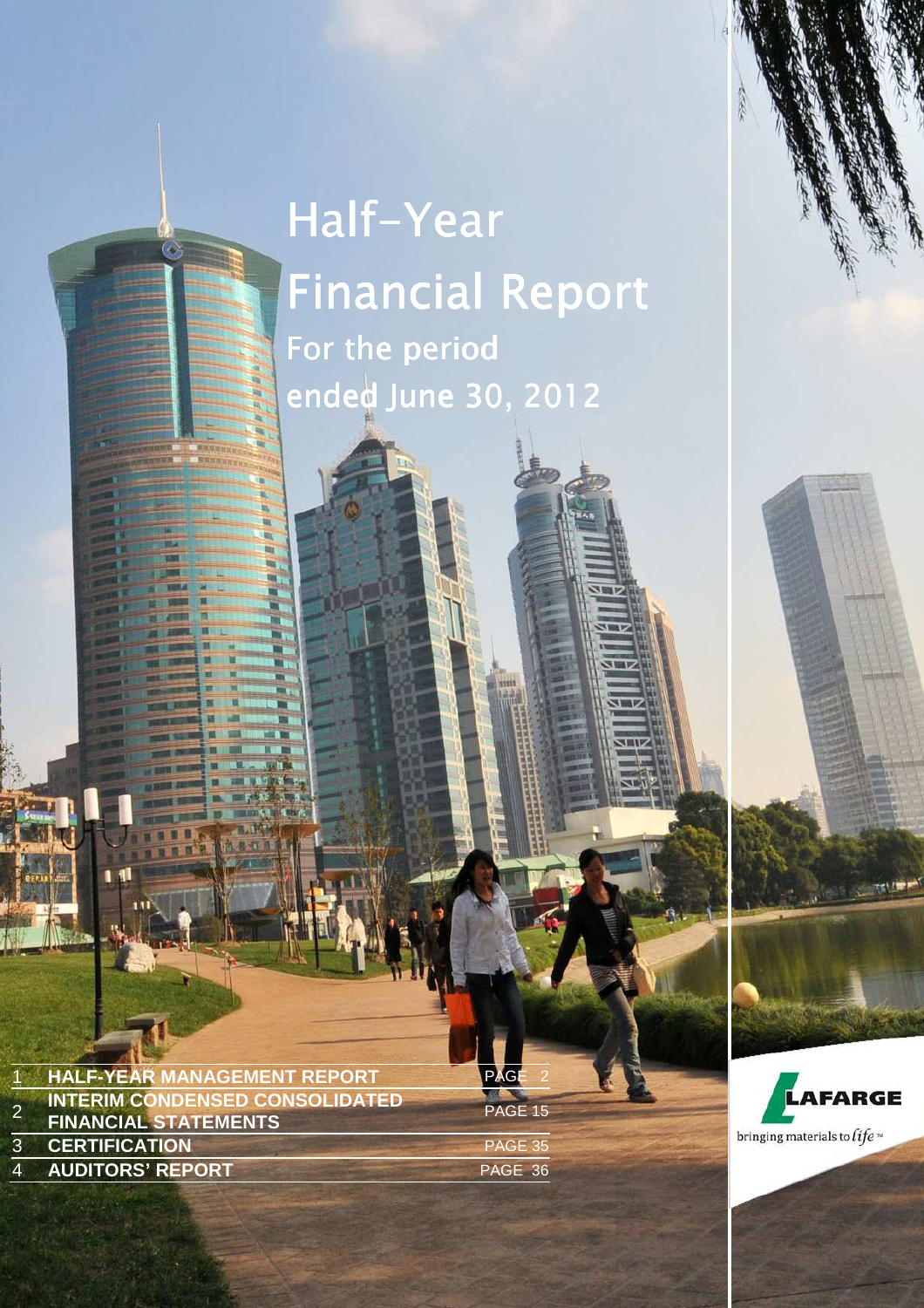

The Board of Directors of Lafarge, chaired by Bruno Lafont, met on July 26, 2012 to approve the accounts for the period ended June 30, 2012. Further to their limited review of the interim condensed consolidated financial statements of Lafarge, the auditors have established a report which is included in the Half-Year 2012 Financial Report.

This half-year management report should be read in conjunction with the interim condensed consolidated financial statements and the company's Registration Document for the fiscal year 2011 filed with the Autorité des Marchés Financiers on April 10, 2012 under number D.12-0315. Lafarge operates in a constantly evolving environment, which exposes the Group to risk factors and uncertainties in addition to the risk factors related to its operations. A detailed description of these risk factors and uncertainties is included in chapter 2 "Risk factors" of the company's Registration Document. The materialization of these risks could have a material adverse effect on our operations, our financial condition, our results, our prospects or our share price, particularly during the remaining six months of the fiscal year. There may be other risks that have not yet been identified or whose occurrence is not considered likely to have such a material adverse effect as of the date hereof.

Hereinafter, and in our other shareholder and investor communications, "current operating income" (COI) refers to the subtotal "operating income before capital gains, impairment, restructuring and other" on the face of the Group's consolidated statements of income. This measure excludes from our operating results those elements that are by nature unpredictable in their amount and/or in their frequency, such as capital gains, asset impairments and restructuring costs. While these amounts have been incurred in recent years and may recur in the future, historical amounts may not be indicative of the nature or amount of these charges, if any, in future periods. The Group believes that the subtotal "current operating income" is useful to users of the Group's financial statements as it provides them with a measure of our operating results which excludes these elements, enhancing the predictive value of our financial statements and provides information regarding the results of the Group's ongoing trading activities that allows investors to better identify trends in the Group's financial performance.

In addition, current operating income is a major component of the Group's key profitability measure, return on capital employed (which is calculated by dividing the sum of "operating income before capital gains, impairment, restructuring and other" and income from associates by the averaged capital employed). This measure is used by the Group internally to: a) manage and assess the results of its operations and those of its business segments, b) make decisions with respect to investments and allocation of resources, and c) assess the performance of management personnel. However, because this measure has limitations as outlined below, the Group limits the use of this measure to these purposes.

The Group's subtotal within operating income may not be comparable to similarly titled measures used by other entities. Further, this measure should not be considered as an alternative for operating income as the effects of capital gains, impairment, restructuring and other amounts excluded from this measure do ultimately affect our operating results and cash flows. Accordingly, the Group also presents "operating income" within the consolidated statement of income which encompasses all amounts which affect the Group's operating results and cash flows.

EBITDA is defined as the current operating income before depreciation and amortization on tangible and intangible assets and is a non-GAAP financial measure.

The Group has implemented its new organization, with the change to a country-based organization, and has consequently adapted its external reporting. Operational results are now primarily analyzed on a country basis versus previously by product line, and the results are presented by region.

Since July 2011, the Group is committed in a disposal project of the main part of the Gypsum Division and disposed of its Gypsum operations in Western Europe, Central and Eastern Europe, Latin America and Asia in the second half of 2011. In accordance with IFRS, until the activities are effectively divested, the contribution of the Gypsum discontinued activities to the Group's consolidated statements of income and statements of cash flows is presented on specific lines for all the periods presented. In the Group's consolidated statement of financial position, Gypsum discontinued assets and liabilities are shown on separate lines for 2012 data and December 2011, with no restatement for prior periods.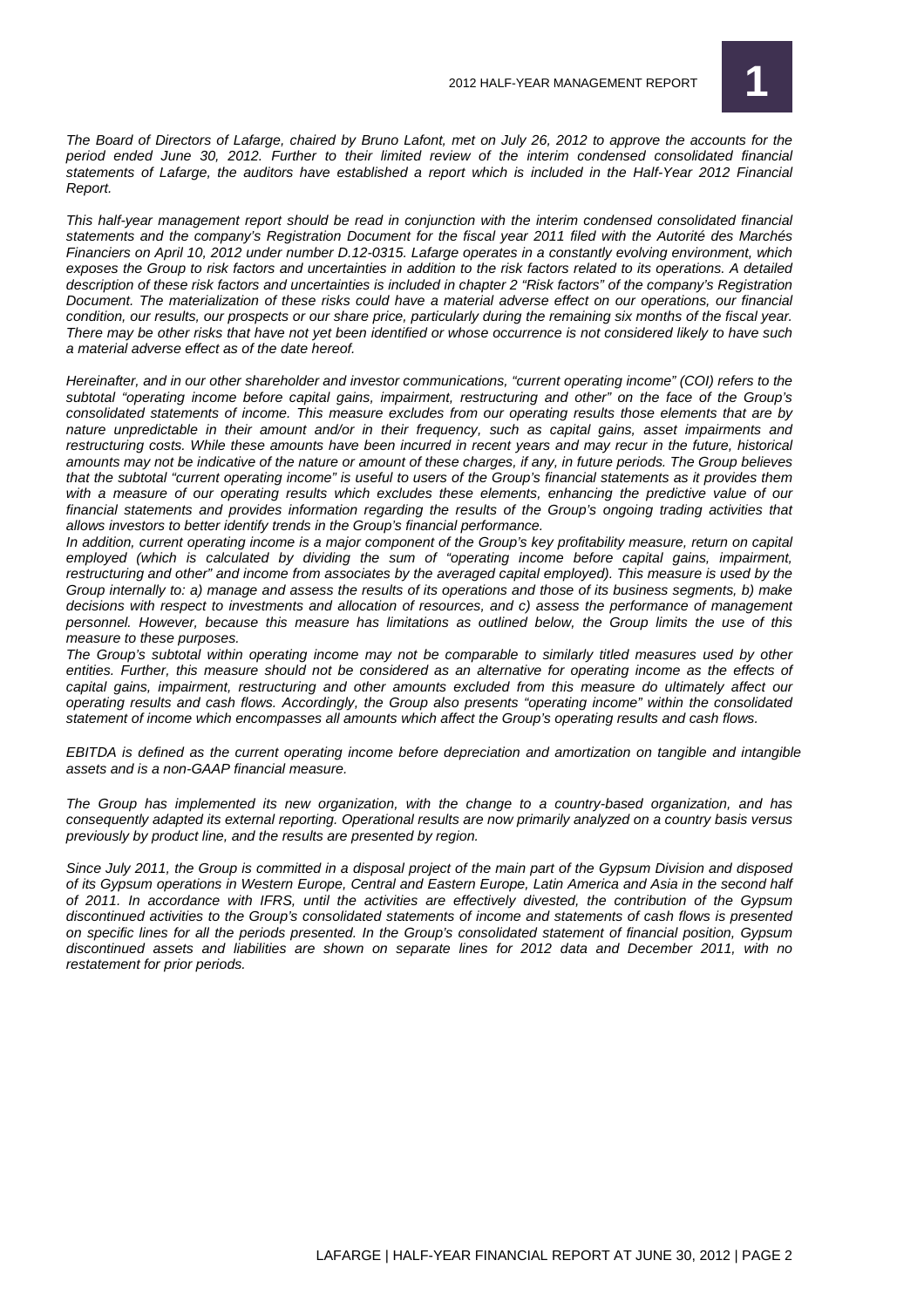# **1.1 Consolidated key figures**

Variations like for like are variations at constant scope and exchange rates.

## **Volumes**

| <u>V UILIIIGS</u>          |                 |      |           |                      |                         |      |           |                  |
|----------------------------|-----------------|------|-----------|----------------------|-------------------------|------|-----------|------------------|
|                            | <b>6 Months</b> |      | Variation | Variation            | 2 <sup>nd</sup> Quarter |      | Variation | Variation        |
|                            | 2012            | 2011 |           | like for<br>like<br> | 2012                    | 2011 |           | like for<br>like |
| Cement (MT)                | 69.7            | 70.6 | $-1\%$    |                      | 38.4                    | 39.5 | -3%       |                  |
| Pure Aggregates (MT)       | 84.2            | 86.1 | $-2\%$    | $-3%$                | 51.0                    | 51.4 | $-1\%$    | $-2%$            |
| Ready-Mix concrete<br>(Mm3 | 15.7            | 16.8 | $-7%$     | $-2%$                | 8.6                     | 9.2  | $-7%$     |                  |

## **Sales**

|                          | <b>6 Months</b> |       | Variation | Variation        |       | 2 <sup>nd</sup> Quarter | Variation | Variation        |
|--------------------------|-----------------|-------|-----------|------------------|-------|-------------------------|-----------|------------------|
| By geographical zone     | 2012            | 2011  |           | like for<br>like | 2012  | 2011                    |           | like for<br>like |
| North America            | 1,395           | 1,236 | 13%       | 16%              | 905   | 800                     | 13%       | 15%              |
| <b>Western Europe</b>    | 1.624           | 1.800 | $-10\%$   | $-10%$           | 871   | 956                     | $-9%$     | -10%             |
| Central & Eastern Europe | 561             | 561   |           | $1\%$            | 380   | 382                     | $-1\%$    |                  |
| Middle East and Africa   | 2.196           | 2.037 | 8%        | 4%               | 1,152 | 1,062                   | 8%        | 3%               |
| Latin America            | 474             | 434   | 9%        | 12%              | 233   | 225                     | 4%        | 7%               |
| Asia                     | 1,364           | 1,192 | 14%       | 11%              | 720   | 629                     | 14%       | 9%               |
| <b>By business line</b>  |                 |       |           |                  |       |                         |           |                  |
| Cement                   | 5.127           | 4,822 | 6%        | 5%               | 2.819 | 2.661                   | 6%        | 3%               |
| Aggregates & Concrete    | 2.443           | 2.396 | 2%        | 3%               | 1.418 | 1.372                   | 3%        | 4%               |
| Holding and others       | 44              | 42    |           |                  | 24    | 21                      |           |                  |
| TOTAL                    | 7,614           | 7.260 | 5%        | 4%               | 4,261 | 4,054                   | 5%        | 3%               |

| 2 <sup>nd</sup> Quarter |       | Variation | Variation        |
|-------------------------|-------|-----------|------------------|
| 2012                    | 2011  |           | like for<br>like |
| 905                     | 800   | 13%       | 15%              |
| 871                     | 956   | $-9%$     | $-10%$           |
| 380                     | 382   | $-1\%$    |                  |
| 1,152                   | 1,062 | 8%        | 3%               |
| 233                     | 225   | 4%        | 7%               |
| 720                     | 629   | 14%       | 9%               |
|                         |       |           |                  |
| 2,819                   | 2,661 | 6%        | 3%               |
| 1,418                   | 1,372 | 3%        | 4%               |
| 24                      | 21    |           |                  |
| 4,261                   | 4.054 | 5%        | 3%               |

# **EBITDA**

|                          | <b>6 Months</b> |       | Variation     | Variation        | 2 <sup>nd</sup> Quarter |      | Variation     | Variation        |
|--------------------------|-----------------|-------|---------------|------------------|-------------------------|------|---------------|------------------|
| By geographical zone     | 2012            | 2011  |               | like for<br>like | 2012                    | 2011 |               | like for<br>like |
| North America            | 119             | 58    | 105%          | 71%              | 165                     | 133  | 24%           | <b>20%</b>       |
| Western Europe           | $279^{(1)}$     | 345   | $-19%^{(1)}$  | $-22%^{(1)}$     | $185^{(1)}$             | 194  | $-5\%^{(1)}$  | $-9\%^{(1)}$     |
| Central & Eastern Europe | $86^{(1)}$      | 118   | $-27\%^{(1)}$ | $-22\%^{(1)}$    | $100^{(1)}$             | 127  | $-21\%^{(1)}$ | $-19\%^{(1)}$    |
| Middle East and Africa   | 643             | 572   | 12%           | 10%              | 328                     | 298  | 10%           | 5%               |
| Latin America            | 129             | 115   | 12%           | 12%              | 70                      | 62   | 1.3%          | 13%              |
| Asia                     | 267             | 205   | 30%           | 25%              | 159                     | 120  | 33%           | 25%              |
| By business line         |                 |       |               |                  |                         |      |               |                  |
| Cement                   | $1.358^{(1)}$   | 1.273 | $7%^{(1)}$    | $6\%^{(1)}$      | $845^{(1)}$             | 804  | $5\%^{(1)}$   | $3\%^{(1)}$      |
| Aggregates & Concrete    | 130             | 144   | $-10%$        | $-18%$           | 147                     | 143  | 3%            | $-2%$            |
| Holding and others       | 35              | (4)   |               |                  | 15                      | (13) |               |                  |
| <b>TOTAL</b>             | $1,523^{(1)}$   | 1,413 | $8\%^{(1)}$   | $5%^{(1)}$       | $1,007^{(1)}$           | 934  | $8\%^{(1)}$   | $4%^{(1)}$       |

(1) Impacted by lower sales of carbon credits:

Western Europe: 32 million euros and 9 million euros lower proceeds for H1 and Q2, respectively<br>Central and Eastern Europe: 19 million euros lower proceeds for both H1 and Q2

Central and Eastern Europe: 19 million euros lower proceeds for both H1 and Q2<br>Cement and Total Group: 51 million euros and 28 million euros lower proceeds

Cement and Total Group: 51 million euros and 28 million euros lower proceeds for H1 and Q2, respectively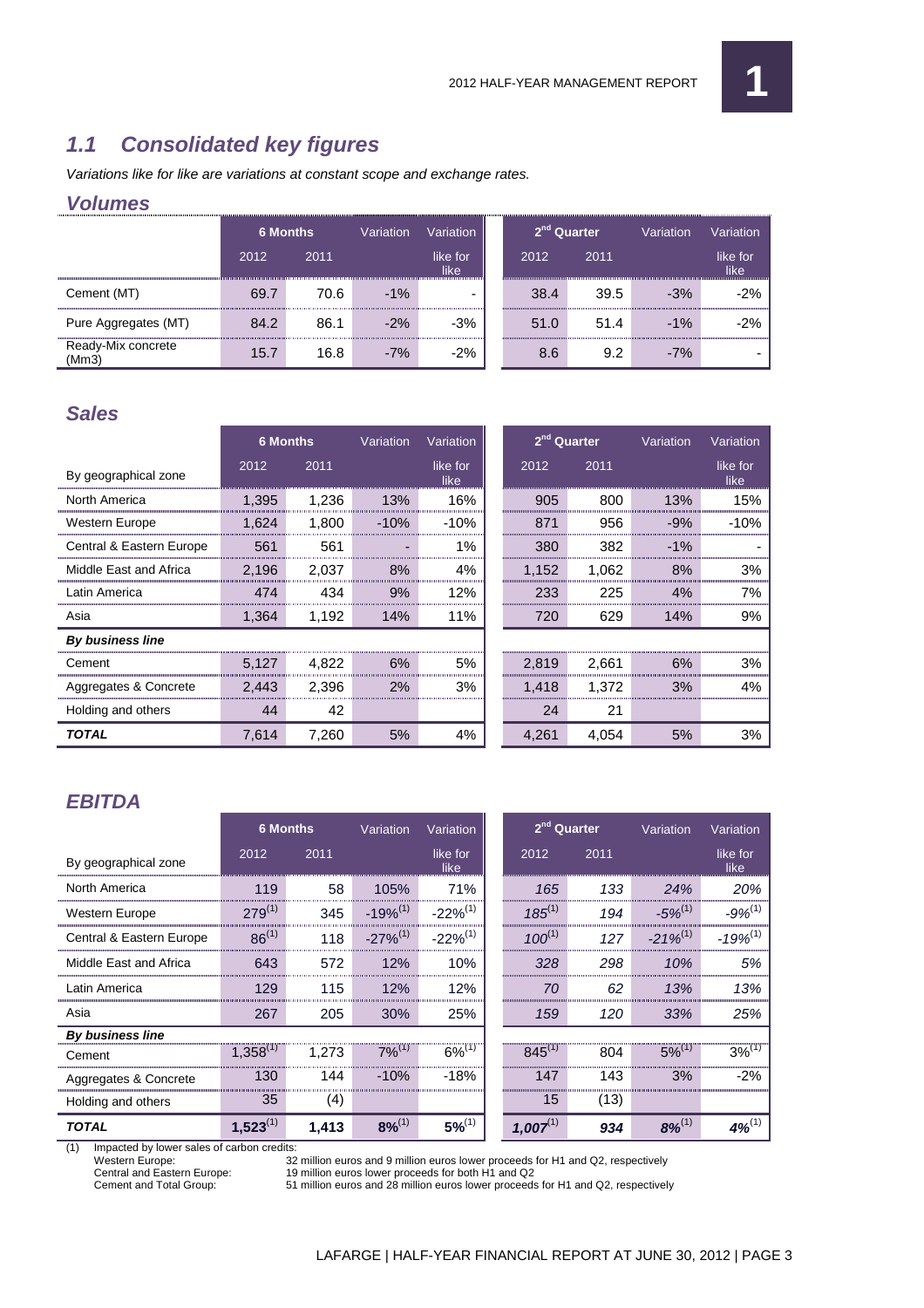# **Other key figures**

|                                     | <b>6 Months</b> |      | <b>Variation</b>                       | 2 <sup>nd</sup> Quarter |      | <b>Variation</b> |
|-------------------------------------|-----------------|------|----------------------------------------|-------------------------|------|------------------|
|                                     | 2012            | 2011 | $\%$                                   | 2012                    | 2011 | $\frac{1}{2}$    |
| <b>Current Operating Income</b>     |                 | 891  | ,,,,,,,,,,,,,,,,,,,,,,,,,,,,,,,<br>15% | 755                     | 683  |                  |
| Net income - Group share (1)        |                 | 260  |                                        |                         | 289  |                  |
| Earnings per share (in euros) $(2)$ |                 | ) Q1 |                                        |                         |      |                  |
| Free Cash Flow <sup>(3)</sup>       |                 | 133  | nm                                     |                         |      |                  |
| Net Debt                            |                 |      |                                        |                         |      |                  |

(1) Net income attributable to the owners of the parent of the Group  $(2)$  Based on an average number of shares outstanding of 287.1 mil

(2) Based on an average number of shares outstanding of 287.1 million and 286.1 million for the first half 2012 and 2011, respectively, and 287.1 million and 286.2 million for the second quarter 2012 and 2011, respectively

(3) Defined as the net cash generated or used in continuing operating activities less sustaining capital expenditures

# **1.2. Review of operations and financial results**

All data regarding sales, sales volume, EBITDA and COI include the proportional contributions of our proportionately consolidated subsidiaries.

When we analyze our volumes and sales trends per country, and unless specified, we comment the domestic volumes and sales both originating and completed within the relevant geographic market, and thus exclude export sales and volumes.

# **Group highlights for the half-year 2012**

- Sales increased for the quarter and year-to-date, driven by successful price actions across all product lines to respond to cost inflation.
- The Group achieved €170 million of cost savings in the first-half, €100 million in the second quarter, and is on track to reach at least €400 million for the year.
- EBITDA and current operating income rose in the quarter and year-to-date, driven by double digit growth in Middle East and Africa, Asia, Latin America, and North America. Margins also improved both in the quarter and the first-half, up 130 basis points when excluding carbon credit sales.
- The Group recorded a non-recurring charge of €200 million in the second quarter for the impairment of Greek assets and recorded €148 million of restructuring charges in the first-half to implement its cost savings initiatives.
- Net income Group share decline impacted by asset impairment and restructuring charges. Excluding these charges, net income group share and earnings per share improved 15% year-to-date.
- Net debt of €12.5 billion reduced by €1.7 billion from June 30, 2011, and strong liquidity further improved through the issuance in July of €675 million mid-term bonds with no financial covenants and interest rates below 6 percent.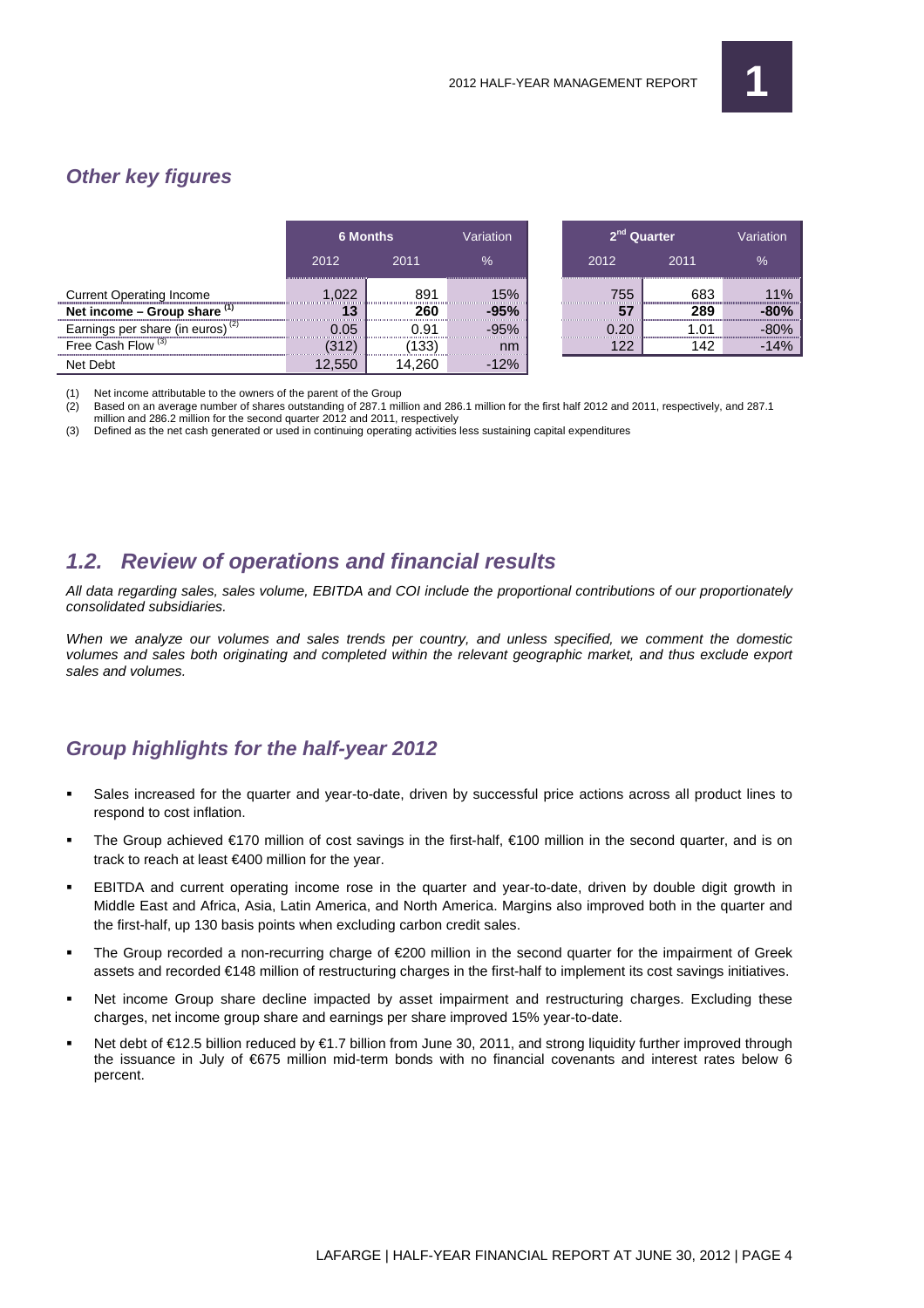

## **Overview of operations: sales, EBITDA and Current Operating Income**

The trend of higher sales and operating results observed in the first quarter was confirmed in the second quarter, driven by a combination of higher prices and cost savings.

Cement sales volumes, at 69.7 million tons, were down 3% and 1% versus the second quarter 2011 and year-todate, respectively, reflecting the impact of divestments and volume declines primarily in Western and Central and Eastern Europe that were partially offset by improvements in North America and Asia. Aggregates sales volumes declined by 1% in the quarter and 2% year-to-date, reflecting lower construction activity in Western Europe. Concrete volumes declined by 7% for both periods mostly due to the sale of US ready-mix assets in the third quarter 2011, creating a higher base comparison. On a like-for-like basis, ready-mix concrete sales volumes were stable.

Consolidated sales at 7,614 million euros for the first half 2012, and 4,261 million euros for the second quarter 2012, moved higher, up 5% for both periods, supported by successful price actions to respond to cost inflation across all of our product lines, higher cement volumes in North America and Asia, and favorable foreign exchange.

Net changes in the scope of consolidation had a negative impact on our sales of 1.1% (-1.3% in the second quarter), reflecting the effect of the divestment of our southeast US assets and of A&C Portugal activities, partially offset by several targeted operations achieved in the aggregates and concrete business lines optimizing our asset portfolio. Currency impacts were favorable (2.1% for the first half 2012, and 3.2% in the second quarter 2012), mainly due to the impact of the appreciation against the euro of the US dollar, the Canadian dollar, the British pound and the Chinese renminbi, partially offset by the effect of the depreciation of the Indian rupee, the South African rand, the Brazilian real and the Polish zloty.

EBITDA improved for the quarter and year-to-date, up 8%. Double digit EBITDA increases in Middle East and Africa, Latin America, Asia, and North America supported the higher growth. Declines occurred in Western and Central & Eastern Europe due to the impact of poor weather conditions in the early part of the year, 51 million euros of lower proceeds from the sale of carbon credits in the first half compared to last year, and a challenging economic environment.

At constant scope and exchange rates, EBITDA rose 4% in the quarter and 5% year-to-date, due to higher pricing and strong cost-cutting measures, with 170 million euros of cost savings achieved year-to-date (100 million euros in the quarter), and despite lower carbon credit proceeds.

Current operating income increased 9% in the first six months and 7% in the quarter, at constant scope and exchange rates and when restating the impact of the stopping of depreciation of the UK assets as of March  $1<sup>st</sup>$ , 2011 due to their scheduled contribution to the joint-venture with Tarmac UK (10 million euros less depreciation, see note 3 to the interim condensed consolidated financial statements).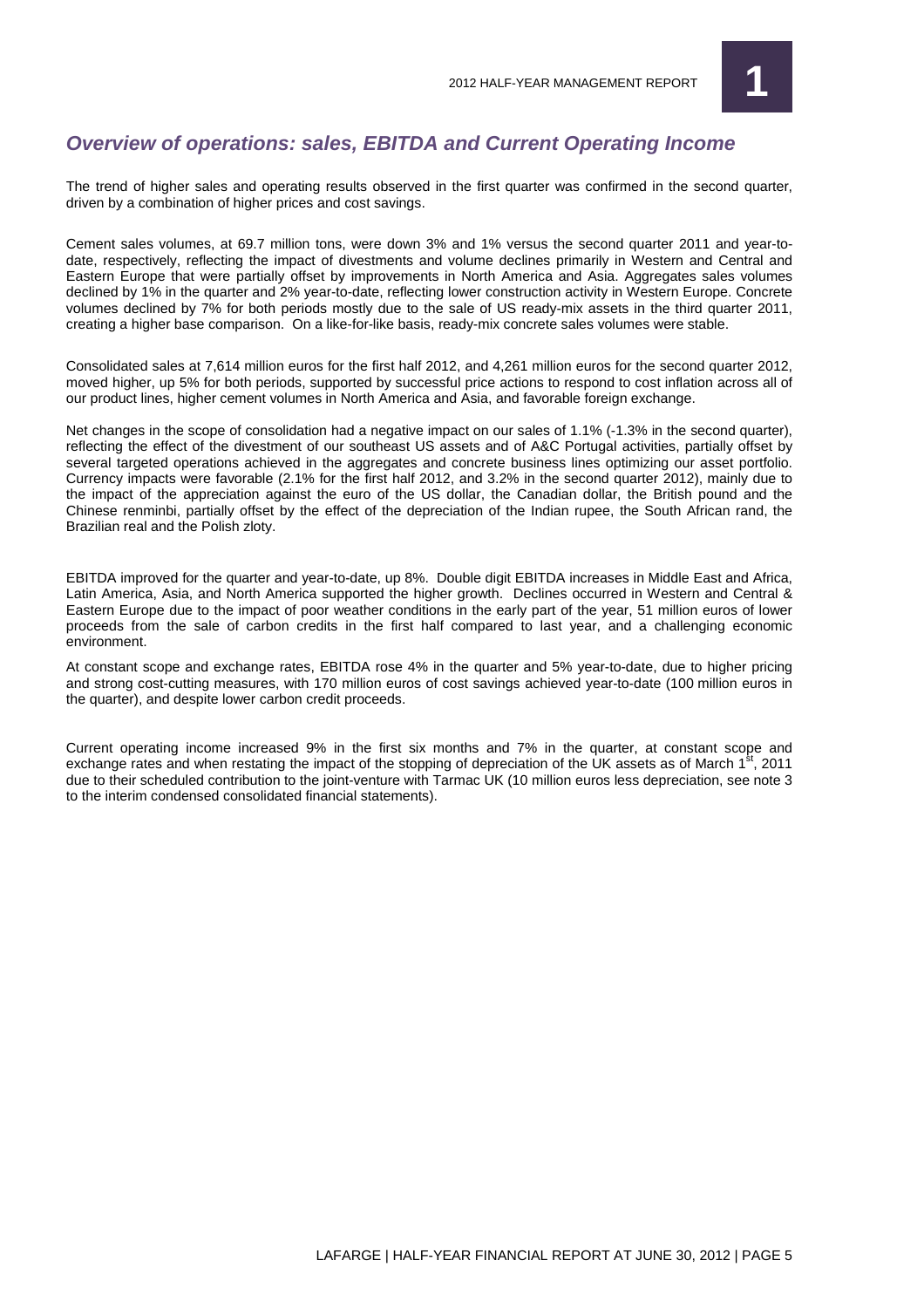# **Review of operations by region**

## **North America**

|                        | <b>6 Months</b> |       | Variation | Variation        | 2 <sup>nd</sup> Quarter |       | Variation | Variation        |
|------------------------|-----------------|-------|-----------|------------------|-------------------------|-------|-----------|------------------|
|                        | 2012            | 2011  |           | like for<br>like | 2012                    | 2011  |           | like for<br>like |
| Volumes                |                 |       |           |                  |                         |       |           |                  |
| Cement (MT)            | 5.7             | 5.7   | 1%        | 14%              | 3.7                     | 3.7   | 2%        | 13%              |
| Pure Aggregates (MT)   | 40.6            | 38.6  | 5%        | 6%               | 26.5                    | 25.8  | 3%        | 4%               |
| RMX-Concrete (Mm3)     | 2.9             | 3.2   | $-9%$     | 15%              | 1.8                     | 2.0   | $-8%$     | 16%              |
|                        |                 |       |           |                  |                         |       |           |                  |
|                        |                 |       |           |                  |                         |       |           |                  |
| Sales (million euros)  | 1,395           | 1,236 | 13%       | 16%              | 905                     | 800   | 13%       | 15%              |
|                        |                 |       |           |                  |                         |       |           |                  |
| EBITDA (million euros) | 119             | 58    | 105%      | 71%              | 165                     | 133   | 24%       | 20%              |
|                        |                 |       |           |                  |                         |       |           |                  |
| <b>EBITDA Margin</b>   | 8.5%            | 4.7%  |           |                  | 18.2%                   | 16.6% |           |                  |
|                        |                 |       |           |                  |                         |       |           |                  |
| COI (million euros)    | 20              | (63)  | nm        | 165%             | 115                     | 73    | 58%       | 42%              |

Overall, the building materials sector continued to be well oriented, leading to an improvement of volumes in all of our product lines at constant scope both in the quarter and year-to date.

- **In the United States,** cement prices moved higher and like for like sales volumes increased 12% in the second quarter (+14% in the first half). This compensated for lower volumes in ready-mix concrete due to fewer large projects as compared to last year. Aggregates sales volumes were slightly up with prices well oriented.
- **In Canada,** all three product lines showed strong volume growth on the back of good weather and several major projects in West Canada.

Sales were up 13% both year-to-date and in the second quarter. The effect of the divestment of our Southeast US assets in October 2011 reduced sales by 8 percentage points year-to-date, while the impact of the appreciation of the Canadian dollar and the US dollar against the euro was 5 percentage points favorable for sales. At constant scope and exchange rates, sales were up 16% year-to-date and 15% in the second quarter, reflecting higher volumes and improvement in cement prices in the United States.

EBITDA was up 32 million euros in the second quarter (up 61 million euros in the first half), driven by higher sales, lower cost inflation and strong cost-cutting measures; the effect of the divestment of our Southeast US operations was also favorable.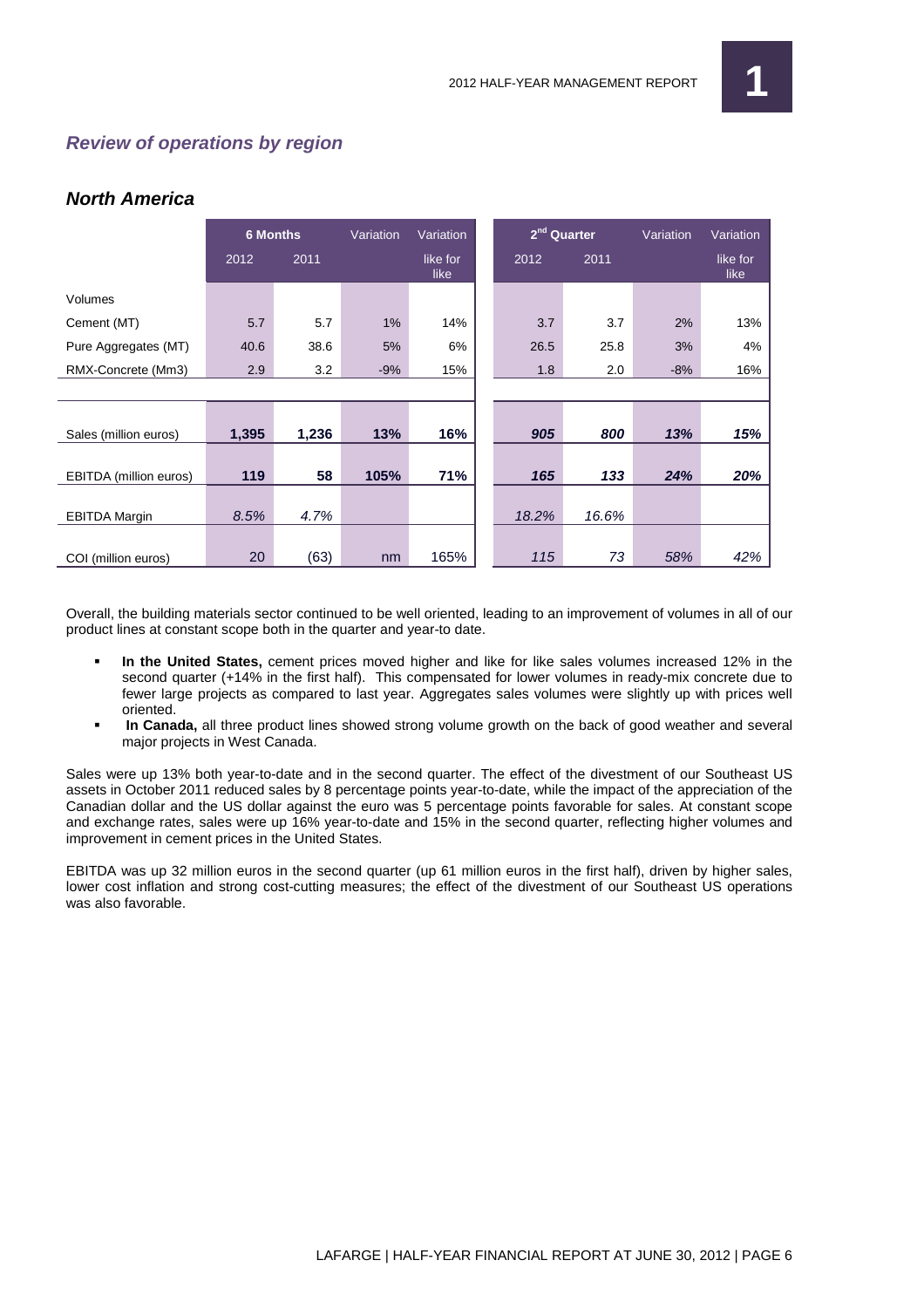

|                        | <b>6 Months</b> |       | Variation    | Variation        | 2 <sup>nd</sup> Quarter |       | Variation    | Variation        |
|------------------------|-----------------|-------|--------------|------------------|-------------------------|-------|--------------|------------------|
|                        | 2012            | 2011  |              | like for<br>like | 2012                    | 2011  |              | like for<br>like |
| Volumes                |                 |       |              |                  |                         |       |              |                  |
| Cement (MT)            | 8.3             | 9.3   | $-11%$       | $-11%$           | 4.5                     | 5.0   | $-11%$       | $-11%$           |
| Pure Aggregates (MT)   | 25.9            | 31.0  | $-16%$       | $-14%$           | 13.9                    | 16.1  | $-14%$       | $-12%$           |
| RMX-Concrete (Mm3)     | 5.0             | 6.4   | $-21%$       | $-16%$           | 2.6                     | 3.3   | $-20%$       | $-15%$           |
|                        |                 |       |              |                  |                         |       |              |                  |
|                        |                 |       |              |                  |                         |       |              |                  |
| Sales (million euros)  | 1,624           | 1,800 | $-10%$       | $-10%$           | 871                     | 956   | $-9%$        | $-10%$           |
| EBITDA (million euros) | $279^{(1)}$     | 345   | $-19%^{(1)}$ | $-22%^{(1)}$     | $185^{(1)}$             | 194   | $-5\%^{(1)}$ | $-9\%^{(1)}$     |
|                        |                 |       |              |                  |                         |       |              |                  |
| <b>EBITDA Margin</b>   | 17.2%           | 19.2% |              |                  | 21.2%                   | 20.3% |              |                  |
| COI (million euros)    | $186^{(1)}$     | 235   | $-21%^{(1)}$ | $-29%^{(1)}$     | $138^{(1)}$             | 147   | $-6\%^{(1)}$ | $-10\%^{(1)}$    |

## **Western Europe**

(1) Impacted by the effect of the lower carbon credit proceeds in 2012 versus 2011:

32 million euros and 9 million euros for H1 and Q2, respectively

Western Europe building activity was particularly low in the first half 2012 versus last year, impacted by a challenging economic environment and a difficult base comparison due to particularly favorable weather conditions in the first quarter 2011.

As a result, sales volumes at constant scope experienced decreases across all business lines, while prices were stable overall.

- **In France**, lower construction activity was also impacted by adverse weather resulting in lower volumes for all three product lines. Year-to-date, our cement, pure aggregates and ready-mix concrete domestic sales volumes were down 7%, 11% and 7%, respectively.
- **In the United Kingdom**, after a relatively stable first quarter, cement domestic sales volumes decreased due to wet weather and slowing construction activity in advance of the Olympics, resulting in a drop in sales volumes by 6% year-to-date. Our pure aggregates and ready-mix concrete sales volumes were down 14% and 16% year-to-date, respectively, reflecting the completion of road projects, notably the A46 and M25 projects.
- **In Spain and Greece**, our cement domestic sales volumes decreased 28% and 39% year-to-date, respectively, under a challenging economic environment, with relatively similar trends between the first quarter and the second quarter.

Sales were down 9% in the quarter and 10% year-to-date, in a challenging economic environment.

Net changes in the scope of consolidation had a negative impact on sales of 1 percentage point year-to-date, corresponding to the effect of the divestment of our A&C activities in Portugal, while the appreciation of the British pound against the euro was slightly positive by 1 percentage point. At constant scope and exchange rates, sales were down 10%, both in the quarter and year-to-date.

Strong cost-cutting measures and lower cost inflation helped mitigate the impact of lower volumes and lower carbon credit proceeds. The sales of carbon credit were 45 million euros year-to-date versus 77 million euros in the first half 2011 (23 million euros versus 32 million euros in the second quarter 2011).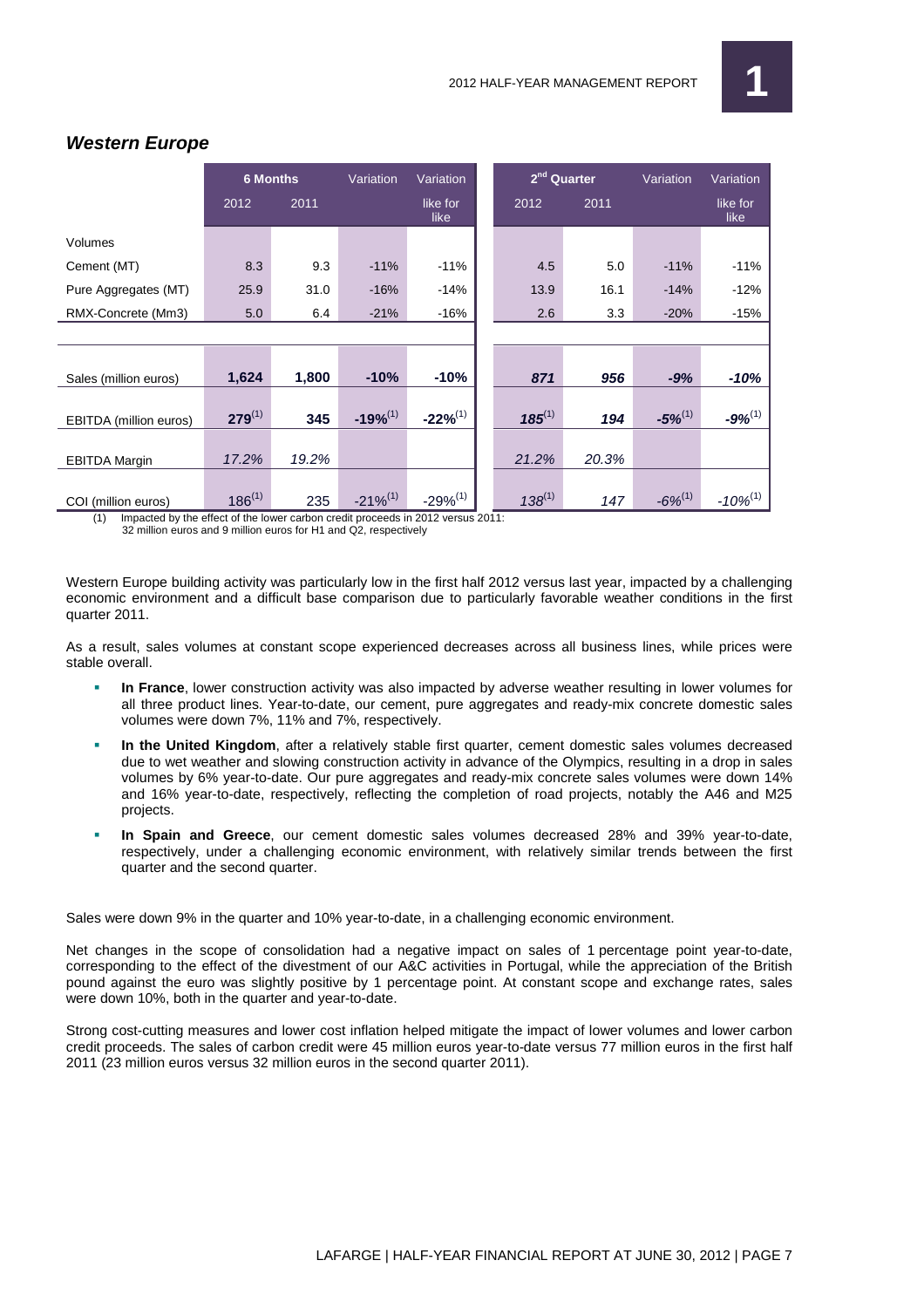

|                        | <b>6 Months</b> |       | Variation    | Variation        | 2 <sup>nd</sup> Quarter |       | Variation     | Variation        |
|------------------------|-----------------|-------|--------------|------------------|-------------------------|-------|---------------|------------------|
|                        | 2012            | 2011  |              | like for<br>like | 2012                    | 2011  |               | like for<br>like |
| Volumes                |                 |       |              |                  |                         |       |               |                  |
| Cement (MT)            | 5.9             | 6.2   | $-5%$        | $-7%$            | 4.1                     | 4.3   | $-5%$         | $-7%$            |
| Pure Aggregates (MT)   | 9.1             | 8.3   | 9%           | -6%              | 6.0                     | 5.3   | 14%           | $-4%$            |
| RMX-Concrete (Mm3)     | 0.7             | 0.8   | $-13%$       | 5%               | 0.5                     | 0.6   | $-6%$         | 13%              |
|                        |                 |       |              |                  |                         |       |               |                  |
|                        |                 |       |              |                  |                         |       |               |                  |
| Sales (million euros)  | 561             | 561   | ٠            | 1%               | 380                     | 382   | $-1%$         |                  |
|                        |                 |       |              |                  |                         |       |               |                  |
| EBITDA (million euros) | $86^{(1)}$      | 118   | $-27%^{(1)}$ | $-22\%^{(1)}$    | $100^{(1)}$             | 127   | $-21%^{(1)}$  | $-19%^{(1)}$     |
|                        |                 |       |              |                  |                         |       |               |                  |
| <b>EBITDA Margin</b>   | 15.3%           | 21.0% |              |                  | 26.3%                   | 33.2% |               |                  |
|                        |                 |       |              |                  |                         |       |               |                  |
| COI (million euros)    | $47^{(1)}$      | 83    | $-43%^{(1)}$ | $-33%^{(1)}$     | $81^{(1)}$              | 109   | $-26\%^{(1)}$ | $-22\%^{(1)}$    |

## **Central and Eastern Europe**

(1) Impacted by the effect of the lower carbon credit proceeds in 2012 versus 2011: impact of 19 million euros for both H1 and Q2

In Central and Eastern Europe, market conditions were contrasted, resulting in sales being stable in the first half 2012, and slightly down by 1% in the second quarter.

Year-to-date, scope effects were positive (+3 percentage point on sales), as the Group strengthened its positions within this region last year through various operations, including the successful start-up of clinker production at our new cement plant in Hungary, and the strengthening of our aggregates activities in Russia. Foreign exchange had a negative impact on sales of 4 percentage points, mostly due to the depreciation of the Polish zloty against the euro.

At constant scope and exchange rates, sales were up 1% year-to-date and stable in the second quarter, helped by positive pricing but with sales volumes down for cement and aggregates. Contrasted trends were experienced within the region:

- **Poland** benefited from higher pricing but was strongly impacted by unfavorable weather early in the year and less project work in the first half of the year as construction work was completed in advance of the European Cup games in June. Our cement domestic sales volumes were down 18% year-to-date, after the strong increase of 39% observed last year for the same period. Our pure aggregates sales volumes were also down, with some destocking effect at our customers' premises and a high comparison base last year.
- **In Russia,** market trends were positive, and cement domestic sales rose significantly due to substantial price increases. Our domestic cement sales volumes increased 15% in the first quarter, but decreased in the second quarter due to some production limitations at our plant close to Moscow.
- **Romania** experienced positive volumes across all activities, with cement domestic sales volumes up 6% year-to-date.

EBITDA in the region decreased 27% and 21% year-to-date and in the second quarter respectively, strongly impacted by lower carbon credit proceeds. The sales of carbon credit were 1 million euros versus 20 million euros in the first half 2011, impacted by the temporary closure of the national Romanian register for carbon credits. At constant scope and exchange rates, and restating the sales of carbon credits, EBITDA was down 5% in the second quarter and 7% year-to-date, with higher prices partially offsetting the combined effect of higher costs and lower volumes.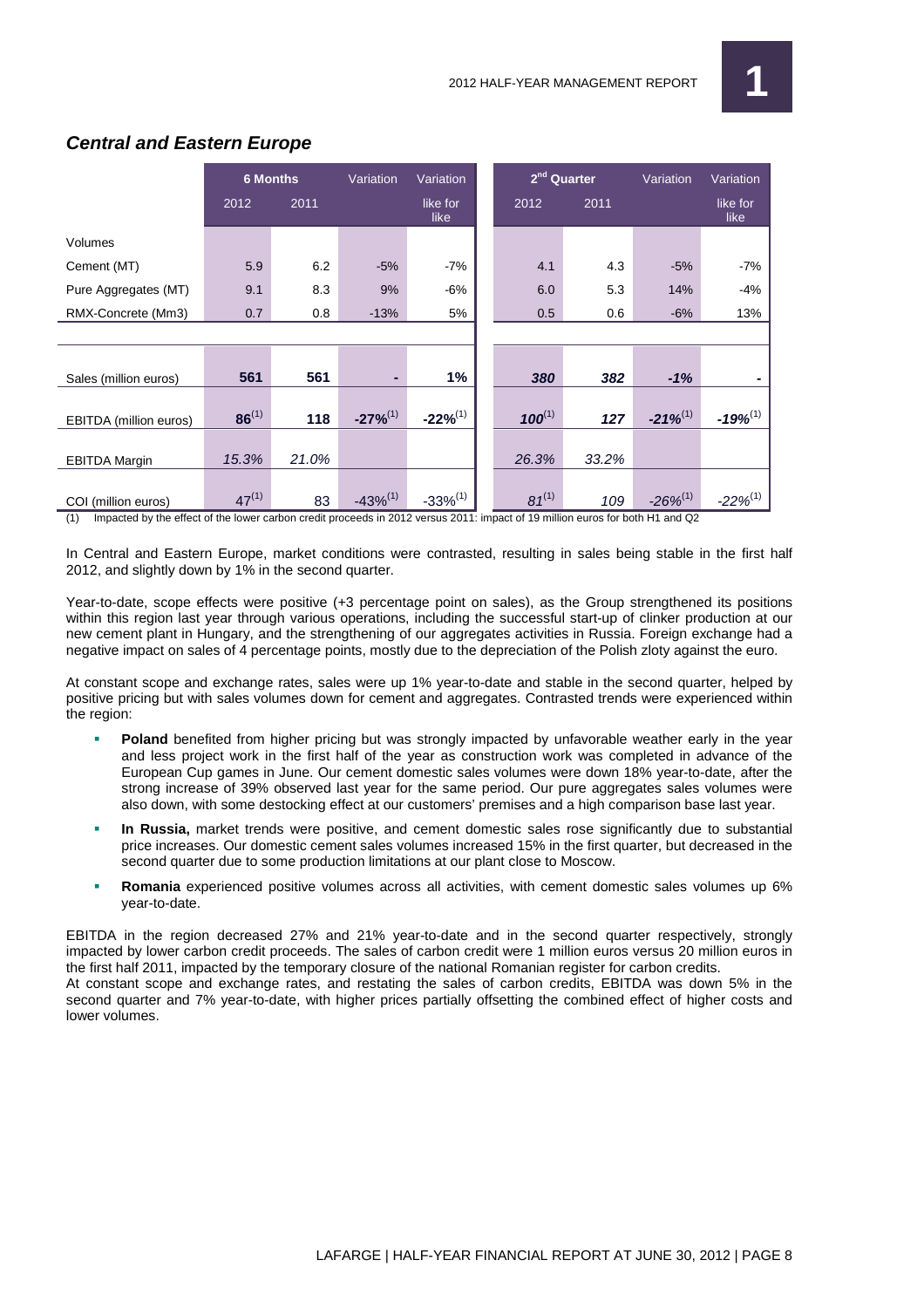

|                        | <b>6 Months</b> |       | Variation | Variation        | 2 <sup>nd</sup> Quarter |       | Variation | Variation        |
|------------------------|-----------------|-------|-----------|------------------|-------------------------|-------|-----------|------------------|
|                        | 2012            | 2011  |           | like for<br>like | 2012                    | 2011  |           | like for<br>like |
| Volumes                |                 |       |           |                  |                         |       |           |                  |
| Cement (MT)            | 23.4            | 24.4  | $-4%$     | $-2\%^{(1)}$     | 12.2                    | 13.0  | $-6%$     | $-5\%^{(1)}$     |
| Pure Aggregates (MT)   | 4.4             | 4.4   | $-2%$     | $-4%$            | 2.4                     | 2.3   | 3%        | 1%               |
| RMX-Concrete (Mm3)     | 3.5             | 2.8   | 25%       | 11%              | 1.8                     | 1.5   | 22%       | 10%              |
|                        |                 |       |           |                  |                         |       |           |                  |
|                        |                 |       |           |                  |                         |       |           |                  |
| Sales (million euros)  | 2,196           | 2,037 | 8%        | 4%               | 1,152                   | 1,062 | 8%        | 3%               |
|                        | 643             | 572   | 12%       | 10%              | 328                     | 298   | 10%       | 5%               |
| EBITDA (million euros) |                 |       |           |                  |                         |       |           |                  |
| <b>EBITDA Margin</b>   | 29.3%           | 28.1% |           |                  | 28.5%                   | 28.1% |           |                  |
| COI (million euros)    | 480             | 419   | 15%       | 12%              | 246                     | 222   | 11%       | 5%               |

## **Middle East and Africa**

(1) domestic only

Market trends remained strong, particularly in Sub-Sahara Africa, supported by increasing demand for housing and infrastructure needs.

Overall, sales were up 8% both year-to-date and in the second quarter. Year-to-date, scope effects were positive, mostly reflecting our developing operations in Iraq, while the impact of foreign currency fluctuations also benefited sales (+2% on sales).

At constant scope and exchange rates, sales were up 3% in the quarter and 4% year-to-date, with positive prices and mixed sales volumes trends:

- **In Algeria,** domestic sales were up 6% in the first half 2012, with strong underlying market trends partially restrained due to lower production levels at the national level.
- **In Egypt**, domestic volumes were down 11% year-to-date, impacted by lower production due to gas supply limitations across the country in the second quarter and a challenging base comparison. Prices continued to progressively recover from low levels seen in the second half of 2011, but were still lower than the first half 2011 average levels.
- **Iraq** domestic sales are supported by strong needs for housing, and we have strengthened our presence with the Kerbala plant located in the South together with the development of our ready-mix activities. Cement domestic sales volumes were up 4% year-to-date, with average prices slightly below the first half 2011 levels.
- **In Kenya**, our cement domestic sales increased a strong 21% year-to-date, bolstered by a strong market.
- **In Morocco**, after a strong market growth in 2011 and in the first quarter 2012, construction trends slowed in the second quarter 2012, impacting our domestic sales, down 3% year-to-date.
- **In Nigeria**, the ramp-up of our 2.2 MT new line started in the third quarter 2011 allowed us to further capture market growth, which, combined with higher average selling prices, drove a 49% increase in our cement domestic sales in the first half 2012.
- **In South Africa**, all three product lines showed volume growth and price gains.

At constant scope and exchange rates, EBITDA rose 5% in the quarter and 10% year-to-date, driven by higher sales and cost reduction.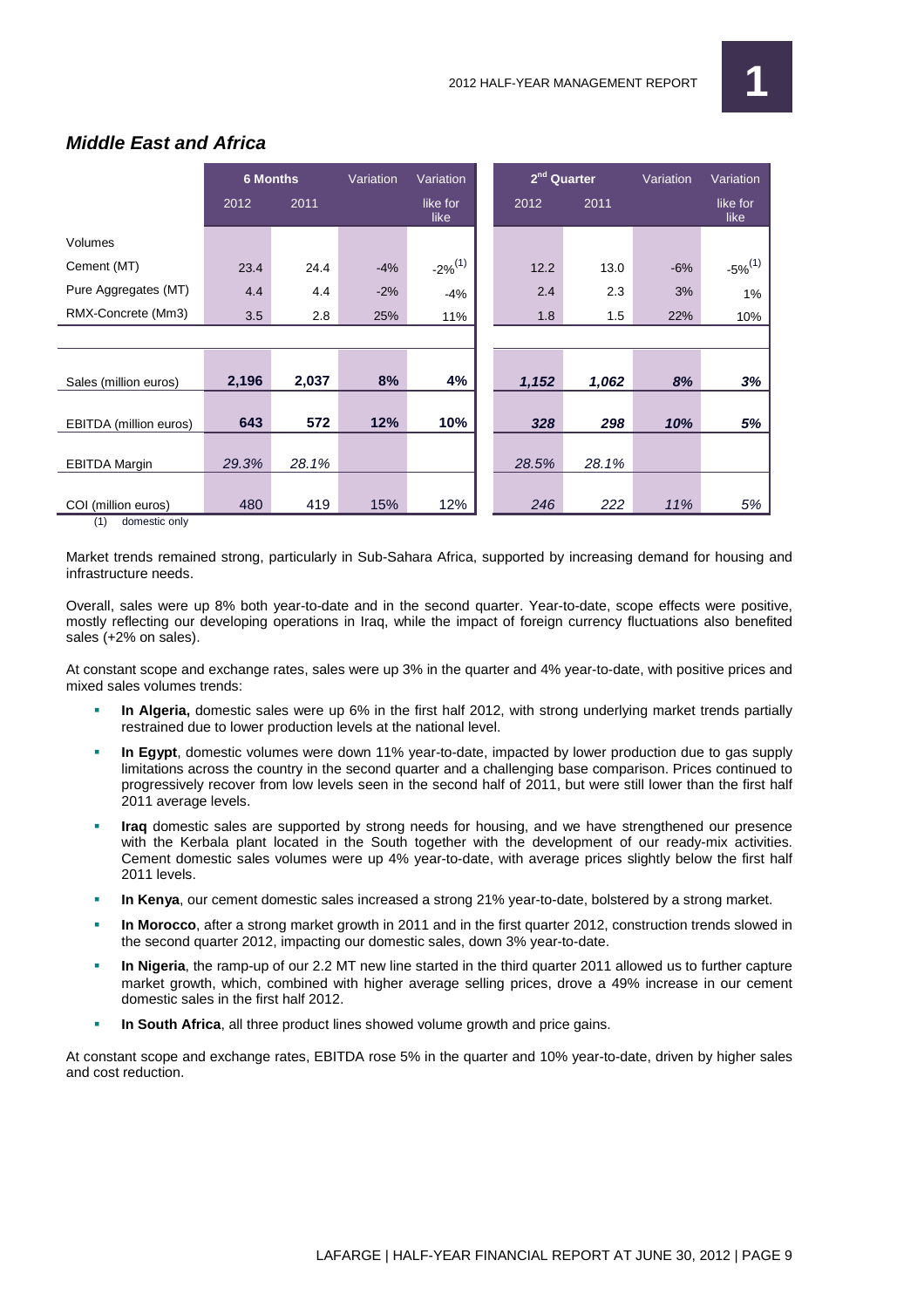

## **Latin America**

|                        | <b>6 Months</b> |       | Variation | Variation        | $2nd$ Quarter |       | Variation | Variation        |
|------------------------|-----------------|-------|-----------|------------------|---------------|-------|-----------|------------------|
|                        | 2012            | 2011  |           | like for<br>like | 2012          | 2011  |           | like for<br>like |
| Volumes                |                 |       |           |                  |               |       |           |                  |
| Cement (MT)            | 4.5             | 4.2   | 5%        | 5%               | 2.2           | 2.2   |           |                  |
| Pure Aggregates (MT)   | 1.3             | 1.1   | 22%       | 22%              | 0.7           | 0.6   | 14%       | 14%              |
| RMX-Concrete (Mm3)     | 0.5             | 0.3   | 29%       | 29%              | 0.3           | 0.1   | 27%       | 27%              |
|                        |                 |       |           |                  |               |       |           |                  |
| Sales (million euros)  | 474             | 434   | 9%        | 12%              | 233           | 225   | 4%        | 7%               |
| EBITDA (million euros) | 129             | 115   | 12%       | 12%              | 70            | 62    | 13%       | 13%              |
| <b>EBITDA Margin</b>   | 27.2%           | 26.5% |           |                  | 30.0%         | 27.6% |           |                  |
| COI (million euros)    | 108             | 94    | 15%       | 15%              | 60            | 52    | 15%       | 15%              |

The construction markets remained strong within the region, and as a result, sales were up 7% in the second quarter and 12% year-to-date at constant scope and exchange rates. Foreign exchange fluctuations negatively impacted the sales by 3 percentage points.

- **In Brazil**, our cement domestic sales were up 11%, with improved production levels and good market conditions, while our aggregates and concrete activities benefited from various infrastructure projects in the region of Rio.
- **In Honduras**, our cement domestic sales increased 6%, while in **Ecuador**, they rose 12%.

At constant scope and exchange rates, EBITDA rose 13% in the quarter and 12% year-to-date, driven by higher prices in response to cost inflation.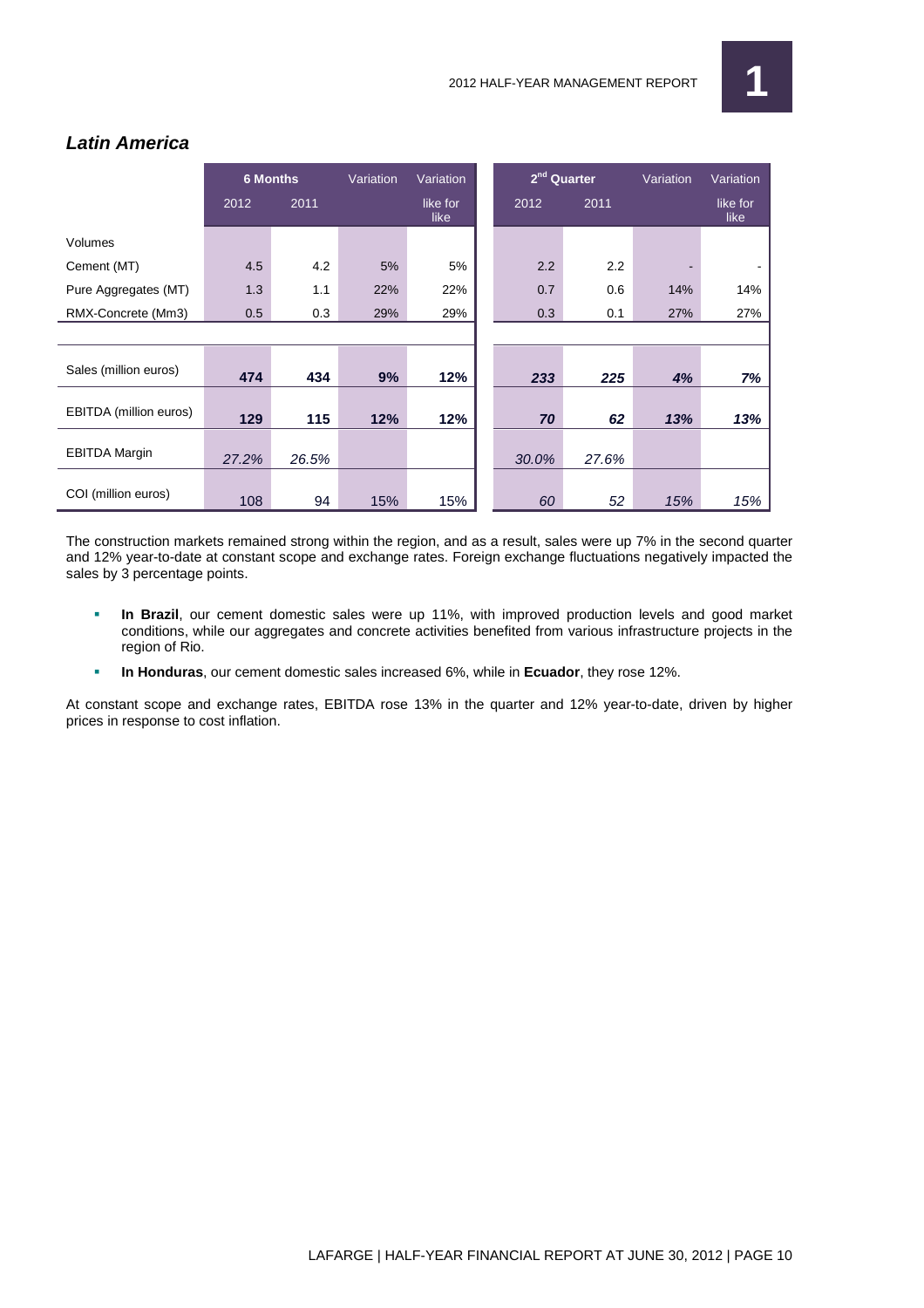

|                        | <b>6 Months</b> |       | Variation | Variation        | 2 <sup>nd</sup> Quarter |       | Variation | Variation        |
|------------------------|-----------------|-------|-----------|------------------|-------------------------|-------|-----------|------------------|
|                        | 2012            | 2011  |           | like for<br>like | 2012                    | 2011  |           | like for<br>like |
| Volumes                |                 |       |           |                  |                         |       |           |                  |
| Cement (MT)            | 21.9            | 20.8  | 5%        | 5%               | 11.7                    | 11.3  | 3%        | 3%               |
| Pure Aggregates (MT)   | 2.9             | 2.7   | 8%        | $-2%$            | 1.5                     | 1.3   | 16%       | 2%               |
| RMX-Concrete (Mm3)     | 3.1             | 3.3   | $-6%$     | -4%              | 1.6                     | 1.7   | $-6%$     | $-2%$            |
|                        |                 |       |           |                  |                         |       |           |                  |
| Sales (million euros)  |                 |       |           |                  |                         |       |           |                  |
|                        | 1,364           | 1,192 | 14%       | 11%              | 720                     | 629   | 14%       | 9%               |
| EBITDA (million euros) | 267             | 205   | 30%       | 25%              | 159                     | 120   | 33%       | 25%              |
| <b>EBITDA Margin</b>   | 19.6%           | 17.2% |           |                  | 22.1%                   | 19.1% |           |                  |
| COI (million euros)    | 181             | 123   | 47%       | 43%              | 115                     | 80    | 44%       | 38%              |

## **Asia**

In Asia, market trends were positive in most markets where we operate, and our sales grew 9% and 11% like for like in the second quarter and year-to-date, respectively, when restating the positive effect of foreign exchange fluctuations on sales. Scope impact was negligible.

- **In India,** while activity slowed in the second quarter, cement domestic sales rose 24% year-to-date as price actions were implemented to respond to strong cost inflation, especially in freight costs. Ready-mix sales were slightly up 2%, helped by higher prices.
- **In Indonesia**, our cement domestic sales rose 11% in the first half 2012, with price gains and higher volumes in the second quarter.
- **In Malaysia**, the construction market was dynamic, especially for the infrastructure segment, resulting in positive volume trends for all our product lines. Our domestic cement sales were up 5% for the first half year.
- **In Philippines**, the recovery of governmental spending experienced from the second half of 2011 continued in 2012 and our cement domestic sales grew 12% in the first half 2012.
- **In China**, cement sales were impacted by slower construction growth. Our domestic cement sales volumes were stable year-to-date, while average prices were down.
- **In South Korea**, market conditions improved and prices are progressively recovering from low levels, resulting in domestic cement sales being up 30% year-to-date.

EBITDA grew 25% both in the quarter and year-to-date with higher prices and cost-cutting measures more than offsetting cost inflation.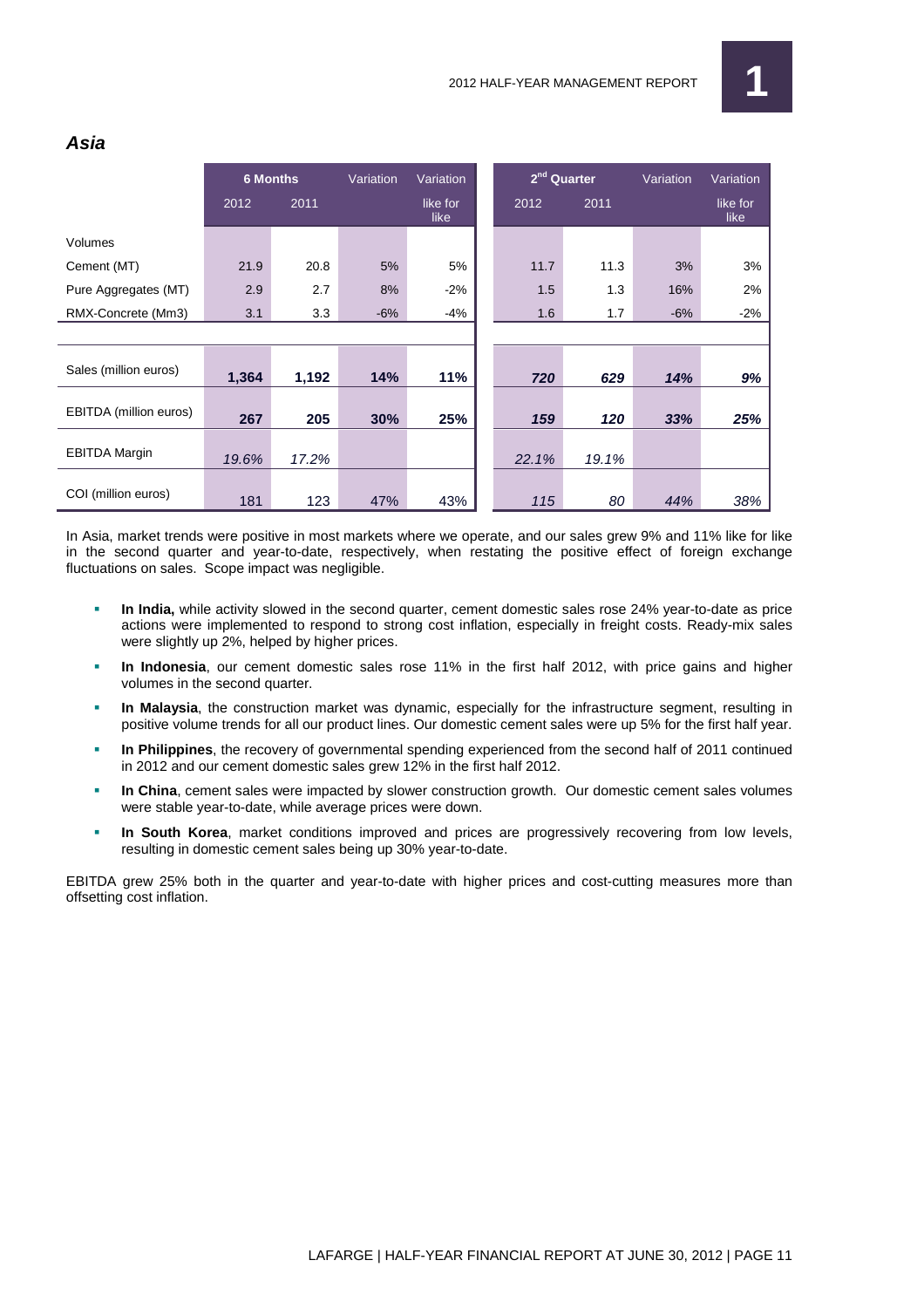

## **Other income statement items**

The table below shows our operating income and net income for the period ended June 30, 2012 and 2011:

|                                                                                    |                      | <b>6 Months</b>       | Variation |  |
|------------------------------------------------------------------------------------|----------------------|-----------------------|-----------|--|
|                                                                                    | 2012                 | 2011                  | %         |  |
| <b>EBITDA</b>                                                                      | 1,523                | 1,413                 | 8%        |  |
| Depreciation                                                                       | (501)                | (522)                 | 4%        |  |
| <b>Current Operating Income</b>                                                    | 1,022                | 891                   | 15%       |  |
| Gains on disposals, net                                                            | 44                   | 25                    | 76%       |  |
| Other operating income (expenses)                                                  | (383)                | (73)                  | nm        |  |
| <b>Operating Income</b>                                                            | 683                  | 843                   | $-19%$    |  |
| Net financial (costs) income<br>Of which<br>Financial expenses<br>Financial income | (508)<br>(591)<br>83 | (403)<br>(529)<br>126 | $-26%$    |  |
| Share of net income (loss) of associates                                           | 10                   | (4)                   | nm        |  |
| Income before Income Tax                                                           | 185                  | 436                   | $-58%$    |  |
| Income tax                                                                         | (82)                 | (104)                 | 21%       |  |
| Net Income from continuing operations                                              | 103                  | 332                   | $-69%$    |  |
| Net income from discontinued operations                                            | (3)                  | 20                    | nm        |  |
| Net income                                                                         | 100                  | 352                   | $-72%$    |  |
| of which part attributable to:                                                     |                      |                       |           |  |
| - Owners of the parent Company                                                     | 13                   | 260                   | $-95%$    |  |
| - Non-controlling interests                                                        | 87                   | 92                    | $-5%$     |  |

**Depreciation** was reduced to 501 million euros versus 522 million euros in 2011, under the combined effect of the stopping of the depreciation of our UK assets and the outsourcing of certain quarry mobile equipment to increase operating flexibility and allow focus on our core business activities.

**Gains on disposals, net,** were 44 million euros in the first half of 2012, versus 25 million euros in the first half 2011, and mainly comprise the gain on the divestment of most of our minority position in Lafarge Aso Cement in Japan to our partner Aso Corporation.

**Other operating expenses** primarily reflect the impact of impairments, restructuring, and legal actions. They were 383 million euros in the first half 2012 versus 73 million euros in 2011. In 2012, the Group recorded 148 million euros (54 million euros in the second quarter) of restructuring charges as part of executing its cost-cutting program. Additionally, given the sustained downturn in economic conditions in Greece, an impairment of goodwill and other assets were recorded for a total amount of 200 million euros in the second quarter 2012. In 2011, other operating expenses mainly comprised restructuring expenses and accelerated depreciation of some assets in Western Europe.

**Operating income** decreased 19% to 683 million euros versus 843 million euros in the first half 2011, reflecting the impact of the one-time items described above.

**Net Finance costs,** comprised of financial expenses on net debt, foreign exchange, and other financial income and expenses, were 508 million euros versus 403 million euros in 2011.

The financial expenses on net debt slightly increased to 437 million euros from 415 million euros, the impact of higher interest rates offsetting the effect of a lower average debt of 1.7 billion euros. The decision of Standard & Poor's and Moody's to downgrade our credit rating on March 17th, 2011 and August 8th, 2011, respectively, triggered step-up clauses on certain of our bonds, increasing the rate of interest to be paid. The average interest rate on our gross debt was 6.3% in the first half 2012, compared to 5.6% in 2011.

Foreign exchange resulted in a loss of 25 million euros in the first half 2012 compared with a gain of 42 million euros in 2011, mostly relating to loans and debts denominated in currencies for which no hedging market is available.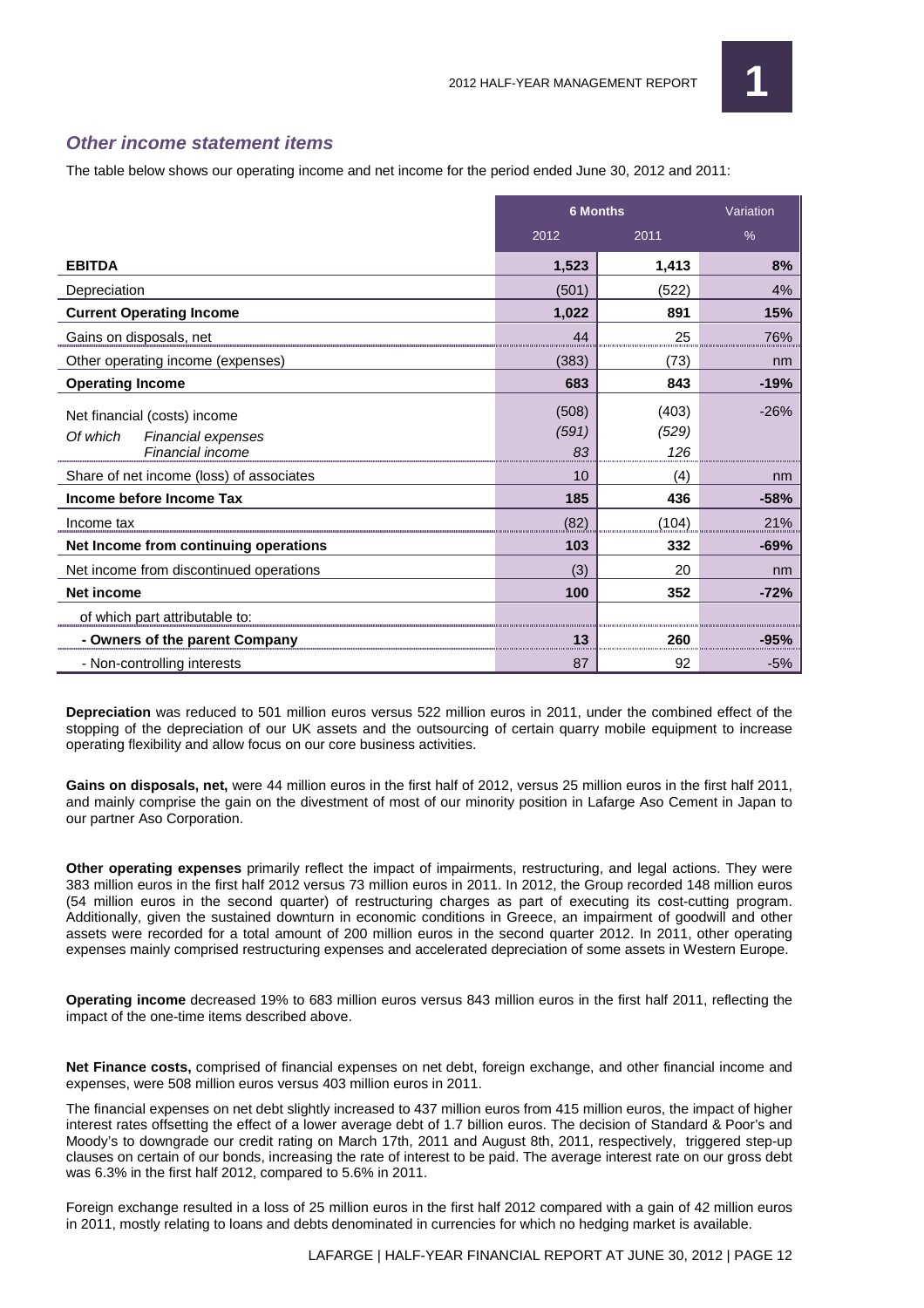

Other financial costs rose from 30 million euros to 46 million euros, and mainly comprise bank commissions and the amortization of debt issuance costs.

**The contribution from our associates** represented in the first half 2012 a net gain of 10 million euros, versus a net loss of 4 million euros in the first six months 2011.

**Income tax** was 82 million euros in the first half 2012 versus 104 million euros in 2011. The effective tax rate was 46.9% versus a projected tax rate before non-recurring items of 28%, impacted by a non-deductible impairment charge on goodwill.

**Net income from continuing operations** was 103 million euros in the first half 2012 versus 332 million euros in 2011, under the combined effect of improved current operating income and higher non-recurring charges.

**Net income from discontinued operations** was a loss of 3 million euros in the first half 2012 reflecting the results of our Gypsum operations in North America. In the first half 2011, net income from discontinued operations included the results of all our Gypsum operations (except for Middle East and Africa operations) and was 20 million euros.

**Net income Group Share<sup>1</sup>** was 13 million euros in the first half 2012 versus 260 million euros in 2011 (57 million euros in the second quarter 2012 versus 289 million euros in 2011), impacted by a 200 million euros non-cash charge in the second quarter for the impairment of Greek assets, and by 148 million euros of restructuring charges in the first half to implement the Group's cost savings initiatives.

**Non controlling interests** were 87 million euros in 2012, compared to 92 million euros in 2011, with higher results in Nigeria offset by lower earnings in Jordan and Egypt.

**Basic earnings per share** was 0.05 euro in the first half 2012, compared to 0.91 euro in 2011, reflecting the decrease in net income attributable to the owners of the parent company, while the average number of shares was relatively stable.

### **Cash flow statement**

 $\overline{a}$ 

**Net operating cash used by continuing operations was €202 million in the first half 2012** (€11 million at the end of June 2011).

Net operating cash provided by continuing operations decreased 191 million euros, primarily reflecting the evolution of the change in non-strict working capital<sup>1</sup> and the impact of the payment of non-recurring restructuring charges in the context of the implementation of our cost-saving program while our actions to optimize the strict working capital<sup>2</sup> limited the normal increase of strict working capital during the semester due to the seasonality of our activity. The strict working capital, when expressed as a number of days sales, decreased 1 day versus the first half 2011.

**Net cash used in investing activities from continuing operations was €190 million (€417 million in the first half** of 2011).

Sustaining capital expenditures were contained at 110 million euros (122 million euros in the first half 2011).

Capital expenditures for the building of new capacity were strongly reduced to 201 million euros versus 357 million euros in the first half of 2011, as part of our strict capex management.

Including the acquisitions of ownership interests with no gain of control<sup>3</sup>, and the debt acquired, acquisitions has reduced the net debt by 13 million euros, as they include proceeds of 60 million euros received for a settlement agreement (see note 9.2 to the financial statements).

 $1$  Net income/loss attributable to the owners of the parent company

 $^2$  Strict working capital: trade receivables plus inventories less trade payables. Non strict working capital relates to the other receivables and payables (e.g. VAT, short-term employees benefits)<br><sup>3</sup> The acquisitions of ownership interests with no gain of control represented €34m in H1 2012 and €51min H1 2011, excluding puts,

already recorded as debt, exercised in the period (€51m put exercised in the first quarter 2011, and €28m put exercised in the second quarter 2012).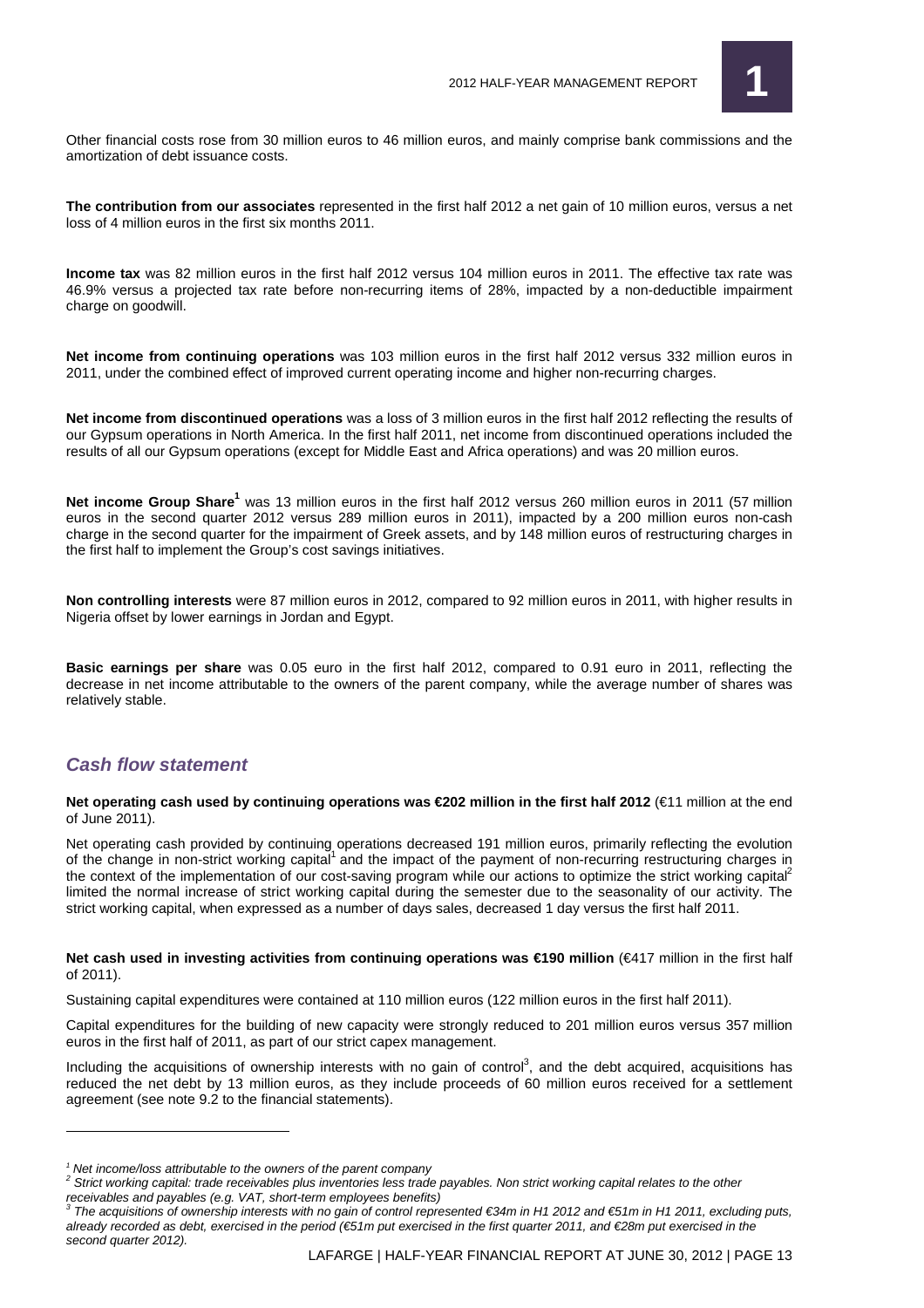

Disposals of 72 million euros (102 million euros in the first half of 2011) were mainly related to the divestment of most of our minority position in Lafarge Aso Cement in Japan to our partner Aso Corporation.

## **Consolidated statement of financial position**

**At June 30, 2012 total equity stood at €18,332 million** (€18,201 million at the end of December 2011) **and net debt at €12,550 million** (€11,974 million at the end of December 2011).

The increase of the total equity by 0.1 billion euros mostly reflects the non cash impact of translating our foreign subsidiaries assets into euros, given the appreciation of various currencies in countries where we operate against the euro between December 31, 2011 and June 30, 2012 (positive impact of 0.4 billion euros on total equity) partially offset by dividends (negative impact of 0.3 billion euros).

The increase of 0.6 billion euros of the net consolidated debt mainly results from the impact of the usual seasonality on our cash flows, the contained capital spending (0.3 billion euros) and the dividends paid over the period (0.1 billion euros), partly offset by the divestments received (0.1 billion euros).

## **Outlook for 2012**

Overall the Group continues to see cement demand moving higher and maintains its estimated market growth of between 1 to 4 percent in 2012 versus 2011. Emerging markets continue to be the main driver of demand and Lafarge benefits from its well balanced geographic spread of high quality assets.

We expect higher pricing for the year and that cost inflation will increase at a lower rate than in 2011.

This document contains forward-looking statements. Such forward-looking statements do not constitute forecasts regarding results or any other performance indicator, but rather trends or targets, as the case may be, including with respect to plans, initiatives, events, products, solutions and services, their development and potential. Although Lafarge believes that the expectations reflected in such forward-looking statements are based on reasonable assumptions as at the time of publishing this document, investors are cautioned that these statements are not guarantees of future performance. Actual results may differ materially from the forwardlooking statements as a result of a number of risks and uncertainties, many of which are difficult to predict and generally beyond the control of Lafarge, including but not limited to the risks described in the Lafarge's annual report available on its Internet website (www.lafarge.com) and uncertainties related to the market conditions and the implementation of our plans. Accordingly, we caution you against relying on forward looking statements. Lafarge does not undertake to provide updates of these forward-looking statements.

More comprehensive information about Lafarge may be obtained on its Internet website (www.lafarge.com), including under "Regulated Information" section.

This document does not constitute an offer to sell, or a solicitation of an offer to buy Lafarge shares.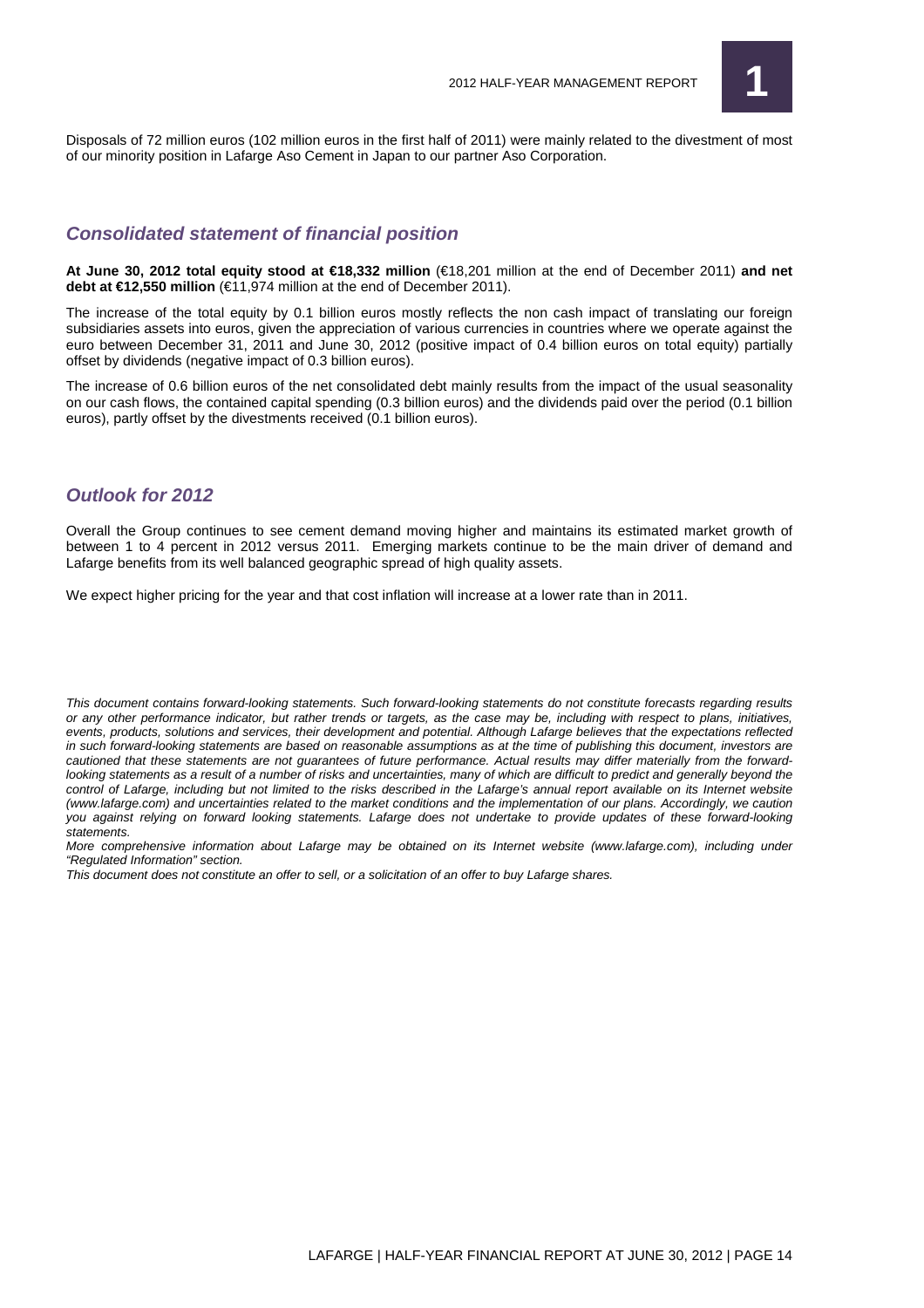# **2. Interim condensed consolidated financial statements**

# **Consolidated statement of income**

|                                                           |         | 6 m onths |                | 2 <sup>nd</sup> quarter | December 31, |
|-----------------------------------------------------------|---------|-----------|----------------|-------------------------|--------------|
| (million euros, except per share data)                    | 2012    | 2011*     | 2012           | $2011*$                 | 2011         |
|                                                           |         |           |                |                         |              |
| Revenue                                                   | 7,614   | 7.260     | 4,261          | 4,054                   | 15,284       |
| Cost of sales                                             | (5,867) | (5,603)   | (3, 136)       | (2,982)                 | (11, 627)    |
| Selling and administrative expenses                       | (725)   | (766)     | (370)          | (389)                   | (1, 478)     |
| Operating income before capital gains, impairment,        |         |           |                |                         |              |
| restructuring and other                                   | 1,022   | 891       | 755            | 683                     | 2,179        |
| Net gains (losses) on disposals                           | 44      | 25        | $\overline{7}$ | 20                      | 45           |
| Other operating income (expenses)                         | (383)   | (73)      | (273)          | (41)                    | (541)        |
| Operating income                                          | 683     | 843       | 489            | 662                     | 1,683        |
| Financial expenses                                        | (591)   | (529)     | (289)          | (266)                   | (1, 142)     |
| Financial income                                          | 83      | 126       | 19             | 47                      | 143          |
| Share of net income (loss) of associates                  | 10      | (4)       | 6              |                         | (8)          |
| Income before income tax                                  | 185     | 436       | 225            | 443                     | 676          |
| Income tax                                                | (82)    | (104)     | (107)          | (107)                   | (432)        |
| Net income from continuing operations                     | 103     | 332       | 118            | 336                     | 244          |
| Net income from discontinued operations                   | (3)     | 20        | (6)            | 10                      | 492          |
| Net income                                                | 100     | 352       | 112            | 346                     | 736          |
|                                                           |         |           |                |                         |              |
| Of which attributable to:                                 |         |           |                |                         |              |
| - Owners of the parent company                            | 13      | 260       | 57             | 289                     | 593          |
| - Non-controlling interests                               | 87      | 92        | 55             | 57                      | 143          |
| Earnings per share (euros)                                |         |           |                |                         |              |
|                                                           |         |           |                |                         |              |
| Attributable to the owners of the parent company          |         |           |                |                         |              |
| Basic earnings per share                                  | 0.05    | 0.91      | 0.20           | 1.01                    | 2.07         |
| Diluted earnings per share                                | 0.05    | 0.91      | 0.20           | 1.01                    | 2.06         |
| From continuing operations                                |         |           |                |                         |              |
| Basic earnings per share                                  | 0.06    | 0.85      | 0.22           | 0.98                    | 0.36         |
| Diluted earnings per share                                | 0.06    | 0.85      | 0.22           | 0.98                    | 0.35         |
| Basic average number of shares outstanding (in thousands) | 287,063 | 286.132   | 287.094        | 286,162                 | 286,514      |

\*Figures have been adjusted as mentioned in Note 3.11" Disposal of Gypsum Division operations" to the Group consolidated financial statements of the 2011 Registration<br>Document following the disposal operations of Gypsum ac

The acco mpanying no tes are an integral part o f these co nso lidated financial statements.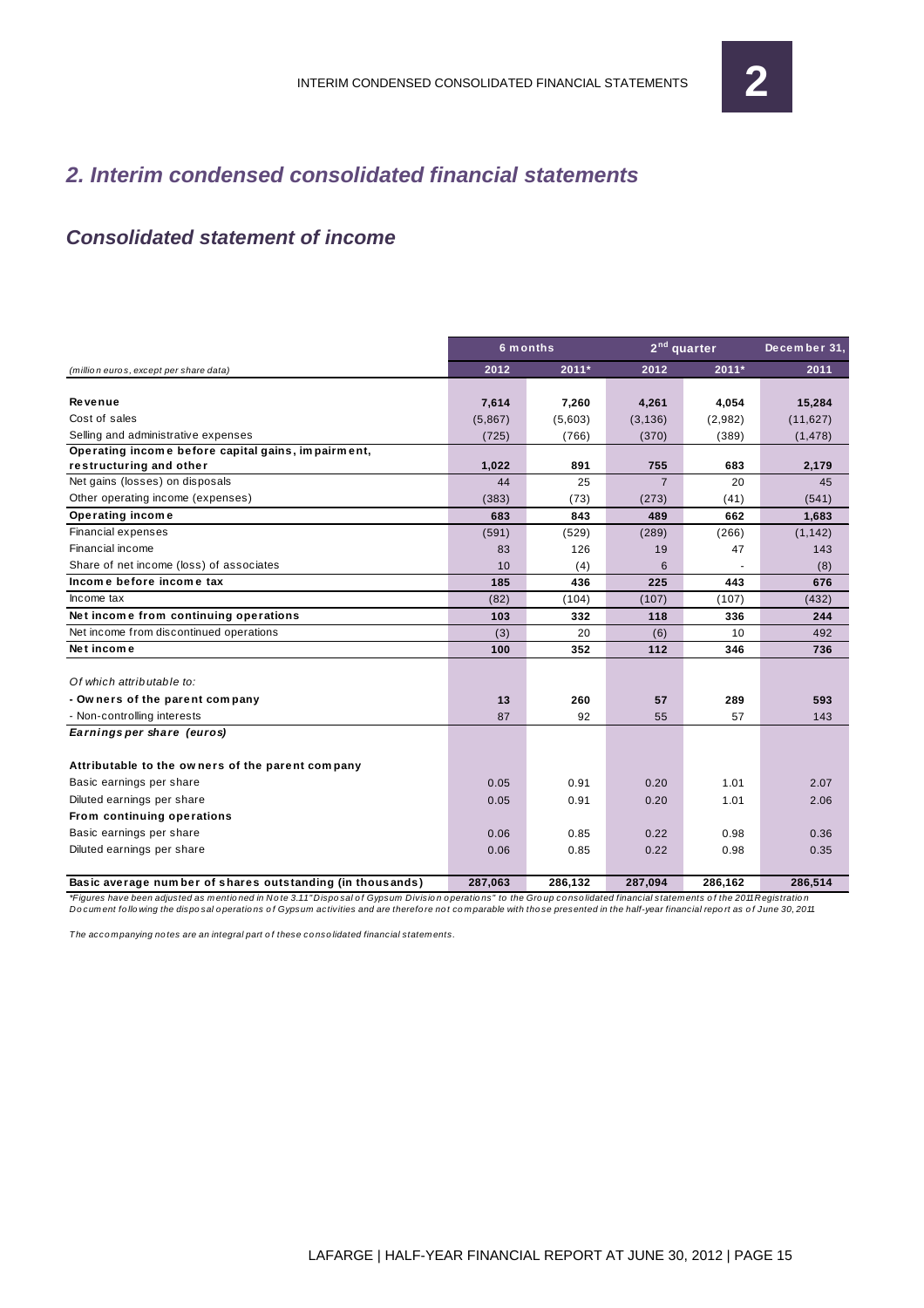# **Consolidated statement of comprehensive income**

|                                                                     | 6 months |         | $2nd$ quarter | December 31, |                |
|---------------------------------------------------------------------|----------|---------|---------------|--------------|----------------|
| (million euros)                                                     | 2012     | 2011    | 2012          | 2011         | 2011           |
| Net income                                                          | 100      | 352     | 112           | 346          | 736            |
| Items that will not be reclassified subsequently to profit or loss  |          |         |               |              |                |
| Actuarial gains / (losses)                                          | (142)    | 1       | (118)         | (29)         | (345)          |
| Income tax on items that will not be reclassified to profit or loss | 38       | (6)     | 36            | 9            | 145            |
| Total items that will not be reclassified to profit or loss         | (104)    | (5)     | (82)          | (20)         | (200)          |
| Items that may be reclassified subsequently to profit or loss       |          |         |               |              |                |
| Available for sale investments                                      |          | ٠       |               | ٠            |                |
| Cash-flow hedge instruments                                         |          |         | (2)           | (8)          |                |
| Currency translation adjustments                                    | 439      | (1,249) | 643           | (288)        | (400)          |
| Income tax on items that may be reclassified to profit or loss      | (1)      |         |               | 3            | $\overline{2}$ |
| Total items that may be reclassified to profit or loss              | 439      | (1,249) | 641           | (293)        | (397)          |
| OTHER COMPREHENSIVE INCOME FOR THE PERIOD, NET OF INCOME TAX        | 335      | (1,254) | 559           | (313)        | (597)          |
| TOTAL COMPREHENSIVE INCOME FOR THE PERIOD                           | 435      | (902)   | 671           | 33           | 139            |
| Of which attributable to:                                           |          |         |               |              |                |
| - Owners of the parent company                                      | 309      | (860)   | 544           | 6            | (6)            |
| - Non-controlling interests                                         | 126      | (42)    | 127           | 27           | 145            |

The accompanying notes are an integral part of these consolidated financial statements.

#### **Actuarial gains or losses**

The evolution of the Group's net position on pension obligations resulted in an actuarial loss of 142 million euros in equity during the first six months 2012 (loss of 104 million euros net of tax effect), which essentially arises from the defined benefit pension plans in the United-Kingdom, in the United-States and in Canada. The actuarial losses on these plans result mainly from the decrease of discount rates partly offset by a decrease of inflation rates in the United-Kingdom.

#### **Currency translation adjustments**

Change in cumulative exchange differences on translating foreign operations from January 1, 2012 to June 30, 2012 (closing rate) comprises 321 million euros due to the appreciation of the US dollar, Egyptian pound and Algerian dinar compared with the euro currency.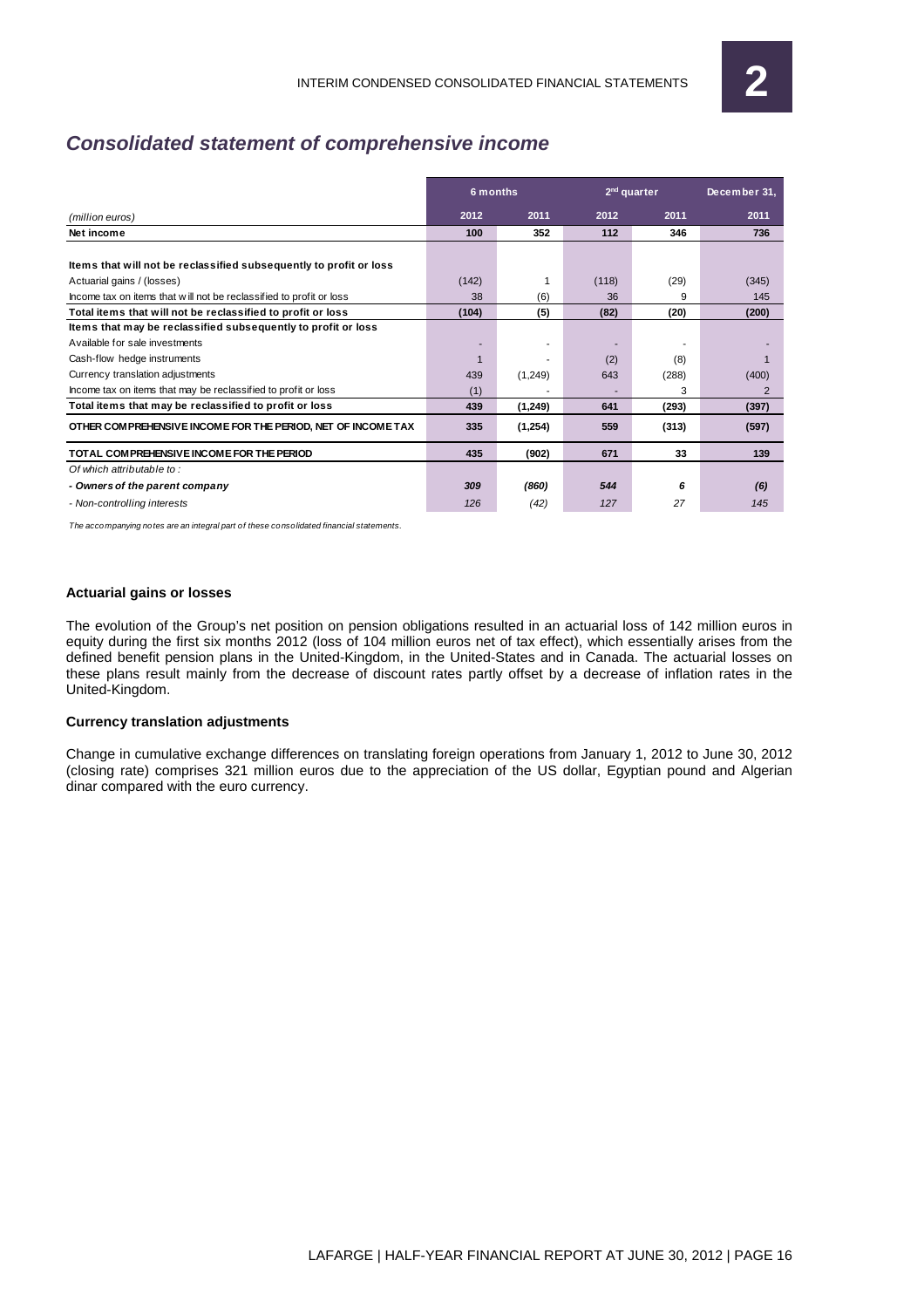# **Consolidated statement of financial position**

| (million euros)                                              | At June 30, |        | At December 31, |  |  |
|--------------------------------------------------------------|-------------|--------|-----------------|--|--|
|                                                              | 2012        | 2011   | 2011            |  |  |
| <b>ASSETS</b>                                                |             |        |                 |  |  |
| <b>NON CURRENT ASSETS</b>                                    | 31,215      | 31,633 | 31,172          |  |  |
| Goodw ill                                                    | 12,765      | 13,027 | 12,701          |  |  |
| Intangible assets                                            | 636         | 611    | 652             |  |  |
| Property, plant and equipment                                | 15,544      | 16,161 | 15,542          |  |  |
| Investments in associates                                    | 485         | 406    | 604             |  |  |
| Other financial assets                                       | 733         | 743    | 755             |  |  |
| Derivative instruments                                       | 34          | 61     | 80              |  |  |
| Deferred tax assets                                          | 977         | 573    | 804             |  |  |
| Other receivables                                            | 41          | 51     | 34              |  |  |
| <b>CURRENT ASSETS</b>                                        | 10,056      | 8,529  | 9,547           |  |  |
| <b>Inventories</b>                                           | 1,750       | 1,665  | 1,531           |  |  |
| Trade receivables                                            | 2,259       | 2,324  | 1,765           |  |  |
| Other receivables                                            | 960         | 860    | 824             |  |  |
| Derivative instruments                                       | 107         | 56     | 61              |  |  |
| Cash and cash equivalents                                    | 2,619       | 1,960  | 3,171           |  |  |
| Assets held for sale                                         | 2,361       | 1,664  | 2,195           |  |  |
| <b>TOTAL ASSETS</b>                                          | 41,271      | 40,162 | 40,719          |  |  |
| <b>EQUITY &amp; LIABILITIES</b>                              |             |        |                 |  |  |
| Common stock                                                 | 1,149       | 1,146  | 1,149           |  |  |
| Additional paid-in capital                                   | 9,689       | 9,651  | 9,684           |  |  |
| Treasury shares                                              | (12)        | (17)   | (17)            |  |  |
| Retained earnings                                            | 6,116       | 5,771  | 6,219           |  |  |
| Other reserves                                               | (855)       | (560)  | (751)           |  |  |
| Foreign currency translation                                 | 120         | (992)  | (280)           |  |  |
| Equity attributable to owners of the parent company          | 16,207      | 14,999 | 16,004          |  |  |
| Non-controlling interests                                    | 2,125       | 1,828  | 2,197           |  |  |
| <b>EQUITY</b>                                                | 18,332      | 16,827 | 18,201          |  |  |
| <b>NON CURRENT LIABILITIES</b>                               | 15,098      | 16,208 | 15,260          |  |  |
| Deferred tax liabilities                                     | 957         | 866    | 933             |  |  |
| Pension & other employee benefits                            | 1,409       | 1,035  | 1,295           |  |  |
| Provisions                                                   | 677         | 582    | 637             |  |  |
| <b>Financial debt</b>                                        | 11,968      | 13,601 | 12,266          |  |  |
| Derivative instruments                                       | 17          | 46     | 46              |  |  |
| Other payables                                               | 70          | 78     | 83              |  |  |
| <b>CURRENT LIABILITIES</b>                                   | 7,841       | 7,127  | 7,258           |  |  |
| Pension & other employee benefits                            | 169         | 132    | 167             |  |  |
| Provisions                                                   | 103         | 96     | 125             |  |  |
| Trade payables                                               | 2,041       | 1,964  | 1,964           |  |  |
| Other payables                                               | 1,714       | 1,779  | 1,499           |  |  |
| <b>Current tax liabilities</b>                               | 117         | 162    | 165             |  |  |
| Financial debt (including current portion of long-term debt) | 3,257       | 2,610  | 2,940           |  |  |
| Derivative instruments                                       | 68          | 80     | 34              |  |  |
| Liabilities associated with assets held for sale             | 372         | 304    | 364             |  |  |
| <b>TOTAL EQUITY AND LIABILITIES</b>                          | 41,271      | 40,162 | 40,719          |  |  |

The accompanying notes are an integral part of these consolidated financial statements.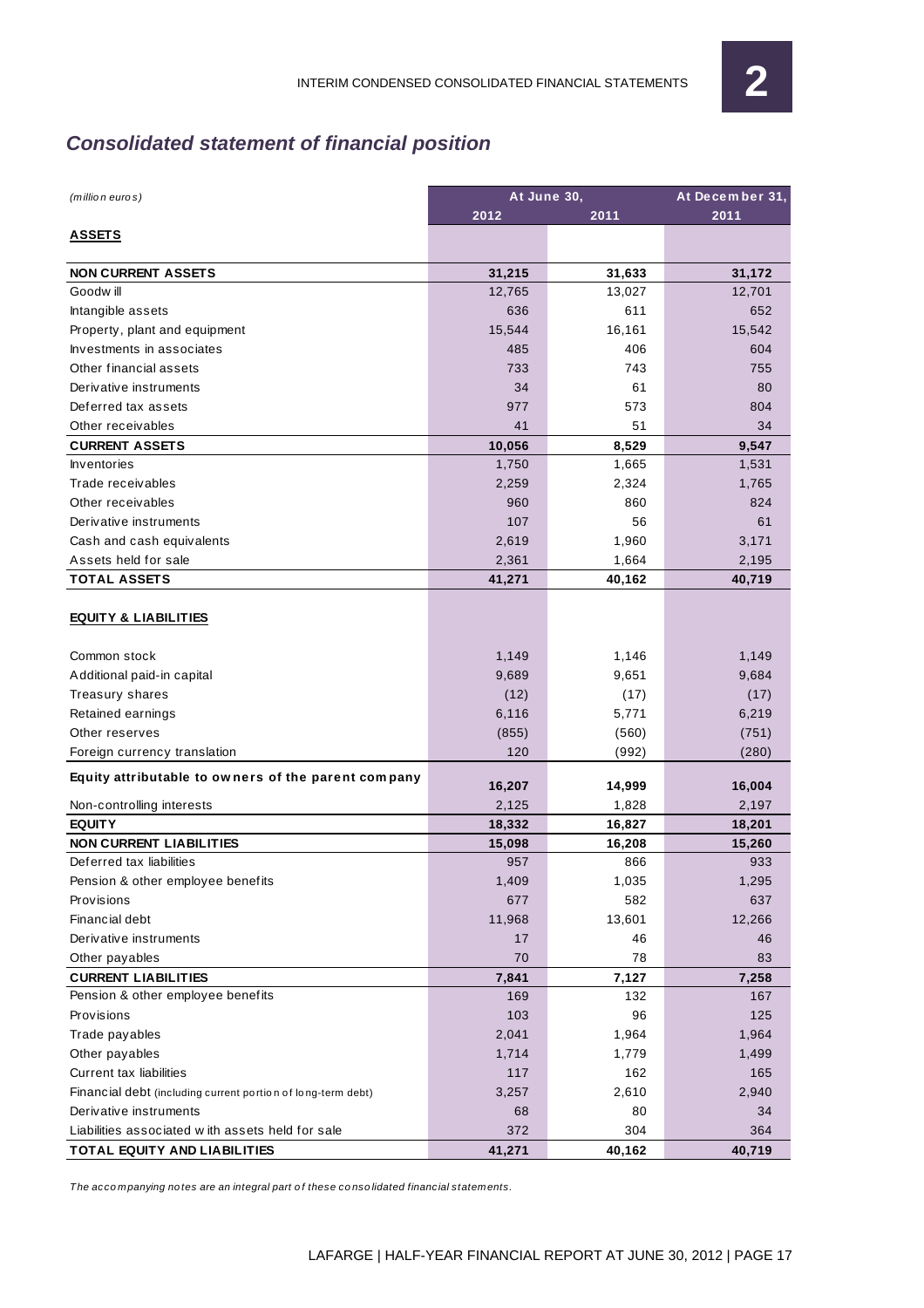# **Consolidated statements of cash flows**

|                                                                                                                                               |              | 6 m onths    | $2nd$ quarter | December 31. |              |
|-----------------------------------------------------------------------------------------------------------------------------------------------|--------------|--------------|---------------|--------------|--------------|
| (million euros)                                                                                                                               | 2012         | 2011*        | 2012          | $2011*$      | 2011         |
| NET CASH PROVIDED BY (USED IN) OPERATING ACTIVITIES                                                                                           |              |              |               |              |              |
| Net income                                                                                                                                    | 100          | 352          | 112           | 346          | 736          |
| Net income from discontinued operations                                                                                                       | (3)          | 20           | (6)           | 10           | 492          |
| Net income from continuing operations                                                                                                         | 103          | 332          | 118           | 336          | 244          |
| Adjustments for income and expenses which are non cash or not related to<br>operating activities, financial income or expenses or income tax: |              |              |               |              |              |
| Depreciation and amortization of assets                                                                                                       | 501          | 522          | 252           | 251          | 1,038        |
| Impairment losses                                                                                                                             | 170          | 25           | 166           | 13           | 388          |
| Share of net (income) loss of associates                                                                                                      | (10)         | 4            | (6)           |              | 8            |
| Net (gains) losses on disposals, net                                                                                                          | (44)         | (25)         | (7)           | (20)         | (45)         |
| Financial (income) / expenses                                                                                                                 | 508          | 403          | 270           | 219          | 999          |
| Income tax                                                                                                                                    | 82           | 104          | 107           | 107          | 432          |
| Others, net (including dividends received from equity-accounted investments)                                                                  |              |              |               |              |              |
|                                                                                                                                               | 20           | (4)          | 18            | 10           | (59)         |
| Change in w orking capital items, excluding financial expenses and income tax                                                                 |              |              |               |              |              |
| (see analysis below)<br>Net operating cash generated by continuing operations before                                                          | (802)        | (627)        | (231)         | (200)        | 20           |
| impacts of financial expenses and income tax                                                                                                  | 528          | 734          | 687           | 716          | 3,025        |
| Cash payments for financial expenses                                                                                                          | (477)        | (488)        | (339)         | (339)        | (944)        |
| Cash payments for income tax                                                                                                                  | (253)        | (257)        | (167)         | (163)        | (484)        |
|                                                                                                                                               |              |              |               |              |              |
| Net operating cash generated by continuing operations                                                                                         | (202)        | (11)         | 181           | 214          | 1,597        |
| Net operating cash generated by (used in) discontinued activities                                                                             |              |              | 5             | 22           | 22           |
| Net cash generated by (used in) operating activities                                                                                          | (6)<br>(208) | (22)<br>(33) | 186           | 236          | 1,619        |
|                                                                                                                                               |              |              |               |              |              |
| NET CASH PROVIDED BY (USED IN) INVESTING ACTIVITIES                                                                                           |              |              |               |              |              |
| Capital expenditures                                                                                                                          | (313)        | (486)        | (133)         | (244)        | (1,071)      |
| Investment in subsidiaries and joint ventures (1)                                                                                             | 48           | (8)          | 52            | (9)          | (47)         |
| Investment in associates                                                                                                                      | (2)          | (5)          |               | (5)          | (4)          |
| Acquisition of available-for-sale financial assets                                                                                            | (2)          | (2)          | (2)           | $\mathbf{1}$ | (3)          |
| Disposals <sup>(2)</sup>                                                                                                                      | 63           | 106          | $\mathbf{1}$  | 95           | 2,084        |
| (Increase) decrease in long-term receivables                                                                                                  | 16           | (22)         | (3)           | 5            | (68)         |
| Net cash provided by (used in) investing activities from continuing                                                                           |              |              |               |              |              |
| operations                                                                                                                                    | (190)        | (417)        | (85)          | (157)        | 891          |
| provided<br>by<br>(used in) investing<br>Net cash<br>activities from                                                                          |              |              |               |              |              |
| discountinued operations                                                                                                                      | (1)          | (21)         | (1)           | (12)         | (48)         |
| Net cash provided by (used in) investing activities                                                                                           | (191)        | (438)        | (86)          | (169)        | 843          |
|                                                                                                                                               |              |              |               |              |              |
| NET CASH PROVIDED BY (USED IN) FINANCING ACTIVITIES                                                                                           |              |              |               |              |              |
| Capital increase (decrease) - ow ners of the parent company                                                                                   | 9            | 4            |               | 2            | 18           |
| Capital increase (decrease) - non-controlling interests                                                                                       | 9            | ٠            |               |              |              |
| Acquisitions of ow nership interests with no gain of control                                                                                  | (62)         | (102)        | (60)          | (12)         | (211)        |
| Disposal of ow nership interests with no loss in control                                                                                      |              | (4)          |               | (4)          | 87           |
| Dividends paid                                                                                                                                |              |              |               |              | (288)        |
| Dividends paid by subsidiaries to non-controlling interests                                                                                   |              |              |               |              |              |
| Proceeds from issuance of long-term debt                                                                                                      | (95)<br>289  | (141)<br>155 | (81)<br>58    | (115)<br>109 | (199)<br>622 |
| Repayment of long-term debt                                                                                                                   | (337)        | (967)        | (127)         | (544)        | (2, 442)     |
| Increase (decrease) in short-term debt                                                                                                        | (11)         | 273          | 88            | 212          | (42)         |
| Net cash provided by (used in) financing activities from continuing                                                                           |              |              |               |              |              |
| operations                                                                                                                                    | (198)        | (782)        | (122)         | (352)        | (2, 455)     |
| Net cash provided by (used in) financing activities from discontinued                                                                         |              |              |               |              |              |
| operations                                                                                                                                    |              | 14           |               | 4            | (74)         |
| Net cash provided by (used in) financing activities                                                                                           | (198)        | (768)        | (122)         | (348)        | (2, 529)     |

\*Figures have been adjusted as mentioned in Note 3.1.1"Disposal of Gypsum Division operations" to the Group consolidated financial statements of the 2011 Registration Document<br>following the disposal operations of Gypsum ac

The accompanying notes are an integral part of these consolidated financial statements.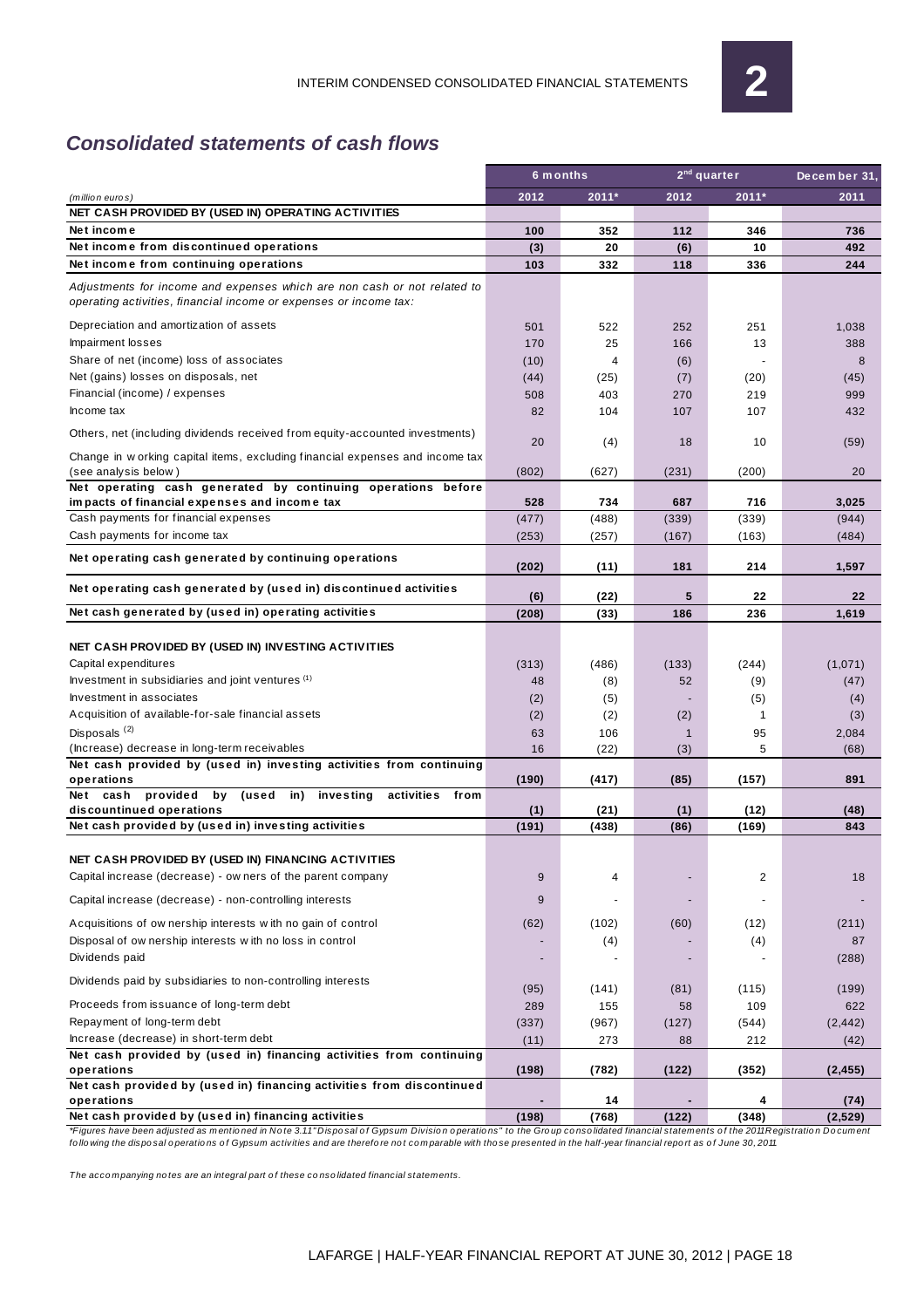|                                                                                    |                | 6 m onths | $2nd$ quarter | December 31, |              |
|------------------------------------------------------------------------------------|----------------|-----------|---------------|--------------|--------------|
| $(m$ illio n euro s)                                                               | 2012           | 2011*     | 2012          | 2011         | 2011         |
| Increase / (decrease) in cash and cash equivalents from continuing                 |                |           |               |              |              |
| operations                                                                         | (590)          | (1, 210)  | (26)          | (295)        | 33           |
| Increase (decrease) in cash and cash equivalents from discontinued                 |                |           |               |              |              |
| operations                                                                         | (7)            | (29)      | 4             | 14           | (100)        |
| Net effect of foreign currency translation on cash and cash equivalents and        |                |           |               |              |              |
| other non monetary impacts                                                         | 38             | (95)      | 55            | (22)         | (56)         |
| Cash and cash equivalents at beginning of the year/period                          | 3,171          | 3,294     | 2,590         | 2,263        | 3,294        |
| Reclassification of cash and cash equivalents as held for sale                     |                |           |               |              |              |
|                                                                                    | $\overline{7}$ |           | (4)           |              |              |
| Cash and cash equivalents at end of the year/period                                |                |           |               |              |              |
|                                                                                    | 2,619          | 1,960     | 2,619         | 1,960        | 3,171        |
| (1)<br>Net of cash and cash equivalents of companies acquired                      |                | 2         |               |              | $\mathbf{3}$ |
| <sup>(2)</sup> Net of cash and cash equivalents of companies disposed of           |                | 8         | (1)           | 2            | 117          |
| SUPPLEMENTAL DISCLOSURES                                                           |                |           |               |              |              |
| Analysis of changes in working capital items                                       | (802)          | (627)     | (231)         | (200)        | 20           |
| (Increase) / decrease in inventories                                               | (195)          | (143)     | (70)          | (34)         | (89)         |
| (Increase) / decrease in trade receivables                                         | (572)          | (705)     | (385)         | (405)        | (193)        |
| (Increase) / decrease in other receivables – excluding financial and income tax    |                |           |               |              |              |
| receivables                                                                        | (81)           | (13)      | (44)          | (14)         | (33)         |
| Increase / (decrease) in trade payables                                            | 58             | 225       | 182           | 216          | 302          |
| $h$ increase / (decrease) in other payables $-$ excluding financial and income tax |                |           |               |              |              |
| payables                                                                           | (12)           | 9         | 86            | 37           | 33           |

\*Figures have been adjusted as mentioned in Note 3.1.1"Disposal of Gypsum Division operations" to the Group consolidated financial statements of the 2011 Registration Document<br>following the disposal operations of Gypsum ac

The acco mpanying no tes are an integral part o f these co nso lidated financial statements.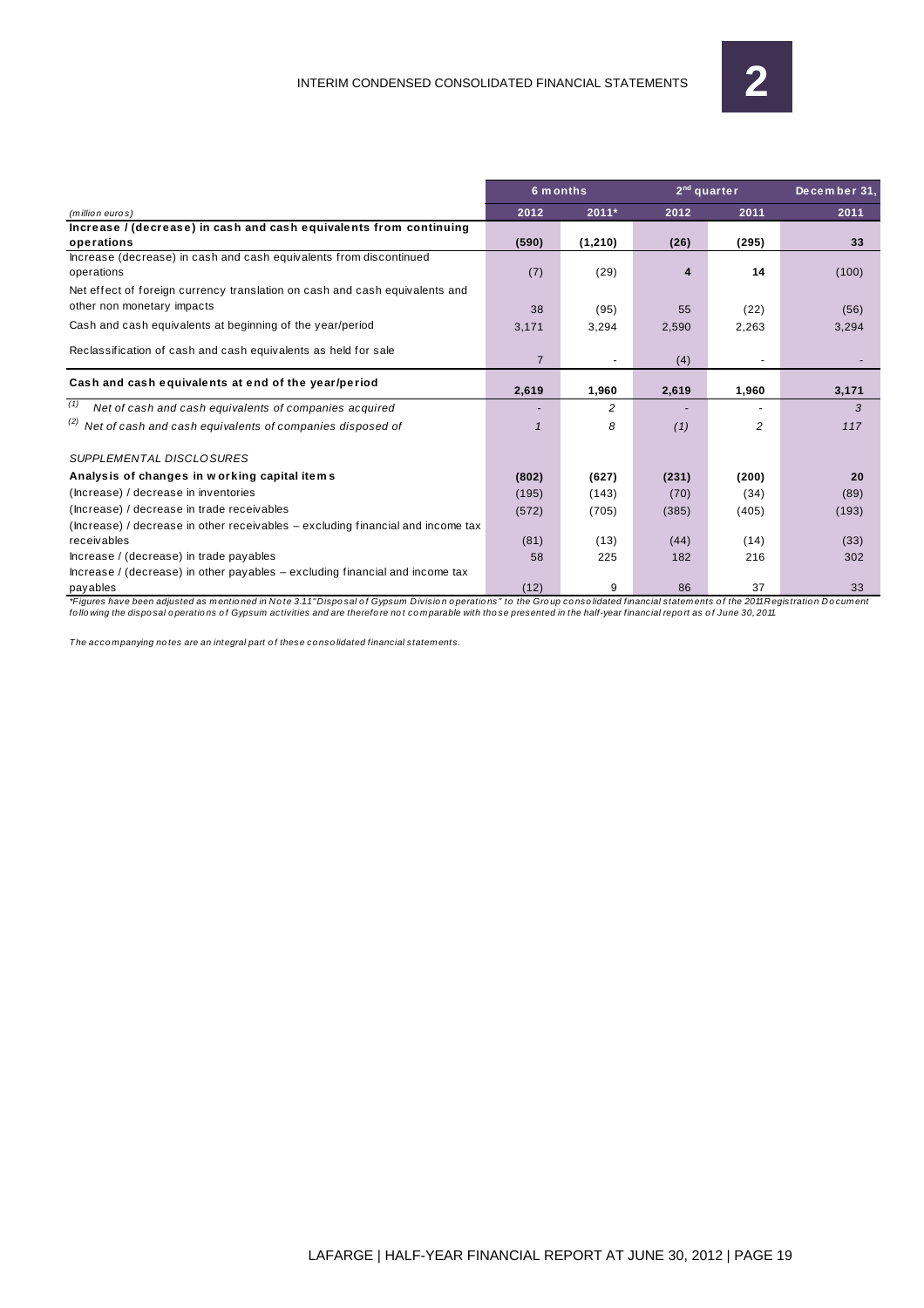**2**

#### INTERIM CONDENSED CONSOLIDATED FINANCIAL STATEMENTS

# **Consolidated statements of changes in equity**

|                                                   | <b>Outstanding</b><br>shares | of which:<br><b>Treasury</b><br>shares | Common<br>stock | <b>Additional</b><br>paid-in<br>capital | <b>Treasury</b><br>shares | Retained<br>earnings | Other<br>reserves | <b>Foreign</b><br>currency<br>translation | <b>Equity</b><br>attributable<br>to owners<br>of the<br>parent<br>company | Non-<br>controlling<br><b>interests</b> | <b>Equity</b> |
|---------------------------------------------------|------------------------------|----------------------------------------|-----------------|-----------------------------------------|---------------------------|----------------------|-------------------|-------------------------------------------|---------------------------------------------------------------------------|-----------------------------------------|---------------|
|                                                   |                              | (number of shares)                     |                 | (million euros)                         |                           |                      |                   |                                           |                                                                           |                                         |               |
| Balance at January 1, 2011                        | 286,453,779                  | 363,558                                | 1,146           | 9.640                                   | (26)                      | 5,816                | (555)             | 123                                       | 16,144                                                                    | 2,080                                   | 18,224        |
| Net income                                        |                              |                                        |                 |                                         |                           | 260                  |                   |                                           | 260                                                                       | 92                                      | 352           |
| Other comprehensive income, net of income tax     |                              |                                        |                 |                                         |                           |                      | (5)               | (1.115)                                   | (1, 120)                                                                  | (134)                                   | (1, 254)      |
| Total comprehensive income for the period         |                              |                                        |                 |                                         |                           | 260                  | (5)               | (1.115)                                   | (860)                                                                     | (42)                                    | (902)         |
| <b>Dividends</b>                                  |                              |                                        |                 |                                         |                           | (288)                |                   |                                           | (288)                                                                     | (164)                                   | (452)         |
| Share based payments                              |                              |                                        |                 | 11                                      |                           |                      |                   |                                           | 11                                                                        |                                         | 11            |
| Treasury shares                                   |                              | (130, 110)                             |                 |                                         | 9                         | (9)                  |                   |                                           |                                                                           |                                         |               |
| Changes in ownership with no gain/loss of control |                              |                                        |                 |                                         |                           | (8)                  |                   |                                           | (8)                                                                       | (53)                                    | (61)          |
| Other movements - non-controlling interests       |                              |                                        |                 |                                         |                           |                      |                   |                                           |                                                                           |                                         | 7             |
| Balance at June 30, 2011                          | 286,453,779                  | 233,448                                | 1,146           | 9.651                                   | (17)                      | 5,771                | (560)             | (992)                                     | 14,999                                                                    | 1.828                                   | 16,827        |
|                                                   |                              |                                        |                 |                                         |                           |                      |                   |                                           |                                                                           |                                         |               |
| Balance at January 1, 2012                        | 287,247,518                  | 233,448                                | 1,149           | 9,684                                   | (17)                      | 6,219                | (751)             | (280)                                     | 16,004                                                                    | 2,197                                   | 18,201        |
| Net income                                        |                              |                                        |                 |                                         |                           | 13                   |                   |                                           | 13                                                                        | 87                                      | 100           |
| Other comprehensive income, net of income tax     |                              |                                        |                 |                                         |                           |                      | (104)             | 400                                       | 296                                                                       | 39                                      | 335           |
| Total comprehensive income for the period         |                              |                                        |                 |                                         |                           | 13                   | (104)             | 400                                       | 309                                                                       | 126                                     | 435           |
| <b>Dividends</b>                                  |                              |                                        |                 |                                         |                           | (145)                |                   |                                           | (145)                                                                     | (129)                                   | (274)         |
| Issuance of common stock                          |                              |                                        |                 |                                         |                           |                      |                   |                                           |                                                                           | 9                                       | 9             |
| Issuance of common stock (stock options exercise) | 7.984                        |                                        |                 |                                         |                           |                      |                   |                                           |                                                                           |                                         |               |
| Share based payments                              |                              |                                        |                 | 5                                       |                           |                      |                   |                                           | 5                                                                         |                                         | 5             |
| Treasury shares                                   |                              | (75, 530)                              |                 |                                         | 5                         | (5)                  |                   |                                           | ٠                                                                         |                                         |               |
| Changes in ownership with no gain/loss of control |                              |                                        |                 |                                         |                           | 32                   |                   |                                           | 32                                                                        | (76)                                    | (44)          |
| Other movements                                   |                              |                                        |                 |                                         |                           | 2                    |                   |                                           | 2                                                                         | (2)                                     |               |
| Balance at June 30, 2012                          | 287,255,502                  | 157,918                                | 1,149           | 9.689                                   | (12)                      | 6,116                | (855)             | 120                                       | 16,207                                                                    | 2,125                                   | 18,332        |

The accompanying notes are an integral part of these consolidated financial statements.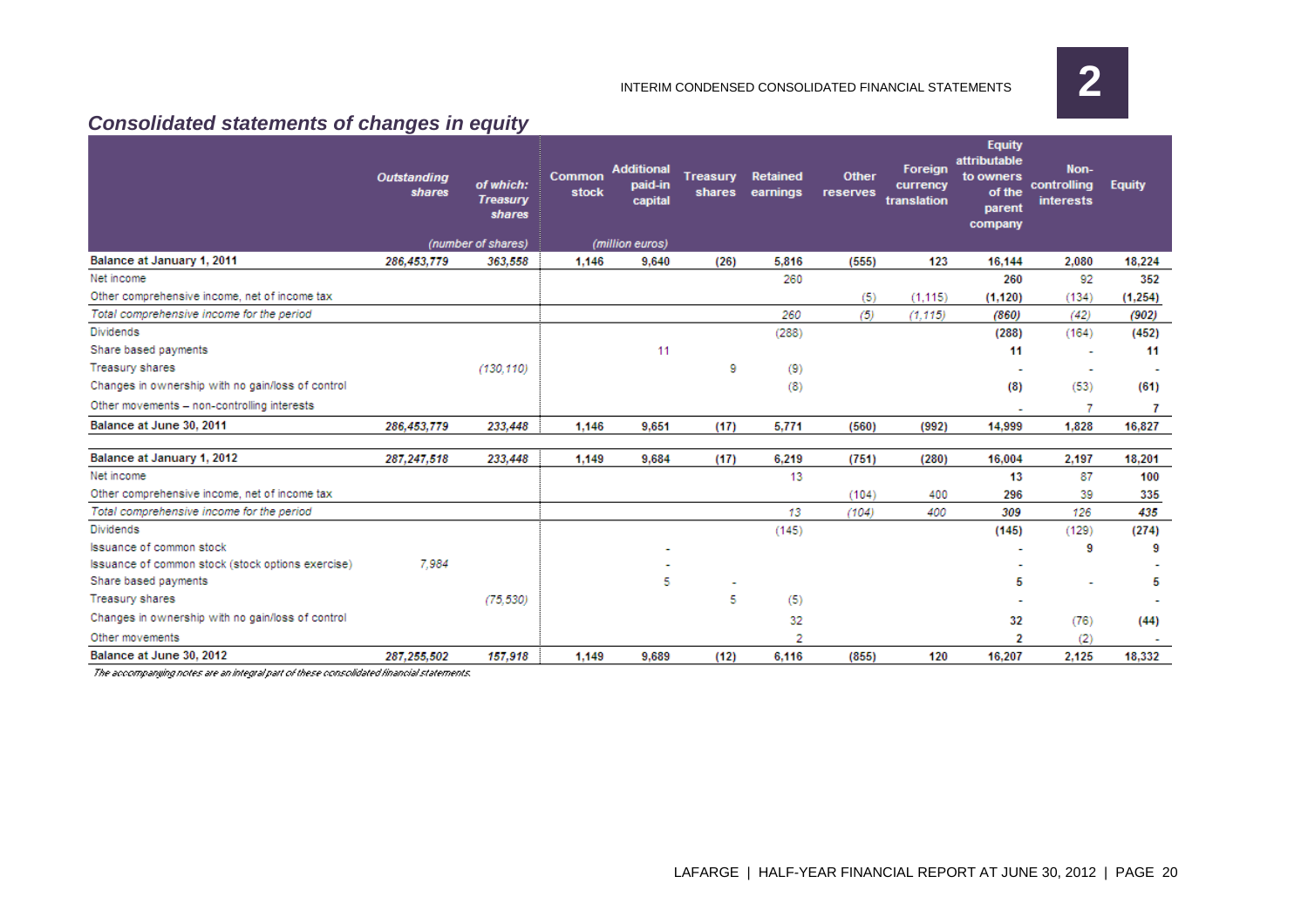

# **Notes to the interim condensed consolidated financial statements**

## **Note 1. Business description**

Lafarge S.A. is a French limited liability company (société anonyme) governed by French law. Our commercial name is "Lafarge". The company was incorporated in 1884 under the name "J et A Pavin de Lafarge". Currently, our bylaws state that the duration of our company is until December 31, 2066, and may be amended to extend our corporate life. Our registered office is located at 61 rue des Belles Feuilles, 75116 Paris, France. The company is registered under the number "542105572 RCS Paris" with the registrar of the Paris Commercial Court (Tribunal de Commerce de Paris).

The Group has a country-based organization (See Notes 3.1 and 4).

The Group's shares have been traded on the Paris stock exchange since 1923 and have been a component of the French CAC-40 market index since its creation, and also included in the SBF 250 index.

As used herein, the terms "Lafarge S.A." or the "parent company" refer to Lafarge, a société anonyme organized under French law, without its consolidated subsidiaries. The terms the "Group" or "Lafarge" refer to Lafarge S.A. together with the companies included in the scope of consolidation.

Interim condensed consolidated financial statements are presented in euros rounded to the nearest million.

The Board of Directors approved these interim condensed consolidated financial statements on July 26, 2012.

## **Note 2. Summary of significant accounting policies**

#### **2.1 – Interim condensed consolidated financial statements**

The Group's interim condensed consolidated financial statements at June 30, 2012 have been prepared in accordance with IAS 34 – Interim Financial Reporting. They do not include all the IFRS required information and should therefore be read in connection with the Group's consolidated financial statement for the year ended December 31, 2011.

The accounting policies retained for the preparation of the Group interim condensed consolidated financial statements are compliant with the International Financial Reporting Standards ("IFRS") as endorsed by the European Union as of June 30, 2012 and available on http://ec.europa.eu/internal\_market/accounting/ias/index\_fr.htm.

These accounting policies are consistent with the ones applied by the Group at December 31, 2011 and described in the Note 2 of the Group consolidated financial statements of the 2011 Registration Document except for the points presented in paragraph 2.2 New IFRS standards and interpretations.

The measurement procedures used for the interim condensed consolidated financial statements are the following:

- Interim period income tax expense results from the estimated annual Group effective income tax rate applied to the pre-tax result (excluding share of net income of associates) of the interim period excluding unusual material items. The income tax charge related to any unusual item of the period is accrued using its specific applicable taxation (i.e. specific taxation for gains on disposals).
- Compensation costs recorded for stock options and employee benefits are included on a prorata basis of the estimated costs for the year. For the countries where the Group's pension and other post-retirement benefit obligations and related plan assets are the most significant – i.e. the United States of America, Canada and the United Kingdom – actuarial valuations are updated at the end of June and the related amounts of pensions and other employee benefits recognized in the interim statement of financial position are adjusted accordingly. For the other countries, actuarial valuations are performed annually and amounts recognized in the interim statement of financial position are based on estimates made at the end of the previous year.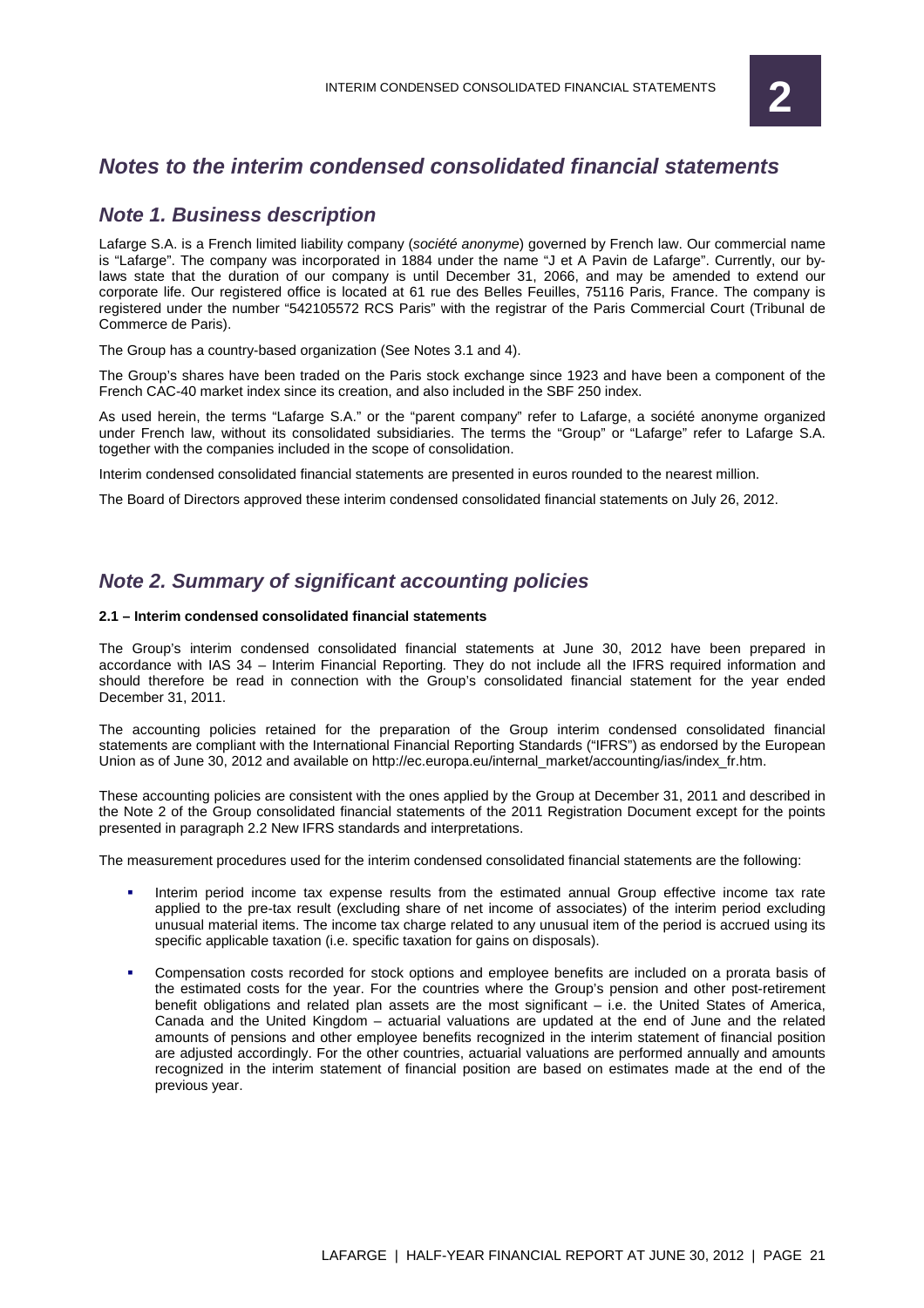

In addition, the Group performed as of June 30, 2012, a review of indicators of impairment relating to goodwill allocated to Cash Generating Units (CGUs) or group of CGUs for which sensitivity analyses of the recoverable amounts have been presented in the consolidated financial statements as of December 31, 2011, notably for CGUs in Greece and Spain.

For the CGU Cement Greece, considering the further deterioration of the economic environment leading to an additional drop in demand, the Group performed an impairment test as of June 30, 2012. The increased risks related to the Greek market were included in the business plan and the Group maintained the discount rate and the perpetual growth rate at respectively 11% and 2% used at the end of 2011 in the estimation of the value in use of the CGU. On this basis, the Group recorded a total impairment loss of 200 million euros on Greece (including 160 million euros relating to the goodwill, the remaining balance relating to trade receivables). Sensitivity of the recoverable amount to an unfavourable change of +1 point of the discount rate and -1 point of the perpetual growth rate remain similar to that presented as of December 31, 2011 (see Note 10 to the notes of the consolidated financial statements of the 2011 Registration Document).

As done previously, the assumptions reflect the normal continuation of the Euro-Zone.

#### **2.2 – New IFRS standards and interpretations**

#### **IFRS standards and IFRIC interpretations applicable from January 1, 2012**

The new IFRS and interpretations published as of December 31, 2011 and effective from January 1, 2012, listed in the Note 2.27 – Accounting pronouncements at the closing date not yet effective – to the notes of the Group consolidated financial statements of the 2011 Registration Document (page F 22), had no material impact on the Group interim condensed consolidated financial statements at June 30, 2012.

#### **Early application of standards**

The Group has not early adopted standards and interpretations that are not yet mandatorily effective at January 1, 2012.

#### **2.3 – Seasonality**

Demand for our cement and aggregates & concrete products is seasonal and tends to be lower in the winter months in temperate countries and in the rainy season in tropical countries. We usually experience a reduction in sales on a consolidated basis in the first quarter during the winter season in our markets in Europe and North America, and an increase in sales in the second and third quarters, reflecting the summer construction season.

## **Note 3. Significant events of the period**

#### **3.1 New country-based organization**

In November 2011, the Group announced a new organization project following the disposal of most of its gypsum activities and refocusing on Cement, Aggregates and Concrete. Its aim is to increase the differentiation through the development of higher value-added products and solutions for construction.

This new organization project has been implemented during the first quarter 2012. It includes:

- the implementation of an organization based on countries or group of countries, with CEO responsibilities extended to cover all cement, aggregates and concrete activities, using common support functions;
- the removal of one hierarchical layer, with the aim of cutting out the regional level;
- the resulting transformation of the structure and responsibilities of the Executive Committee, including the creation of a Performance function and an Innovation function.

Consequently, the internal reporting as well as the segment information have been reviewed (See Note 4) and the Middle East and Africa goodwill (1,130 million euros) has been reallocated to the countries / group of countries of this region as at January 1, 2012. This new allocation has no effect on the results of impairment tests made as of December 31, 2011.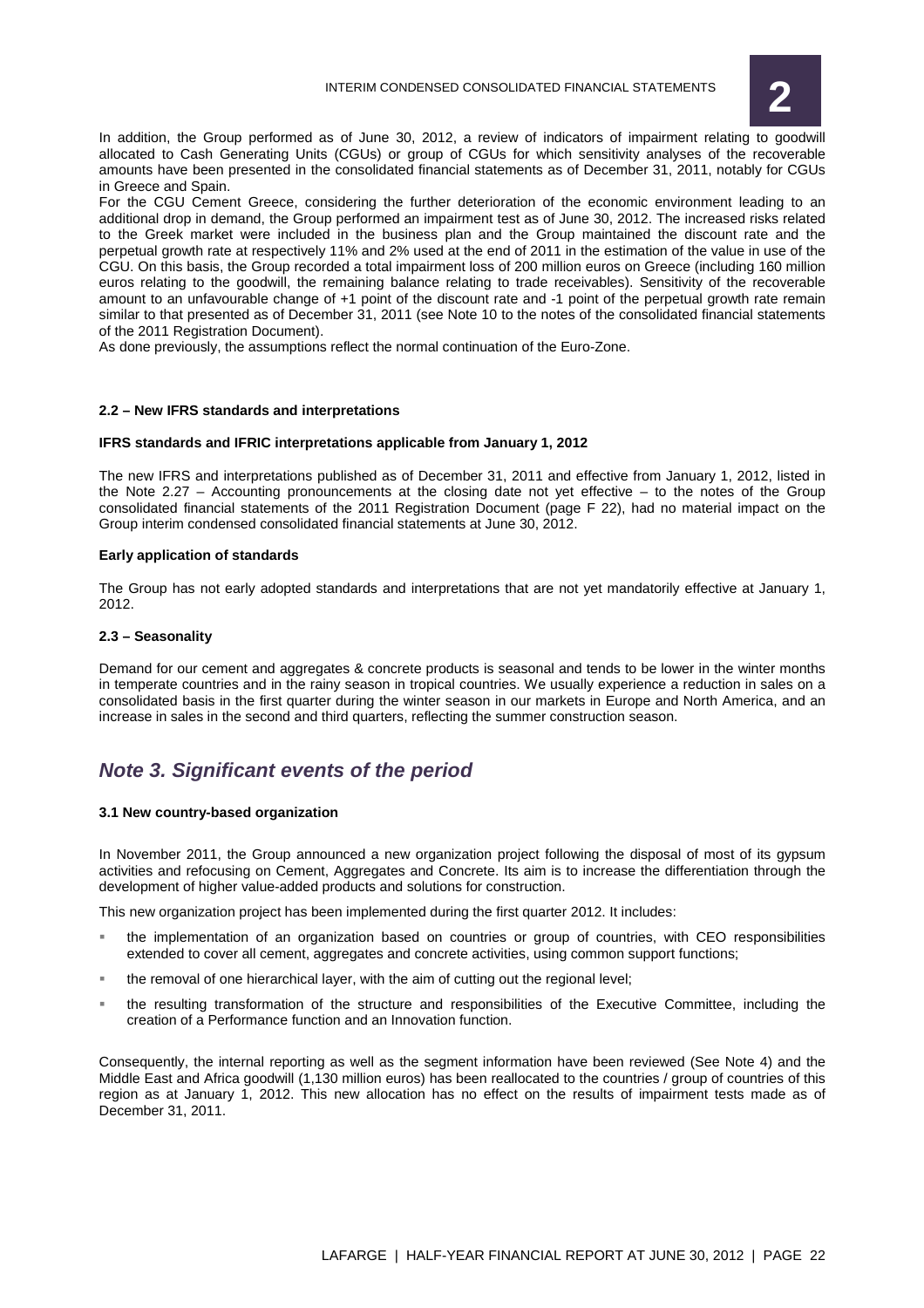

#### **3.2 Discontinued operations and Assets held for sale**

#### **3.2.1 Disposal of Gypsum Division operations**

Since July 2011, the Group has been committed to a disposal project of the main part of the Gypsum Division which was a specific business segment of the Group. During the second half 2011, the Group disposed of its Gypsum operations in Western Europe, Central and Eastern Europe, Latin America and Asia. Accordingly, its Gypsum operations (activities in Middle East and Africa excluded) were presented as Discontinued operations as described in the Note 3.1.1 to the Group consolidated financial statements of the 2011 Registration Document.

Interests that continue to be consolidated are presented in separate lines in the consolidated financial statements. As of June 30, 2012, the consolidated statement of financial position includes 455 million euros in the line "Assets held for sale" mainly comprised of goodwill and property, plant and equipment and 31 million euros in the line "Liabilities associated with assets held for sale" mainly comprised of trade payables.

The following table provides the net income attributable to the discontinued operations:

| STATEM ENTS OF INCOME FROM DISCONTINUED OPERATIONS                            |                          | 6 m onths |              | $2nd$ quarter  | December 31,   |
|-------------------------------------------------------------------------------|--------------------------|-----------|--------------|----------------|----------------|
| (million euros, except per share data)                                        | 2012                     | 2011      | 2012         | 2011           | 2011           |
| Revenue                                                                       | 110                      | 713       | 54           | 362            | 1,236          |
| Cost of sales                                                                 | (91)                     | (584)     | (41)         | (296)          | (1,028)        |
| Selling and administrative expenses                                           | (12)                     | (94)      | (10)         | (47)           | (133)          |
| Operating income before capital gains, impairment, restructuring<br>and other | $\overline{7}$           | 35        | 3            | 19             | 75             |
| Other operating income (expenses) (including gains (losses) on disposals)     | (11)                     | (2)       | (10)         | (2)            | 466            |
| Operating income                                                              | (4)                      | 33        | (7)          | 17             | 541            |
| Financial income (loss)                                                       |                          | (7)       |              | (6)            | (6)            |
| Share of net income (loss) of associates                                      | $\overline{\phantom{a}}$ | 3         |              | $\overline{2}$ | (15)           |
| Income before income tax                                                      | (4)                      | 29        | (7)          | 13             | 520            |
| Income tax                                                                    | $\overline{1}$           | (9)       | $\mathbf{1}$ | (3)            | (28)           |
| Net income / (loss) from discontinued operations                              | (3)                      | 20        | (6)          | 10             | 492            |
| Of which, attributable to:                                                    |                          |           |              |                |                |
| Owners of the parent company                                                  | (3)                      | 20        | (6)          | 10             | 490            |
| Non-controlling interests                                                     |                          |           |              | $\overline{a}$ | $\overline{2}$ |
| Earnings per share from discontinued operations (euros)                       |                          |           |              |                |                |
| - basic earnings per share                                                    | (0.01)                   | 0.06      | (0.02)       | 0.03           | 1.71           |
| - diluted earnings per share                                                  | (0.01)                   | 0.06      | (0.02)       | 0.03           | 1.71           |

The depreciation charge on depreciable assets ceased (10 million euros impact as of June 30, 2012).

#### **3.2.2 Agreement between Lafarge and Anglo American**

Assets and liabilities of Lafarge Cement UK and Lafarge Aggregates and Concrete UK that will be contributed to the joint venture with Tarmac Quarry Materials, have been presented since February 18, 2011 as Assets held for sale (as described in Note 3.1.2 to the Group consolidated financial statements of the 2011 Registration Document). As of May 1, 2012, the Competition Commission approved the proposed joint venture between Lafarge UK and Tarmac subject to a number of disposals which both Lafarge and Anglo American are confident can be achieved.

The depreciation charge on depreciable assets ceased (30 million euros impact as of June 30, 2012). As of June 30, 2012, the assets held for sale of Lafarge UK amount to 1,906 million euros and essentially comprise goodwill and property, plant and equipment. The liabilities directly associated with assets held for sale of Lafarge UK amount to 341 million euros and notably comprise trade payables.

#### **3.3 Other events**

During the first half-year, the Group recorded 148 million euros in restructuring charges as part of the execution of its cost-cutting program.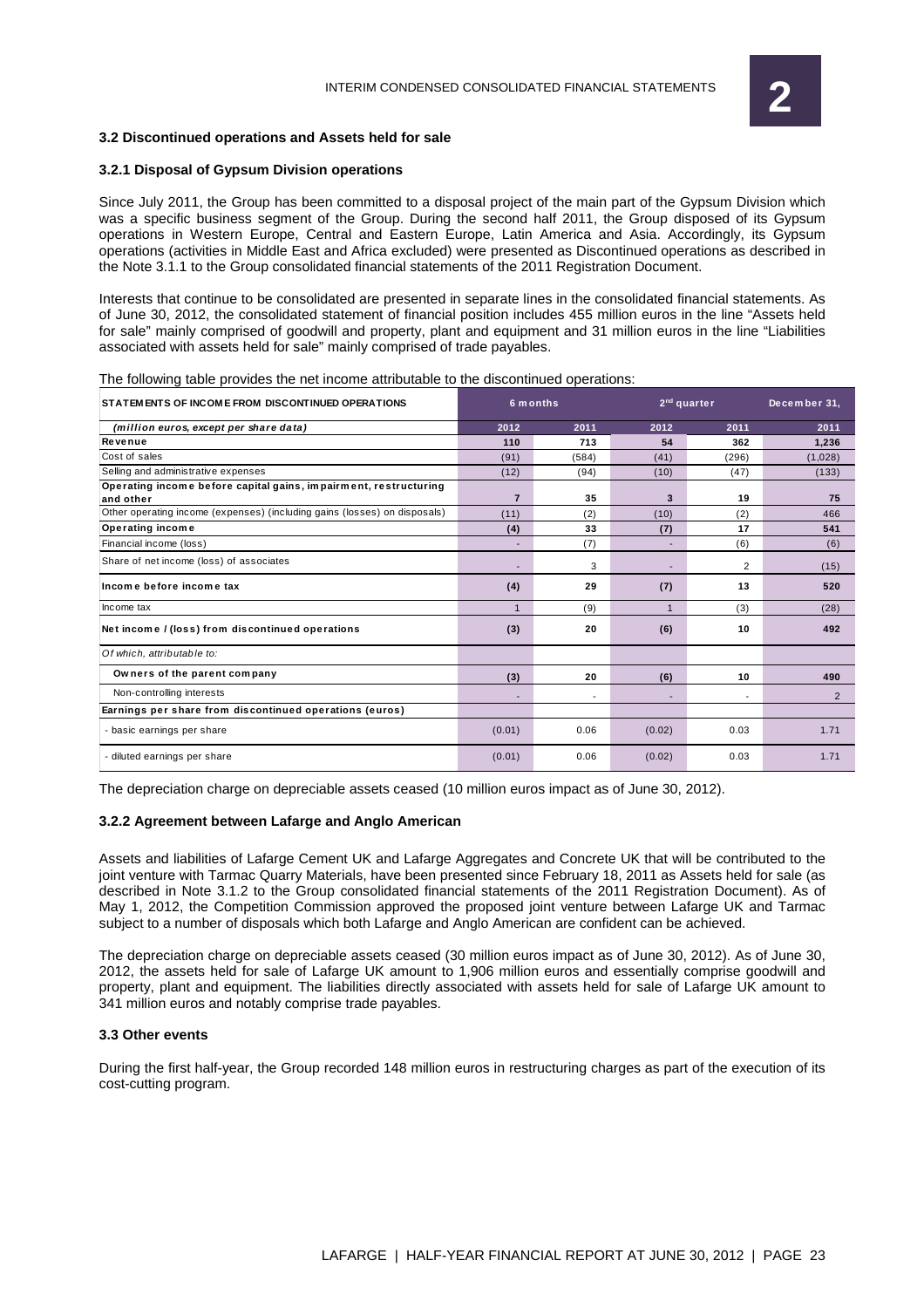

# **Note 4. Operating segment information**

As of January 1, 2012, the organization by division has been replaced by a country-based organization (see Note 3.1), countries or group of countries becoming the Group's operating segments. For purposes of presentation, 6 regions corresponding to the aggregation of countries or group of countries are reported (except for North America which is an operating segment):

- Western Europe
- North America
- Central and Eastern Europe
- Middle East and Africa
- Latin America
- Asia

2011 comparative figures have been restated accordingly.

The information presented hereafter by reportable segment is in line with that reported to the Chief Executive Officer<sup>4</sup> for the purposes of making decisions about allocating resources to the segment and assessing its performance.

Each operating segment derives its revenues from the following products:

- a wide range of cement and hydraulic binders adapted to the needs of the construction industry;
- aggregates and concrete;
- other products: mainly gypsum.

Group management internally follows the performance of the business based upon:

- Revenues by origin of production:
- Earning before interests, taxes, depreciation and amortization (EBITDA), defined as the total of operating income before capital gains, impairment losses, restructuring and others, before depreciation and amortization of property, plant and equipment and intangible assets;
- Operating income before capital gains, impairment losses, restructuring and others; and
- Capital employed, defined as the total of goodwill, intangible assets and property, plant and equipment, investments in associates and working capital.

Group financing, notably treasury process (including financial income and expenses), and income taxes are managed at Group level and are not allocated to segments.

The accounting policies used for segment information indicators comply with those applied for the consolidated financial statements (as described in Note 2).

The Group accounts for intersegment sales and transfers at market prices.

 $\overline{a}$ 

<sup>&</sup>lt;sup>4</sup> the Chief Operating Decision Maker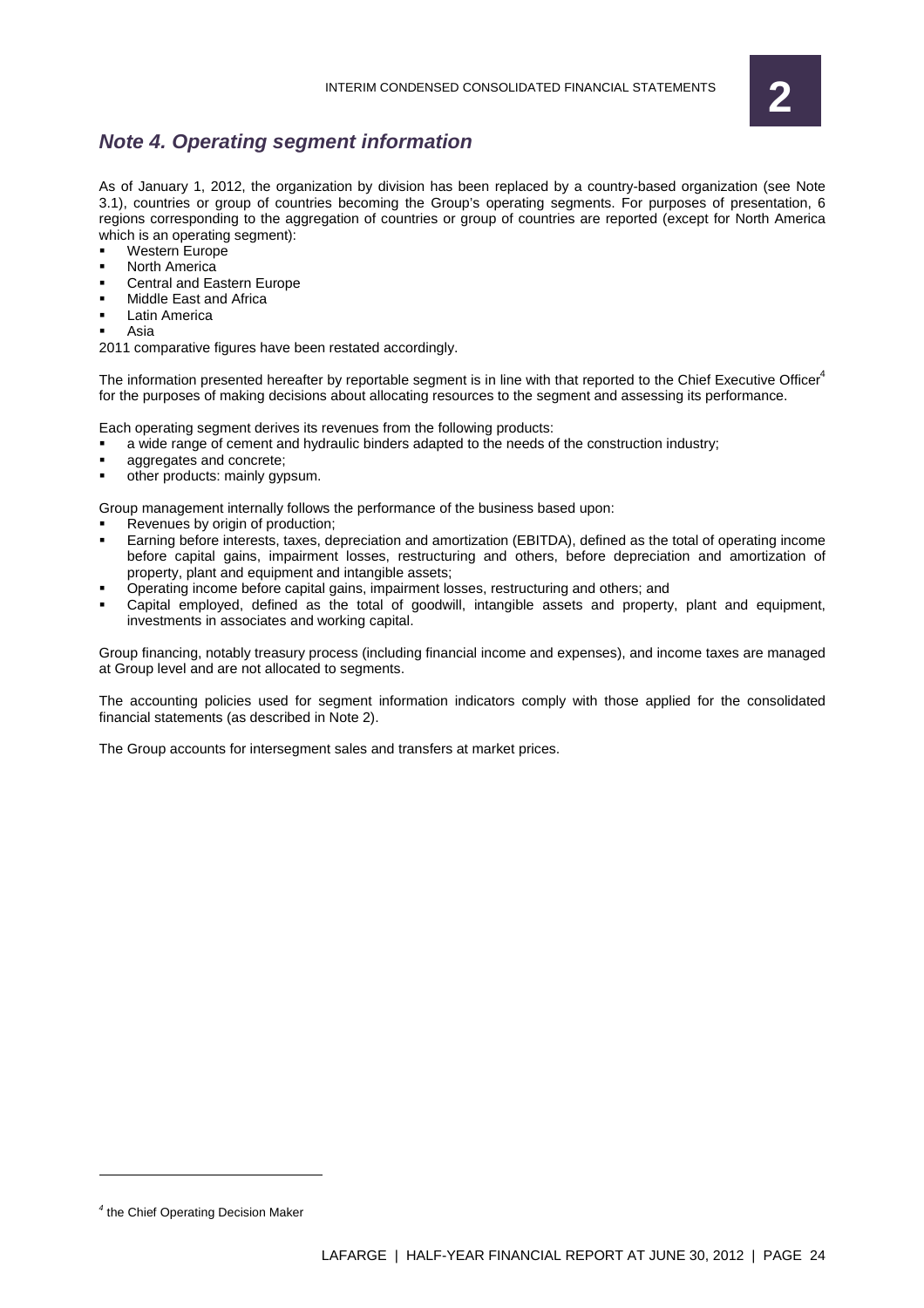

# **(a) Segment information**

| June 30, 2012<br>(million euros)                                              | Western<br><b>Europe</b> | <b>North</b><br>America | Central<br>and<br>Eastern<br><b>Europe</b> | <b>Middle</b><br>East and<br>Africa | Latin<br>America         | Asia  | <b>Total</b> |
|-------------------------------------------------------------------------------|--------------------------|-------------------------|--------------------------------------------|-------------------------------------|--------------------------|-------|--------------|
| <b>STATEMENT OF INCOME</b>                                                    |                          |                         |                                            |                                     |                          |       |              |
| Gross revenue                                                                 | 1,660                    | 1,395                   | 572                                        | 2,262                               | 474                      | 1,414 |              |
| Less: intersegment                                                            | (36)                     | $\overline{a}$          | (11)                                       | (66)                                | $\overline{a}$           | (50)  |              |
| <b>EXTERNAL REVENUE</b>                                                       | 1.624                    | 1,395                   | 561                                        | 2,196                               | 474                      | 1,364 | 7,614        |
| <b>EBITDA</b>                                                                 | 279                      | 119                     | 86                                         | 643                                 | 129                      | 267   | 1,523        |
| Depreciation and amortization                                                 | 93)                      | 99)                     | 39)                                        | 163)                                | 21)                      | 86)   | (501)        |
| Operating income before capital gains,<br>impairment, restructuring and other | 186                      | 20                      | 47                                         | 480                                 | 108                      | 181   | 1,022        |
| Net gains (losses) on disposals                                               | $\overline{a}$           | $\overline{2}$          | $\overline{\phantom{a}}$                   | $\overline{a}$                      | $\overline{\phantom{a}}$ | 42    | 44           |
| Other operating income (expenses)                                             | (297)                    | (45)                    | (9)                                        | (21)                                | (2)                      | (9)   | (383)        |
| Including impairment on assets and goodwill                                   | (163)                    | (3)                     | (3)                                        | (1)                                 |                          |       | (170)        |
| <b>OPERATING INCOME</b>                                                       | (111)                    | (23)                    | 38                                         | 459                                 | 106                      | 214   | 683          |
| <b>OTHER INFORMATION</b>                                                      |                          |                         |                                            |                                     |                          |       |              |
| Capital expenditures                                                          | 65                       | 33                      | 60                                         | 59                                  | 23                       | 73    | 313          |
| Capital employed                                                              | 4,152                    | 5,909                   | 2,677                                      | 12,299                              | 1,351                    | 4,110 | 30,498       |
| <b>STATEMENT OF FINANCIAL POSITION</b>                                        |                          |                         |                                            |                                     |                          |       |              |
| Segment assets                                                                | 5.490                    | 6,498                   | 2,944                                      | 13,515                              | 1,580                    | 5,146 | 35,173       |
| Of which investments in associates                                            | 155                      | 19                      | 42                                         | 224                                 | 37                       | 8     | 485          |
| Assets held for sale                                                          | 1,906                    | 455                     | $\sim$                                     | $\overline{a}$                      | $\overline{a}$           |       | 2,361        |
| Unallocated assets (a)                                                        |                          |                         |                                            |                                     |                          |       | 3,737        |
| <b>TOTAL ASSETS</b>                                                           |                          |                         |                                            |                                     |                          |       | 41,271       |
| Segment liabilities                                                           | 2,027                    | 1,767                   | 295                                        | 1,197                               | 234                      | 780   | 6,300        |
| Liabilities associated with assets held for sale                              | 341                      | 31                      | $\overline{\phantom{a}}$                   | $\overline{\phantom{a}}$            | $\mathbf{r}$             |       | 372          |
| Unallocated liabilities and equity <sup>(b)</sup>                             |                          |                         |                                            |                                     |                          |       | 34,599       |
| <b>TOTAL EQUITY AND LIABILITIES</b>                                           |                          |                         |                                            |                                     |                          |       | 41,271       |

 $^{(a)}$  Deferred tax assets, derivative instruments and cash and cash equivalents

 $\left( b\right)$  Deferred tax liability, financial debt, derivative instruments and equity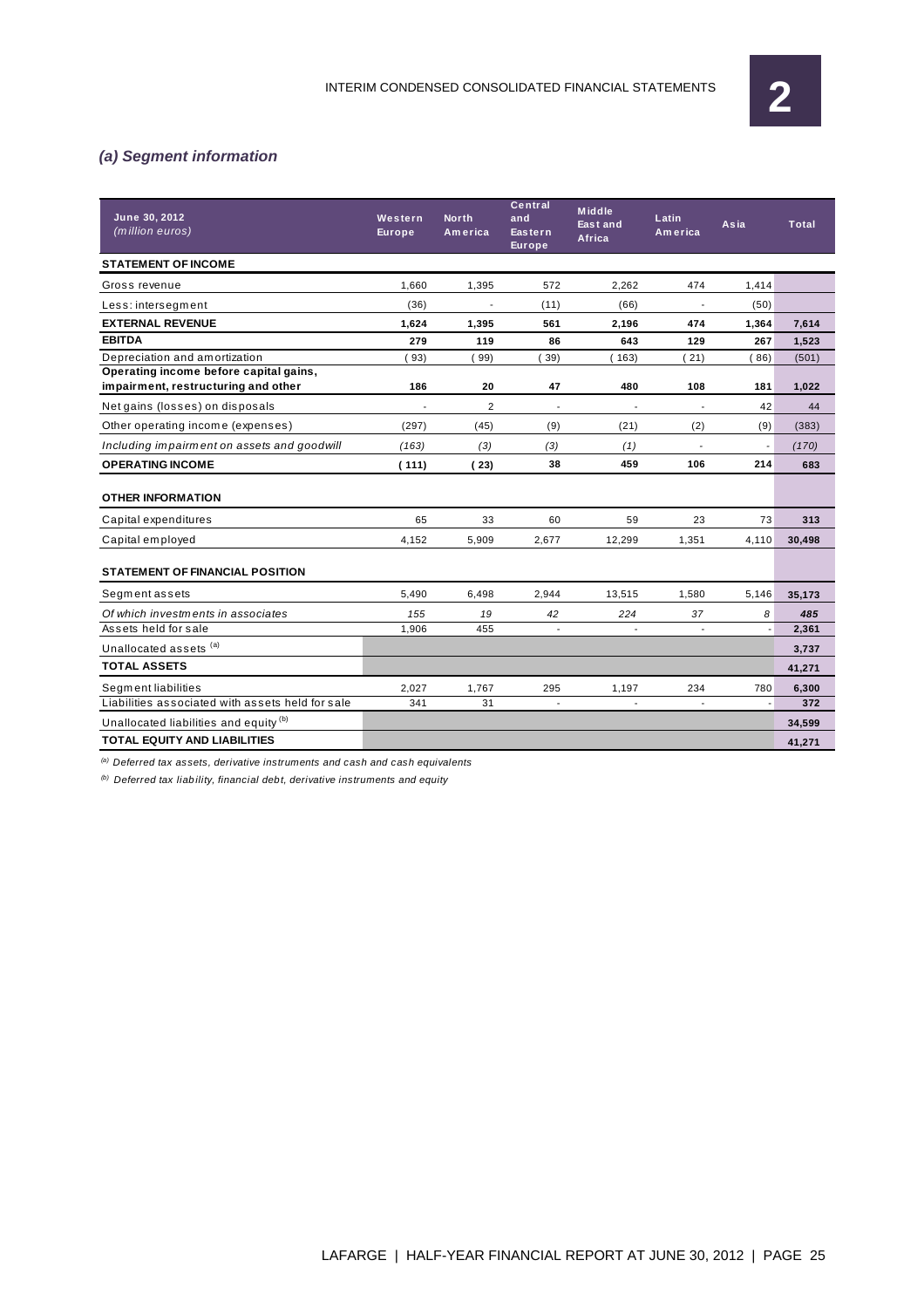# INTERIM CONDENSED CONSOLIDATED FINANCIAL STATEMENTS **2**



| June 30, 2011<br>(million euros)                 | Western<br>Europe | <b>North</b><br><b>America</b> | <b>Central and</b><br><b>Eastern</b><br><b>Europe</b> | <b>Middle East</b><br>and Africa | Latin<br><b>America</b> | Asia           | <b>Total</b> |
|--------------------------------------------------|-------------------|--------------------------------|-------------------------------------------------------|----------------------------------|-------------------------|----------------|--------------|
| <b>STATEMENT OF INCOME</b>                       |                   |                                |                                                       |                                  |                         |                |              |
| Gross revenue                                    | 1,838             | 1,236                          | 577                                                   | 2,093                            | 434                     | 1,244          |              |
| Less: intersegment                               | (38)              |                                | (16)                                                  | (56)                             |                         | (52)           |              |
| <b>EXTERNAL REVENUE</b>                          | 1,800             | 1,236                          | 561                                                   | 2,037                            | 434                     | 1,192          | 7,260        |
| <b>EBITDA</b>                                    | 345               | 58                             | 118                                                   | 572                              | 115                     | 205            | 1,413        |
| Depreciation and amortization                    | 110               | 121)                           | 35)                                                   | 153)                             | 21)                     | 82)            | (522)        |
| Operating income before capital gains,           |                   |                                |                                                       |                                  |                         |                |              |
| impairment, restructuring and other              | 235               | 63)                            | 83                                                    | 419                              | 94                      | 123            | 891          |
| Net gains (losses) on disposals                  | 21                | $\blacksquare$                 | $\overline{\phantom{a}}$                              | 1                                | ÷,                      | 3              | 25           |
| Other operating income (expenses)                | (45)              | (2)                            | (7)                                                   | (11)                             | (1)                     | (7)            | (73)         |
| Including impairment on assets and goodwill      | (23)              |                                | (2)                                                   | $\overline{\phantom{a}}$         | $\overline{a}$          | $\overline{a}$ | (25)         |
| <b>OPERATING INCOME</b>                          | 211               | (65)                           | 76                                                    | 409                              | 93                      | 119            | 843          |
| <b>OTHER INFORMATION</b>                         |                   |                                |                                                       |                                  |                         |                |              |
| Capital expenditures                             | 96                | 43                             | 71                                                    | 161                              | 21                      | 94             | 486          |
| Capital employed                                 | 4,820             | 6,428                          | 2,443                                                 | 11,927                           | 1,502                   | 4,002          | 31,122       |
| <b>STATEMENT OF FINANCIAL POSITION</b>           |                   |                                |                                                       |                                  |                         |                |              |
| Segment assets                                   | 6.756             | 6.783                          | 2.708                                                 | 13.121                           | 1.719                   | 4,761          | 35,848       |
| Of which investments in associates               | 142               | 16                             | 50                                                    | 117                              | 19                      | 62             | 406          |
| Assets held for sale                             | 1,664             | $\overline{\phantom{a}}$       | $\blacksquare$                                        | $\overline{a}$                   | $\blacksquare$          |                | 1,664        |
| Unallocated assets <sup>(a)</sup>                |                   |                                |                                                       |                                  |                         |                | 2,650        |
| <b>TOTAL ASSETS</b>                              |                   |                                |                                                       |                                  |                         |                | 40,162       |
| Segment liabilities                              | 2,412             | 1,228                          | 288                                                   | 991                              | 242                     | 667            | 5,828        |
| Liabilities associated with assets held for sale | 304               |                                | $\blacksquare$                                        | $\overline{a}$                   |                         |                | 304          |
| Unallocated liabilities and equity (b)           |                   |                                |                                                       |                                  |                         |                | 34,030       |
| <b>TOTAL EQUITY AND LIABILITIES</b>              |                   |                                |                                                       |                                  |                         |                | 40.162       |

 $\overline{a}$  Deferred tax assets, derivative instruments and cash and cash equivalents

 $\overset{(b)}{}$  Deferred tax liability, financial debt, derivative instruments and equity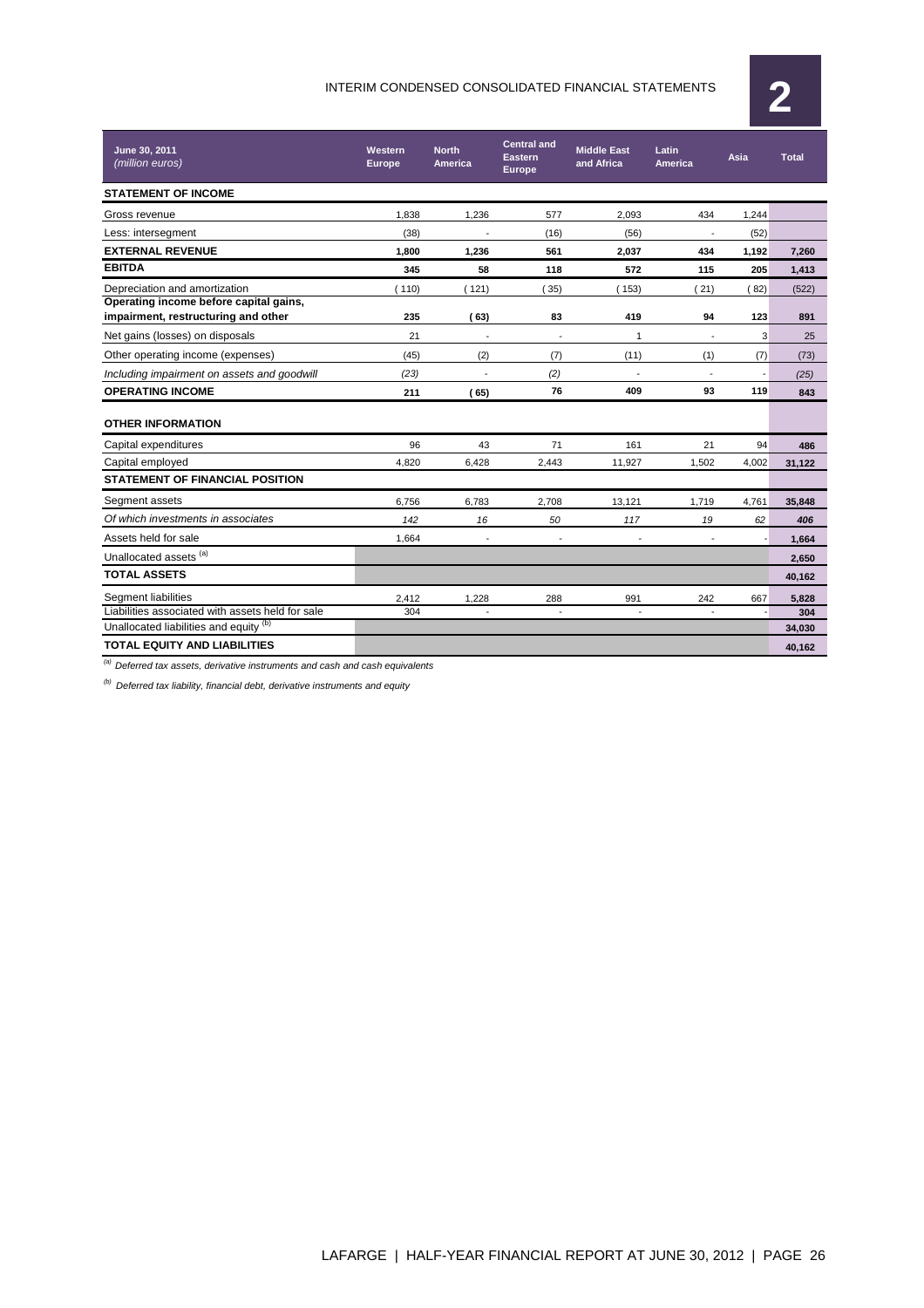# INTERIM CONDENSED CONSOLIDATED FINANCIAL STATEMENTS **2**



| December 31, 2011<br>(million euros)                                          | Western<br><b>Europe</b> | <b>North</b><br>America | <b>Central and</b><br><b>Eastern</b><br><b>Europe</b> | <b>Middle East</b><br>and Africa | Latin<br>America         |       | <b>Total</b> |
|-------------------------------------------------------------------------------|--------------------------|-------------------------|-------------------------------------------------------|----------------------------------|--------------------------|-------|--------------|
| <b>STATEMENT OF INCOME</b>                                                    |                          |                         |                                                       |                                  |                          |       |              |
| Gross revenue                                                                 | 3,547                    | 3,110                   | 1,323                                                 | 4,200                            | 905                      | 2,510 |              |
| Less: intersegment                                                            | (70)                     |                         | (30)                                                  | (108)                            | $\overline{\phantom{a}}$ | (103) |              |
| <b>EXTERNAL REVENUE</b>                                                       | 3,477                    | 3.110                   | 1.293                                                 | 4,092                            | 905                      | 2,407 | 15.284       |
| <b>EBITDA</b>                                                                 | 669                      | 431                     | 329                                                   | 1,131                            | 246                      | 411   | 3,217        |
| Depreciation and amortization                                                 | 213)                     | 235)                    | (73)                                                  | 311)                             | 42)                      | (164) | (1,038)      |
| Operating income before capital gains, impairment,<br>restructuring and other | 456                      | 196                     | 256                                                   | 820                              | 204                      | 247   | 2,179        |
| Net gains (losses) on disposals                                               | 21                       | 27                      |                                                       |                                  | (1)                      | (2)   | 45           |
| Other operating income (expenses)                                             | (314)                    | (18)                    | (15)                                                  | (173)                            | (9)                      | (12)  | (541)        |
| Including impairment on assets and goodwill                                   | (253)                    | (7)                     | (10)                                                  | (115)                            |                          | (3)   | (388)        |
| <b>OPERATING INCOME</b>                                                       | 163                      | 205                     | 241                                                   | 647                              | 194                      | 233   | 1,683        |
| <b>OTHER INFORMATION</b>                                                      |                          |                         |                                                       |                                  |                          |       |              |
| Capital expenditures                                                          | 218                      | 93                      | 158                                                   | 307                              | 56                       | 239   | 1,071        |
| Capital employed                                                              | 4,432                    | 5,518                   | 2,524                                                 | 12,037                           | 1,377                    | 4,054 | 29.942       |
| <b>STATEMENT OF FINANCIAL POSITION</b>                                        |                          |                         |                                                       |                                  |                          |       |              |
| Segment assets                                                                | 5,610                    | 6,072                   | 2,789                                                 | 13,421                           | 1,653                    | 4,863 | 34,408       |
| Of which investments in associates                                            | 148                      | 18                      | 41                                                    | 288                              | 37                       | 72    | 604          |
| Assets held for sale                                                          | 1,762                    | 433                     | $\blacksquare$                                        |                                  | $\overline{\phantom{a}}$ |       | 2,195        |
| Unallocated assets (a)                                                        |                          |                         |                                                       |                                  |                          |       | 4,116        |
| <b>TOTAL ASSETS</b>                                                           |                          |                         |                                                       |                                  |                          |       | 40,719       |
| Segment liabilities                                                           | 1.883                    | 1,685                   | 249                                                   | 1.125                            | 257                      | 736   | 5,935        |
| Liabilities associated with assets held for sale                              | 337                      | 27                      |                                                       | $\sim$                           | $\overline{\phantom{a}}$ |       | 364          |
| Unallocated liabilities and equity (b)                                        |                          |                         |                                                       |                                  |                          |       | 34,420       |
| <b>TOTAL EQUITY AND LIABILITIES</b>                                           |                          |                         |                                                       |                                  |                          |       | 40,719       |

 $\frac{a}{b}$  Deferred tax assets, derivative instruments and cash and cash equivalents

 $^{(b)}$  Deferred tax liability, financial debt, derivative instruments and equity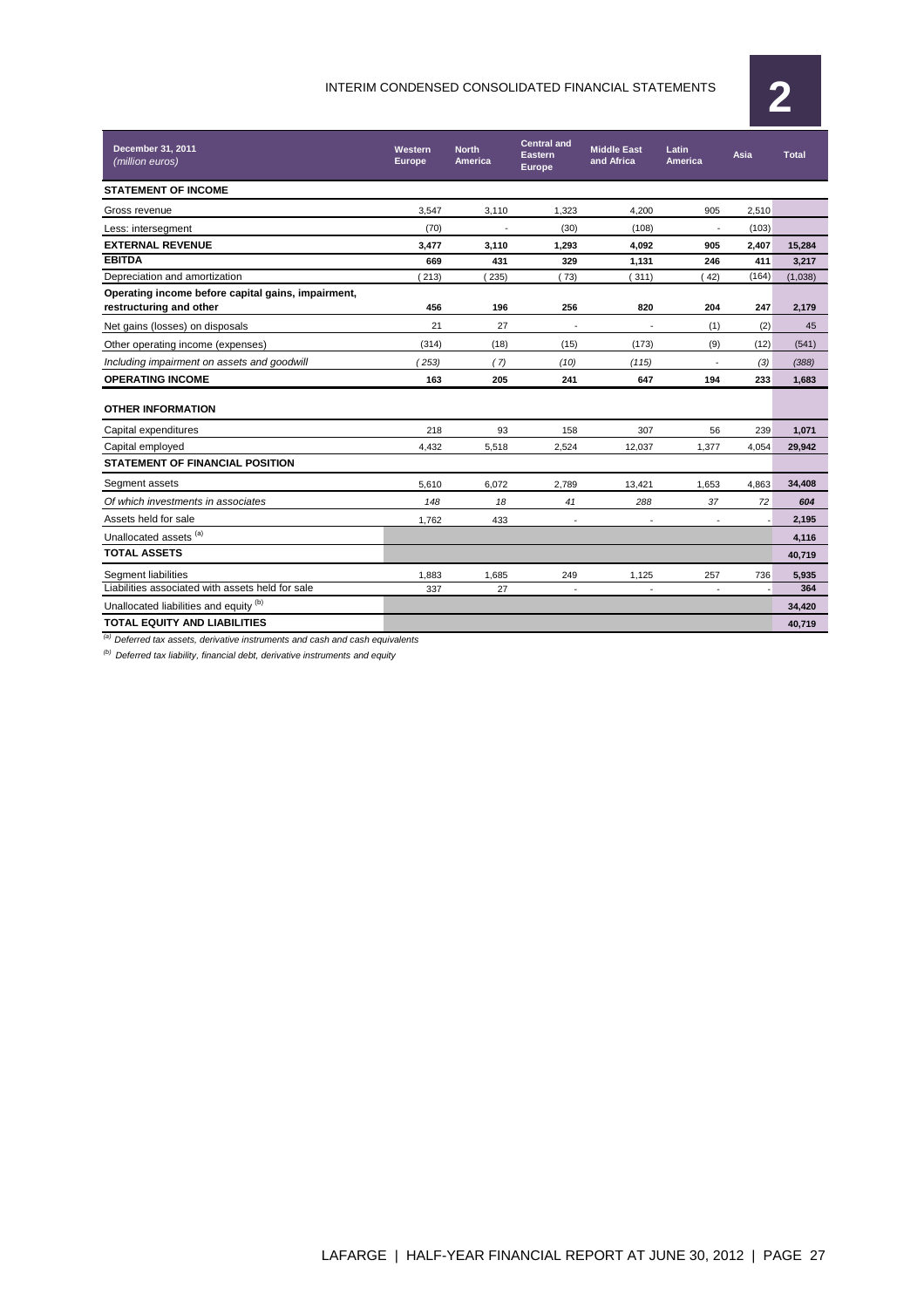

# **(b) Information by product line**

|                       |               | External revenue |                      |               | 'Gross revenue |                             |
|-----------------------|---------------|------------------|----------------------|---------------|----------------|-----------------------------|
| (million euros)       | June 30, 2012 | June 30, 2011    | December 30,<br>2011 | June 30, 2012 | June 30, 2011  | <b>December</b><br>30, 2011 |
| Cement                | 5.127         | 4,822            | 9.975                | 5,470         | 5.134          | 10,622                      |
| Aggregates & Concrete | 2,443         | 2,396            | 5,227                | 2,450         | 2,401          | 5,238                       |
| Other products        | 44            | 42               | 82                   | 44            | 42             | 82                          |
| Eliminations          |               |                  |                      | (350)         | (317)          | (658)                       |
| <b>Total</b>          | 7.614         | 7.260            | 15,284               | 7,614         | 7.260          | 15,284                      |

# **(c) Information by country**

|                                   | June 30, 2012              |                                      | June 30, 2011              |                                      | <b>December 31, 2011</b>   |                                      |
|-----------------------------------|----------------------------|--------------------------------------|----------------------------|--------------------------------------|----------------------------|--------------------------------------|
|                                   | <b>External</b><br>revenue | <b>Non-current</b><br>segment assets | <b>External</b><br>revenue | <b>Non-current</b><br>segment assets | <b>External</b><br>revenue | <b>Non-current</b><br>segment assets |
| (million euros)                   |                            |                                      |                            |                                      |                            |                                      |
| <b>Western Europe</b>             | 1624                       | 4 2 2 0                              | 1800                       | 5 1 0 6                              | 3 4 7 7                    | 4 4 2 2                              |
| Of which:                         |                            |                                      |                            |                                      |                            |                                      |
| France                            | 959                        | 2 3 3 4                              | 1 0 2 6                    | 2 4 8 8                              | 1949                       | 2 3 4 9                              |
| <b>United Kingdom</b>             | 414                        |                                      | 422                        | 59                                   | 847                        |                                      |
| <b>North America</b>              | 1 3 9 5                    | 5 20 7                               | 1 2 3 6                    | 5619                                 | 3 1 1 0                    | 5 1 4 5                              |
| Of which:                         |                            |                                      |                            |                                      |                            |                                      |
| United States *                   | 588                        | 1672                                 | 572                        | 2 1 6 3                              | 1 3 4 7                    | 1676                                 |
| Canada *                          | 807                        | 908                                  | 664                        | 919                                  | 1763                       | 914                                  |
| <b>Central and Eastern Europe</b> | 561                        | 2 4 8 1                              | 561                        | 2 2 9 2                              | 1 2 9 3                    | 2 4 6 5                              |
| <b>Middle East and Africa</b>     | 2 1 9 6                    | 12 173                               | 2037                       | 11849                                | 4 0 9 2                    | 12 070                               |
| Of which:                         |                            |                                      |                            |                                      |                            |                                      |
| Egypt                             | 241                        | 2 7 8 2                              | 271                        | 2478                                 | 481                        | 2729                                 |
| Algeria                           | 287                        | 3 1 8 9                              | 265                        | 3039                                 | 518                        | 2954                                 |
| <b>Latin America</b>              | 474                        | 1 3 5 3                              | 434                        | 1449                                 | 905                        | 1 4 0 3                              |
| Of which:                         |                            |                                      |                            |                                      |                            |                                      |
| <b>Brazil</b>                     | 329                        | 933                                  | 306                        | 1 0 4 8                              | 638                        | 993                                  |
| Asia                              | 1 3 6 4                    | 3996                                 | 1 1 9 2                    | 3890                                 | 2 4 0 7                    | 3994                                 |
| <b>Total</b>                      | 7614                       | 29 430                               | 7 2 6 0                    | 30 205                               | 15 284                     | 29 4 99                              |

*\*Non-current assets excluding goodwill*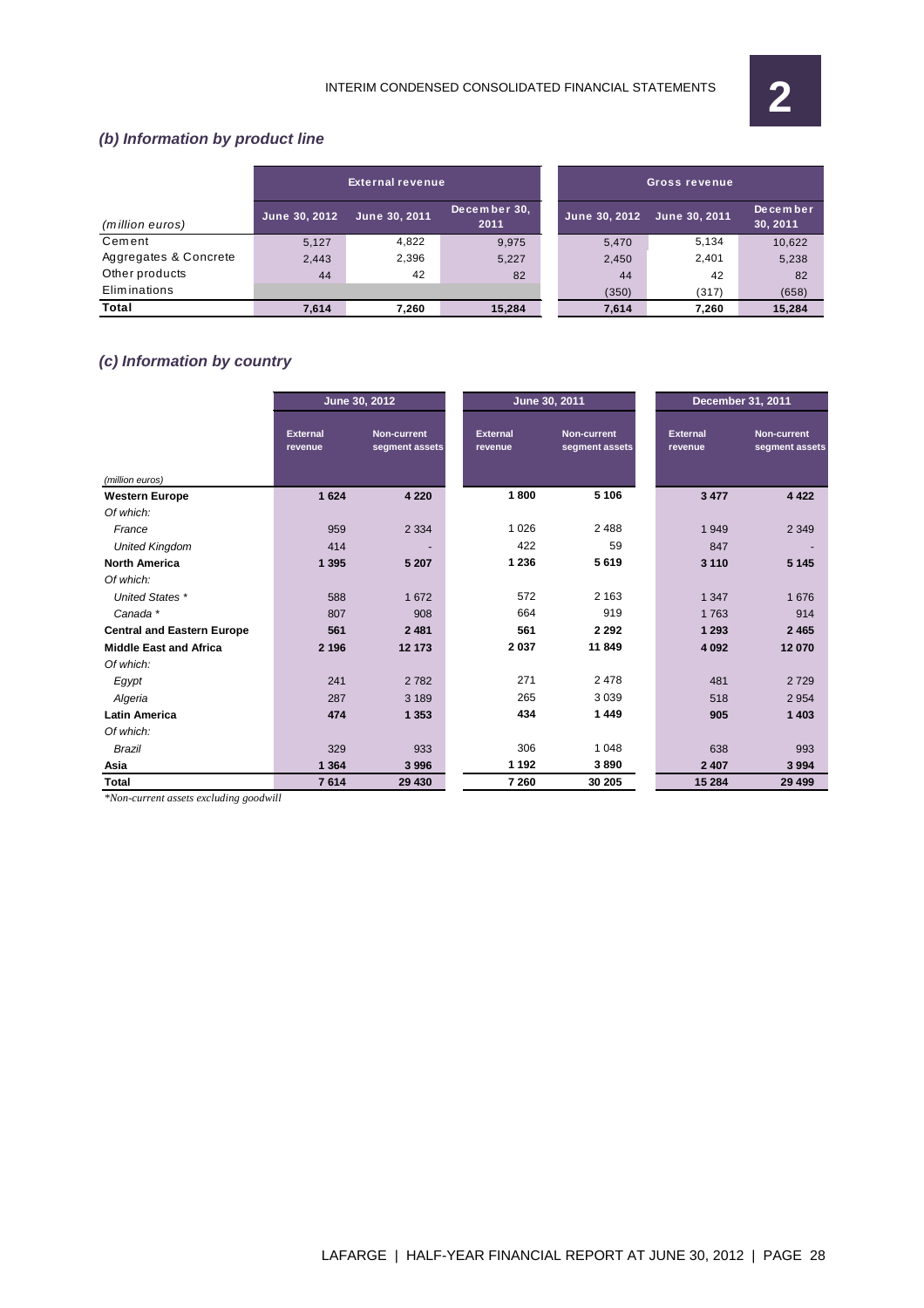

# **Note 5. Earnings per share**

The computation and reconciliation of basic and diluted earnings per share from continuing operations for the periods ended June 30, 2012, June 30, 2011 and December 31, 2011 are as follows:

|                                                               | 6 m onths |         | December 31, |  |
|---------------------------------------------------------------|-----------|---------|--------------|--|
|                                                               | 2012      | 2011    | 2011         |  |
| Numerator (in million euros)                                  |           |         |              |  |
| Net income attributable to ow ners of the parent company      | 13        | 260     | 593          |  |
| Of which net income from continuing operations                | 16        | 240     | 103          |  |
| Denominator (in thousands of shares)                          |           |         |              |  |
| Weighted average number of shares outstanding                 | 287,063   | 286,132 | 286,514      |  |
| Total potential dilutive shares                               | 1.091     | 937     | 801          |  |
| Weighted average number of shares outstanding - fully diluted | 288,154   | 287,069 | 287,315      |  |
| Basic earnings per share (euros)                              | 0.05      | 0.91    | 2.07         |  |
| Diluted earnings per share (euros)                            | 0.05      | 0.91    | 2.06         |  |
| Basic earnings per share from continuing operations (euros)   | 0.06      | 0.85    | 0.36         |  |
| Diluted earnings per share from continuing operations (euros) | 0.06      | 0.85    | 0.35         |  |

## **Note 6. Debt**

#### **The debt split is as follows:**

|                                                                                                          | At June 30, |        | At December 31, |
|----------------------------------------------------------------------------------------------------------|-------------|--------|-----------------|
| (million euros)                                                                                          | 2012        | 2011   | 2011            |
| Long-term debt excluding put options on shares of subsidiaries                                           | 11,919      | 13,539 | 12,216          |
| Put options on shares of subsidiaries, long-term                                                         | 49          | 62     | 50              |
| Long-term debt                                                                                           | 11,968      | 13,601 | 12,266          |
| Short-term debt and current portion of long-term debt excluding put options on shares of<br>subsidiaries | 3,200       | 2,433  | 2,842           |
| Put options on shares of subsidiaries, short-term                                                        | 57          | 177    | 98              |
| Short-term debt and current portion of long-term debt                                                    | 3,257       | 2,610  | 2,940           |
| Total debt excluding put options on shares of subsidiaries                                               | 15.119      | 15,972 | 15.058          |
| Total put options on shares of subsidiaries                                                              | 106         | 239    | 148             |
| Total debt                                                                                               | 15.225      | 16.211 | 15.206          |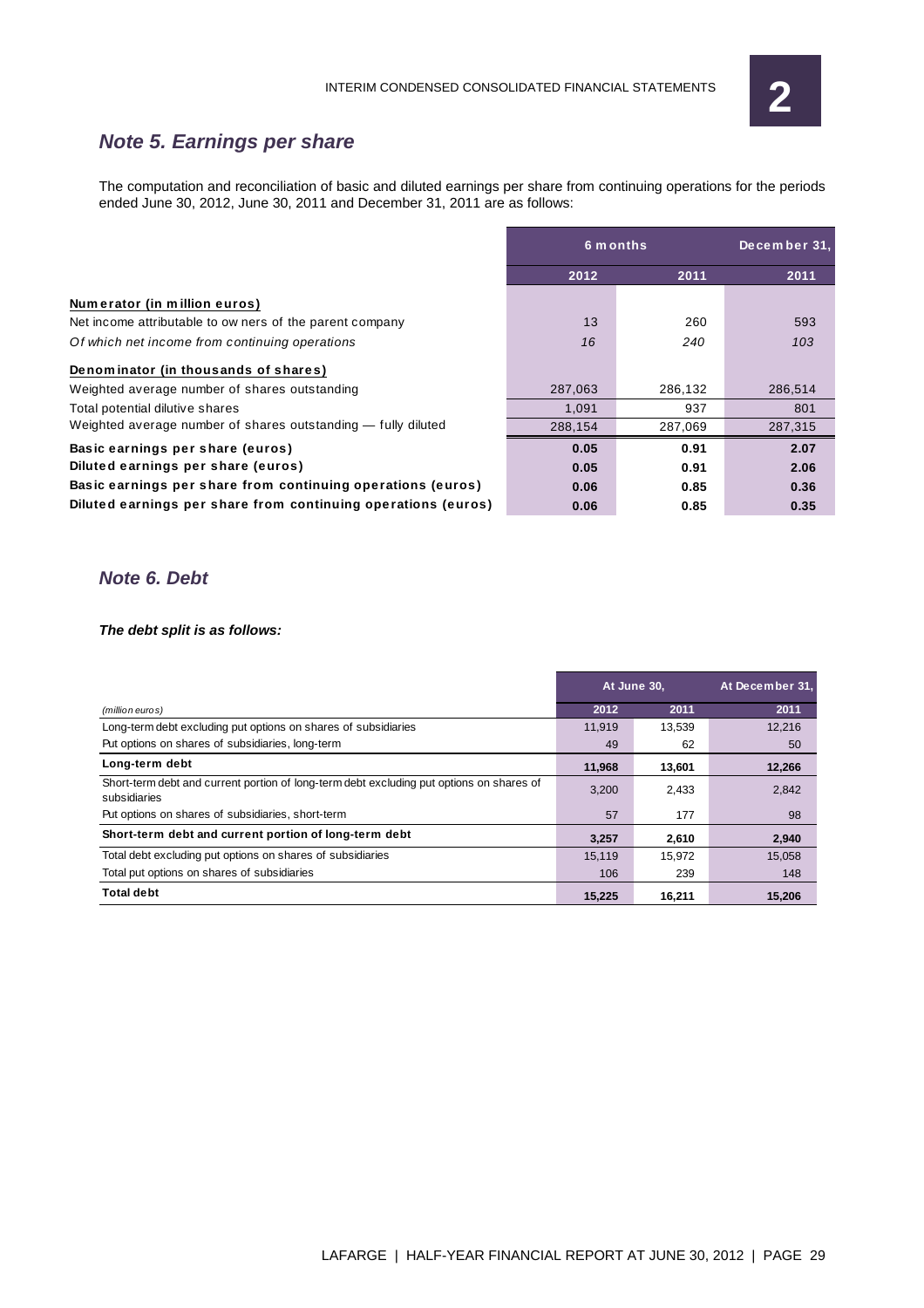#### **Analysis of debt excluding put options on shares of subsidiaries by maturity:**

|                                                       | At June 30, |        | At December 31. |
|-------------------------------------------------------|-------------|--------|-----------------|
| (million euros)                                       | 2012        | 2011   | 2011            |
| Repayable in more than five years                     | 3.703       | 6.081  | 4,869           |
| Repayable betw een one and five years                 | 8.216       | 7.458  | 7,347           |
| Long-term debt                                        | 11,919      | 13,539 | 12,216          |
| Repayable between six months and one year             | 707         | 653    | 1,627           |
| Repayable in less than six months                     | 2.493       | 1.780  | 1,215           |
| Short-term debt and current portion of long-term debt | 3.200       | 2,433  | 2,842           |
| <b>Total debt</b>                                     | 15,119      | 15,972 | 15,058          |

The short-term debt that the Group can refinance on a medium and long-term basis through its committed credit facilities is classified in the statement of financial position under the section non current liabilities "Financial debt" (29 million euros at June 30, 2012 and 57 million euros at December 31, 2011). The net variation of this short-term debt is shown in the statement of cash flows in "Proceeds from issuance of long-term debt" when it is positive, and in "Repayment of long-term debt" when it is negative. At June 30, 2012, the net variation of this debt amounted to an decrease of 28 million euros (compared to a decrease of 67 million euros at June 30, 2011 and a decrease of 667 million euros at December 31, 2011).

The syndicated credit facility signed in 2004 for a 5-year term and an initial amount of 1,850 million euros, has been amended several times successfully. Through the last amendment of March 19, 2012, the amount was reduced to 1,235 million euros and the maturity extended to July 28, 2015 for 1,200 million euros. This syndicated credit facility contains an optional exit mechanism, on an individual basis, if the consolidated net debt to EBITDA ratio is higher than 4.75. Such an event would not be considered an event of default and would have no impact on the status of the Group's other financing arrangements.

#### **Interest rate**

The average spot interest rate of the gross debt after swaps, as at June 30, 2012, is 6.2 % (5.8% as of June 30, 2011 and 6.2% as of December 31, 2011).

The average interest rate of the net debt after swaps (gross debt minus cash and cash equivalents) is 7.1 % for the first half-year 2012 compared to 6.2% in the first half-year 2011 and 6.3% for the year 2011.

#### **Securitization program**

The Group entered into multi-year securitization agreements with respect to trade receivables as described in the Note 17 of the Group consolidated financial statements of the 2011 Registration Document.

Under these programs, some of the French, North American, British and Spanish subsidiaries agree to sell trade receivables. These trade receivables sold remain on the statement of financial position and totaled 520 million euros as of June 30, 2012 (855 million euros as of June 30, 2011 and 537 million euros as of December 31, 2011).

The current portion of debt financing received from these programs includes 383 million euros as of June 30, 2012 (692 million euros as of June 30, 2011 and 404 million euros as of December 31, 2011).

The European securitization agreements are guaranteed by subordinated deposits and units totaling 137 million euros as of June 30, 2012 (163 million euros as of June 30, 2011 and 133 million euros as of December 31, 2011).

#### **Put options on shares of subsidiaries**

As part of the acquisition process of certain entities, the Group has granted third party shareholders the option to require the Group to purchase their shares at predetermined conditions. These shareholders are either international institutions, such as the European Bank for Reconstruction and Development, or private investors, which are essentially financial or industrial investors or former shareholders of the acquired entities. Assuming that all of these options were exercised, the purchase price to be paid by the Group, including debt and cash acquired, would amount to 121 million euros as of June 30, 2012 (162 million euros as of December 31, 2011).

Out of the outstanding put options as of June 30, 2012, 72 million euros can be currently exercised. A portion of the remaining 49 million euros can be exercised starting in 2014 and the remaining starting in 2015.

Put options granted to non controlling interests of subsidiaries are classified as debt of the Group. Out of the total options granted by the Group, the options granted to non controlling interests amounted to 106 million euros and 148 million euros as of June 30, 2012 and December 31, 2011, respectively, the remaining options were granted on shares of joint ventures.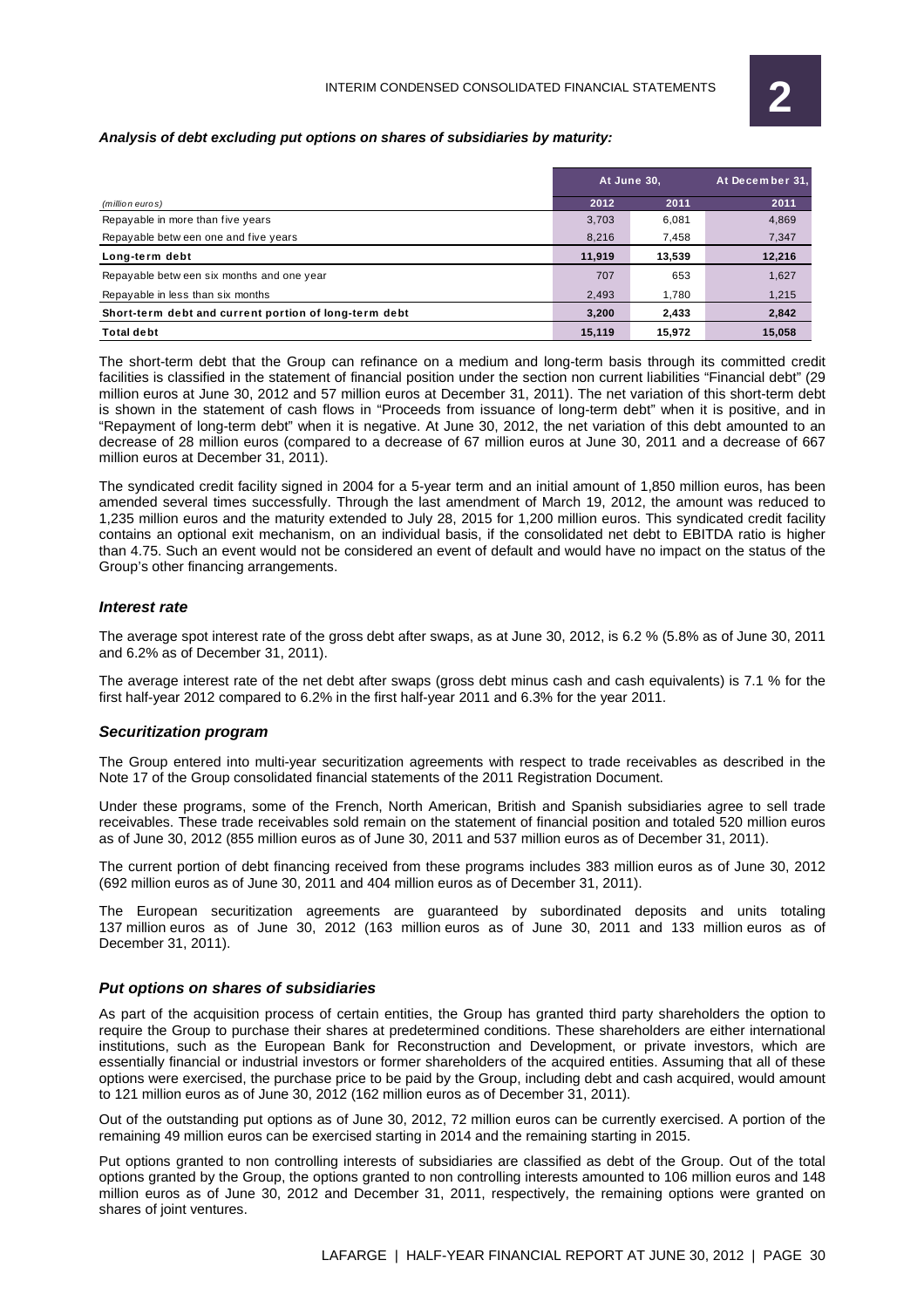

The goodwill resulting from put options granted to non controlling interests before January 1, 2010, amounts to 48 million euros and 71 million euros as of June 30, 2012 and December 31, 2011, respectively.

# **Note 7. Equity**

#### **(a) Dividends**

The following table indicates the dividend amount per share the Group approved in 2012 for the year 2011 (paid in July 2012) as well as the dividend amount per share for 2011 (paid in July 2011).

| (euros, except otherwise indicated) | 2011 |      |
|-------------------------------------|------|------|
| Total dividend (million euros)      | 145  | 288  |
| Base dividend per share             | 0.50 | 1.00 |
| Increased dividend per share        | 0.55 | 1.10 |

#### **(b) Other comprehensive income – part attributable to the owners of the parent company**

The roll forward for the period of other comprehensive income, for the part attributable to the owners of the parent company, is as follows:

|                                                                      | December 31.<br>2011 | Gains/(losses)<br>arising during<br>the period | <b>Recycling to</b><br>income<br>statement | June 30, 2012 |
|----------------------------------------------------------------------|----------------------|------------------------------------------------|--------------------------------------------|---------------|
| Available-for-sale financial assets                                  | 21                   |                                                |                                            | 21            |
| Gross value                                                          | 31                   |                                                |                                            | 31            |
| Deferred taxes                                                       | (10)                 |                                                | ۰                                          | (10)          |
| Cash flow hedge instruments                                          | (29)                 | (1)                                            |                                            | (29)          |
| Gross value                                                          | (41)                 | (1)                                            | 2                                          | (40)          |
| Deferred taxes                                                       | 12                   |                                                | (1)                                        | 11            |
| Actuarial gains/(losses)                                             | (743)                | (104)                                          |                                            | (847)         |
| Gross value                                                          | (1,070)              | (142)                                          |                                            | (1, 212)      |
| Deferred taxes                                                       | 327                  | 38                                             |                                            | 365           |
| <b>Total Other reserves</b>                                          | (751)                | (105)                                          | 1                                          | (855)         |
|                                                                      |                      |                                                |                                            |               |
| <b>Total Foreign currency translation</b>                            | (280)                | 409                                            | (9)                                        | 120           |
|                                                                      |                      |                                                |                                            |               |
| <b>Total Other comprehensive</b><br>income/(loss), net of income tax | (1,031)              | 304                                            | (8)                                        | (735)         |

## **Note 8. Legal and arbitration proceedings**

In the ordinary course of its business, Lafarge is involved in a certain number of judicial and arbitral proceedings. Lafarge is also subject to certain claims and lawsuits which fall outside the scope of the ordinary course of its business, the most significant of which are summarized below.

The amount of provisions made is based on Lafarge's assessment of the level of risk on a case-by-case basis and depends on its assessment of the basis for the claims, the stage of the proceedings and the arguments in its defense, it being specified that the occurrence of events during proceedings may lead to a reappraisal of the risk at any moment.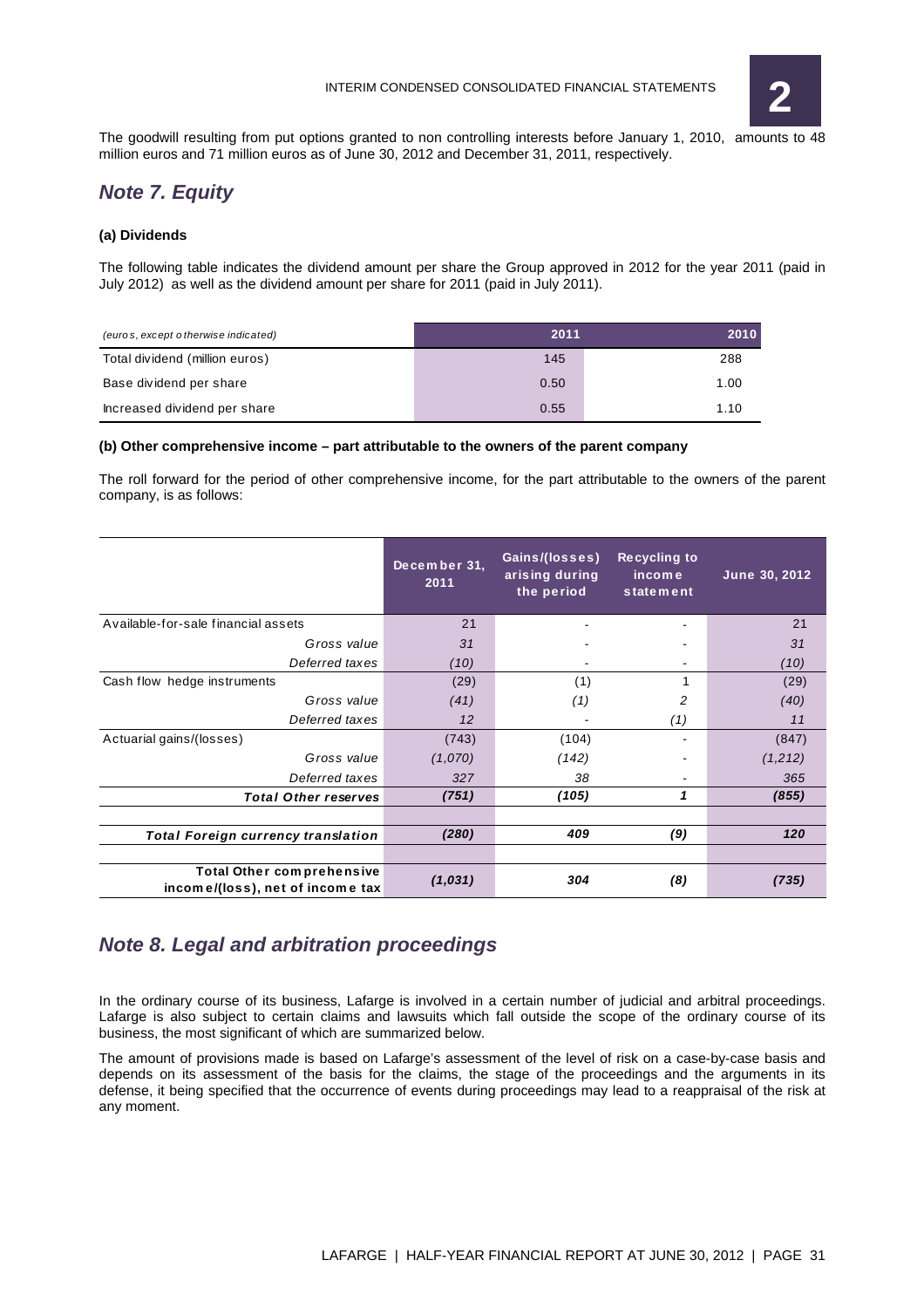#### **Competition**

**Germany – Cement:** Following investigations on the German cement market, the German competition authority, the Bundeskartellamt, announced on April 14, 2003, that it was imposing fines on the major German cement companies, including one in the amount of 86 million euros on Lafarge Zement, our German cement subsidiary for anticompetitive practices in Germany. Considering that the amount of the fine was disproportionate in light of the actual facts, Lafarge Zement has brought the case before the Higher Regional Court, the Oberlandesgericht, in Düsseldorf. Moreover, on August 15, 2007, Lafarge Zement partially withdrew its appeal. Consequently Lafarge Zement paid an amount of 16 million euros on November 2, 2007 and reduced the related provision of the same amount. Finally, the Court's decision related to the remaining part of the appeal has been given on June 26, 2009, exempting Lafarge Zement partly and reducing the remaining fine very significantly to 24 million euros. Lafarge Zement has appealed to the Supreme Court on the basis of legal grounds. The decision of the Supreme Court should be given in 2012.

A civil action has been brought in parallel by third parties that consider themselves to have been damaged by such anti-competitive practices in Germany. Further to the hearings which took place before the Düsseldorf Regional Court, a decision on this civil action should be announced during the third quarter 2012.

The global provision in connection with these cases amounts to 24 million euros as of June 30, 2012.

**India – Cement:** An investigation started in 2011 against the major players of the cement Indian market. Further to this investigation, by an Order dated June, 21, 2012, the Competition Commission of India has found cement manufacturers in violation of the provisions of the Competition Act, 2002, which deals with anticompetitive agreements. The Commission has imposed a penalty on 11 cement manufacturers, including our subsidiary Lafarge India PVT Ltd. The Commission has also imposed a penalty on the Cement Manufacturers Association. The penalty imposed on Lafarge India PVT Ltd amounts to 4.8 billion rupees (67 million euros), out of a total amount of penalty of sixty billion rupees (830 million euros). Lafarge India PVT Ltd vigorously challenges the merits of this order and will lodge an appeal to the Competition Appeal Tribunal as well as a request for a stay of the penalty until final Judgment. No provision has been recorded.

Also on competition matters, there are two industry-wide inquiries which do not constitute judicial proceedings and for which no provision has been recorded:

**Europe – Cement:** In November 2008, the major European cement players, including Lafarge, were investigated by the European Commission for alleged anti-competitive practices. By a letter dated December 6, 2010, the Commission notified the parties of the opening of an official investigation (which do not however constitute a statement of objection), while reminding them that at that stage, it did not have conclusive evidence of anticompetitive practices. The alleged offences, which will be the subject of the detailed investigation, involve any possible restrictions of commercial trade in or upon entry to the EEA, market sharing, and coordination of prices on the cement and related markets (concrete, aggregates). In the case of Lafarge, seven (7) countries are quoted: France, the United Kingdom, Germany, Spain, the Czech Republic, Greece and Austria. The Commission's investigation is ongoing and Lafarge is answering to its various requests for information. In November 2011, further to the answer by Lafarge of the last questionnaire received, the Commission notified Lafarge an injunction to waive any reserve to the answer and provide any further information deemed necessary to complete its investigation, under the threat of a penalty. Lafarge promptly complied with this new request for information and lodged a lawsuit before the EU General Court with a view to obtaining the annulment of such injunction decision. The completion date of this investigation is unknown and no conclusion can be drawn at this stage.

**United Kingdom (UK) – Cement**: On January, 18, 2012, the UK Office of Fair Trading (OFT) announced that it had referred the aggregates, cement and ready-mixed concrete markets (the "Industry") in the UK to the Competition Commission for an in-depth sector investigation. The OFT believes that it has reasonable grounds to suspect that competition problems may exist due to the existing market structure in the UK, and considers that the Industry displays a number of features which may potentially adversely affect the way competition operates in the UK. As a result, the UK Competition Commission will conduct an in-depth sector investigation into competition in relation to the supply of those products, and decide whether or not any structural and/or behavioural remedies will be required. Our UK subsidiaries will continue to fully cooperate with the UK Competition Commission, which is expected to conclude its investigation in the coming years (late 2013 or early 2014). At this stage, we cannot assess the potential consequences of this investigation.

#### **Other proceedings**

**United States of America – Hurricane Katrina:** In late 2005, several class action and individual lawsuits were filed in the United States District Court for the Eastern District of Louisiana. In their Complaints, plaintiffs allege that our subsidiary, Lafarge North America Inc. (LNA), and/or several other defendants including the federal government, are liable for death, bodily and personal injury and property and environmental damage to people and property in and around New Orleans, Louisiana. Some of the referenced complaints claim that these damages resulted from a barge under contract to LNA that allegedly breached the Inner Harbor Navigational Canal levee in New Orleans during or after Hurricane Katrina. On May 21, 2009, the Court denied plaintiffs' Motion for Class Certification.

The Judge trial involving the first few plaintiffs commenced in late June, 2010. In a ruling dated January 20, 2011, the Judge ruled in favor of LNA. These plaintiffs filed a Notice of Appeal, but then withdrew it. Our subsidiary then filed a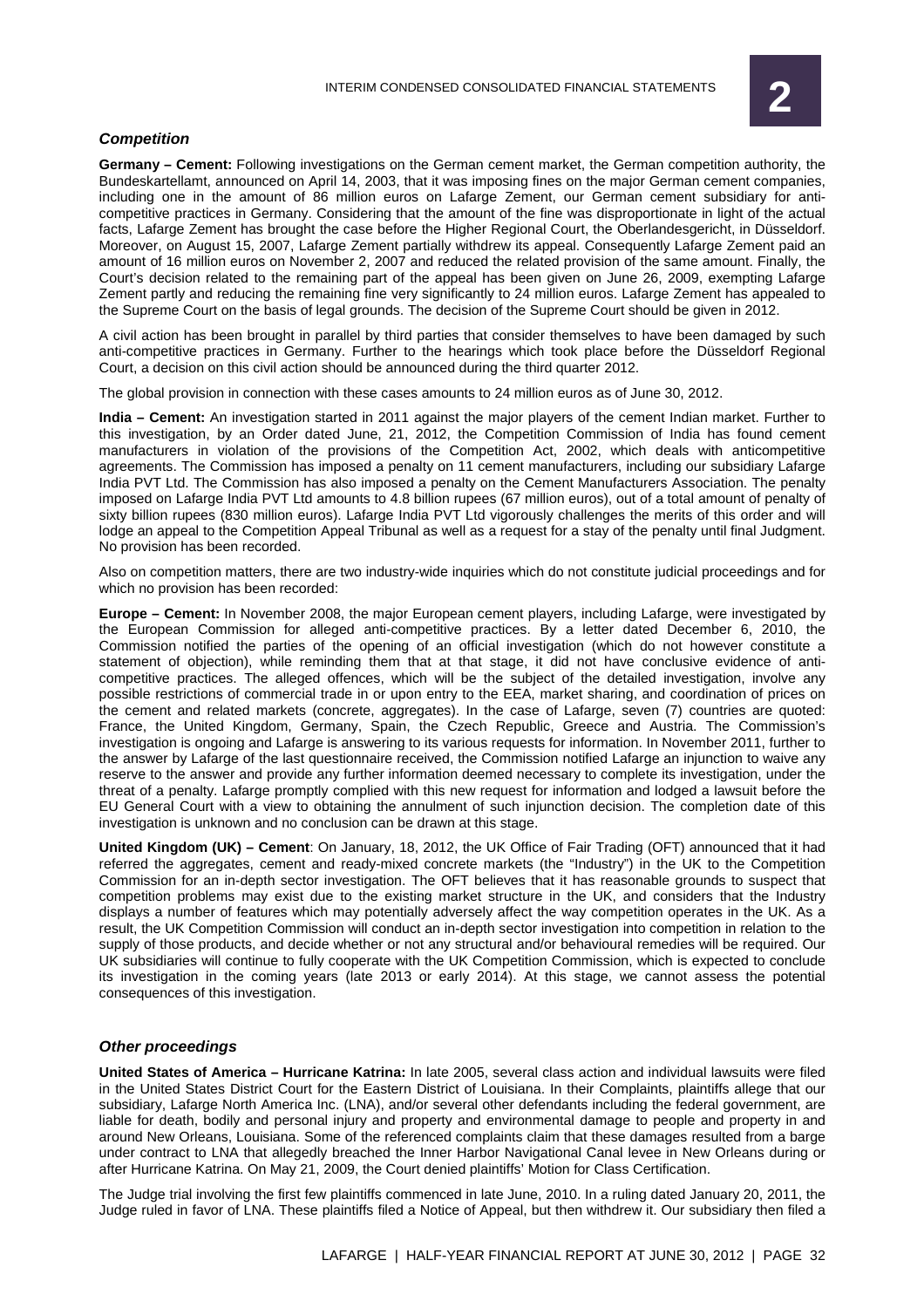

Motion for Summary Judgment against all the remaining plaintiffs. A Hearing was held by the Court in October 2011 and a decision was handed down on March 20, 2012 granting Summary Judgment in LNA's favour and against all remaining cases filed in the Federal Court. Plaintiffs have filed a Notice of Appeal of the Court's decision. A new case was filed against LNA on September 16, 2011 by the Parish of Saint Bernard in Louisiana State Court. LNA moved to remove the case to Federal Court before the same Judge who had the main litigation and has won that Motion. LNA has now moved for Summary Judgment against the Parish of Saint Bernard.

Lafarge North America Inc. vigorously defends itself in all these ongoing actions. Lafarge North America Inc. believes that the claims against it are without merit and that these matters will not have a materially adverse effect on its financial condition.

In connection with disposals made in the past years, Lafarge and its subsidiaries provided customary warranties notably related to accounting, tax, employees, product quality, litigation, competition, and environmental matters. Lafarge and its subsidiaries received or may receive in the future notice of claims arising from said warranties. In view of the current analysis, it is globally concluded that no significant provision has to be recognized in relation to such claims and disposals.

Finally, certain Group subsidiaries have litigation and claims pending in the normal course of business. The resolution of these matters should not have any significant effect on the Company's and/or the Group's financial position, results of operations and cash flows. To the Company's knowledge, there are no other governmental, legal or arbitration proceedings which may have or have had in the recent past significant effects on the Company and/or the Group's financial position or profitability.

# **Note 9. Commitments and Contingencies**

| (million euros)                                      | Less than 1 year 1 to 5 years |       | More than 5 | At June 30, | At December 31, |
|------------------------------------------------------|-------------------------------|-------|-------------|-------------|-----------------|
|                                                      |                               |       | years       | 2012        | 2011            |
| <b>COMMITMENTS GIVEN</b>                             |                               |       |             |             |                 |
| Commitments related to operating activities          |                               |       |             |             |                 |
| Capital expenditures and other purchase obligations  | 441                           | 667   | 548         | 1,656       | 1,383           |
| Operating leases                                     | 231                           | 539   | 301         | 1,071       | 1.097           |
| Other commitments                                    | 285                           | 149   | 106         | 540         | 603             |
| Commitments related to financing                     |                               |       |             |             |                 |
| Securities pledged                                   |                               | 11    | 86          | 97          | 101             |
| Assets pledged                                       | 94                            | 413   | 5           | 512         | 629             |
| Other guarantees                                     | 13                            | 202   |             | 215         | 96              |
| Scheduled interest payments (1)                      | 871                           | 2,305 | 1,143       | 4,320       | 4,649           |
| Net scheduled obligation on interest rate sw aps (2) |                               | 3     |             | 3           | 19              |
| Commitments related to scope of consolidation        |                               |       |             |             |                 |
| Indemnification commitments                          | 132                           | 297   | 18          | 447         | 441             |
| Put options to purchase shares in joint-ventures     | 15                            |       |             | 15          | 15              |
| COMMITMENTS RECEIVED <sup>(3)</sup>                  |                               |       |             |             |                 |
| Unused confirmed credit lines                        | 10                            | 3,434 |             | 3,444       | 4,010           |

(1) Scheduled interest payments associated with variable rate are computed on the basis of the rates in effect at June 30. Scheduled interest payments include interest payments on fo reign exchange derivative instruments, but do not include interests on commercial papers which are paid in advance.

(2) Scheduled interest payments of the variable leg of the swaps are computed based on the rates in effect at June 30

(3) see 9.2

**9.1 – Commitments given** 

#### **(a) Commitments related to operating activities**

In the ordinary course of business, the Group signed contract for long term supply for raw materials and energy. The Group is committed as lessee in operating leases for land, quarries, building and equipment. The amount in offbalance sheet commitments corresponds to future minimum lease payments.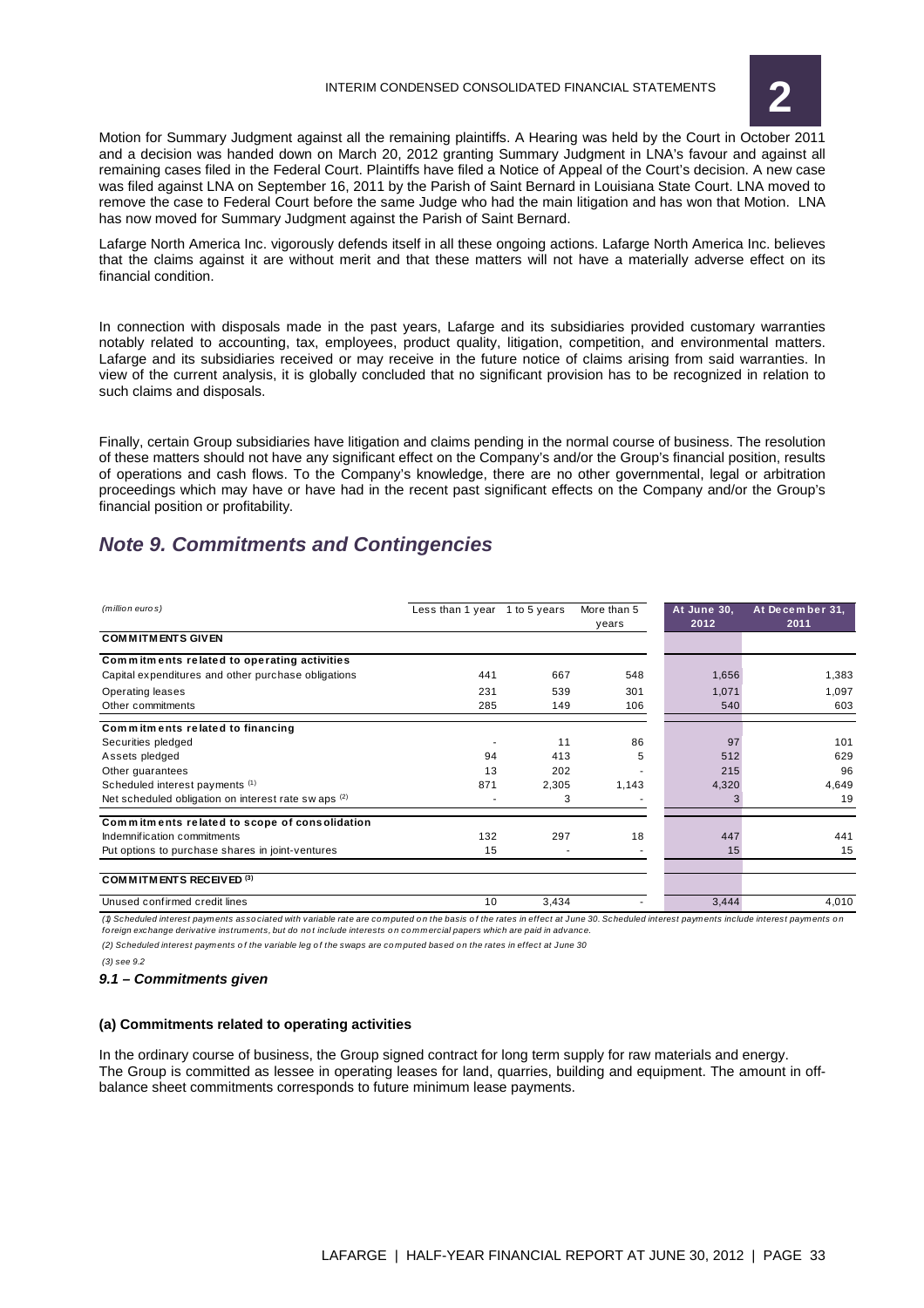

#### **(b) Commitments related to scope of consolidation**

As part of its divestment of assets transactions, the Group has granted indemnification commitments, for which the exposure is considered remote, for a total maximum amount still in force at June 30, 2012 of 448 million euros.

#### **9.2 – Commitments received**

As part of its acquisition of assets transactions, the Group received indemnification commitments for a maximum amount of 129 million euros relating to the acquisition of cement operations in Brazil from Votorantim in 2010. The Group in addition received specific warranties to cover specific assets, properties and agreements related to this transaction.

Pursuant to a settlement agreement dated June 21, 2012 (which has been prior approved by the Lafarge's board of directors and that will be presented to the next Shareholders' meeting) Orascom Construction Industries S.A.E (OCI) undertook to pay to Lafarge 73 million euros (on which 62.5 million euros have been received at June 30) as a global settlement amount to settle warranties triggered by Lafarge from the acquisition in 2008 of the cement activities of OCI, except two specific topics for which warranties are maintained.

## **Note 10. Transactions with related parties**

See Note 9.2 about the settlement agreement related to warranties granted by Orascom Construction Industries (OCI).

## **Note 11. Subsequent events**

On July 9, 2012, the Group issued a 500 million euros bond with a 7 year maturity and fixed annual coupon of 5.875% to institutional investors.

On July 10, 2012, the Group issued a 175 million euros notes private placement with a 5.5 year maturity and fixed annual coupon of 5%.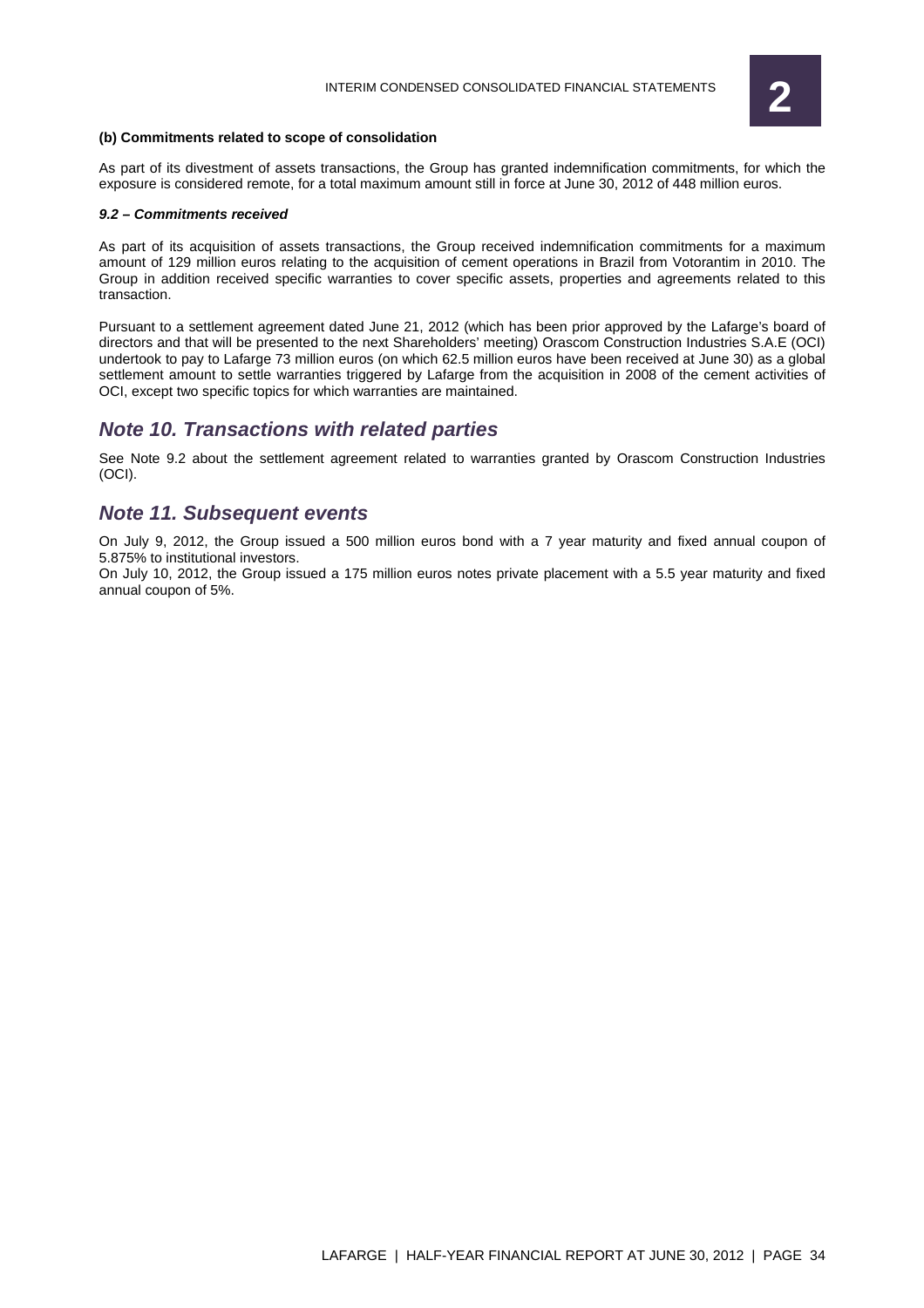# **Certification**

We certify that, to our knowledge, the condensed consolidated financial statements for the half year have been prepared in accordance with applicable accounting standards and give a true and fair view of the assets and liabilities, and of the financial position and results of Lafarge and its consolidated subsidiaries, and that the half year management report attached provides a true and fair chart of significant events that occurred during the first six months of the year, their effect on the financial statements, the significant transactions with related parties and a description of the main risks and uncertainties for the next six months.

Paris, July 26, 2012

French original signed by French original signed by French original signed by

Jean-Jacques Gauthier **Bruno Lafont** Bruno Lafont

Chief Financial Officer Chairman and Chief Executive Officer